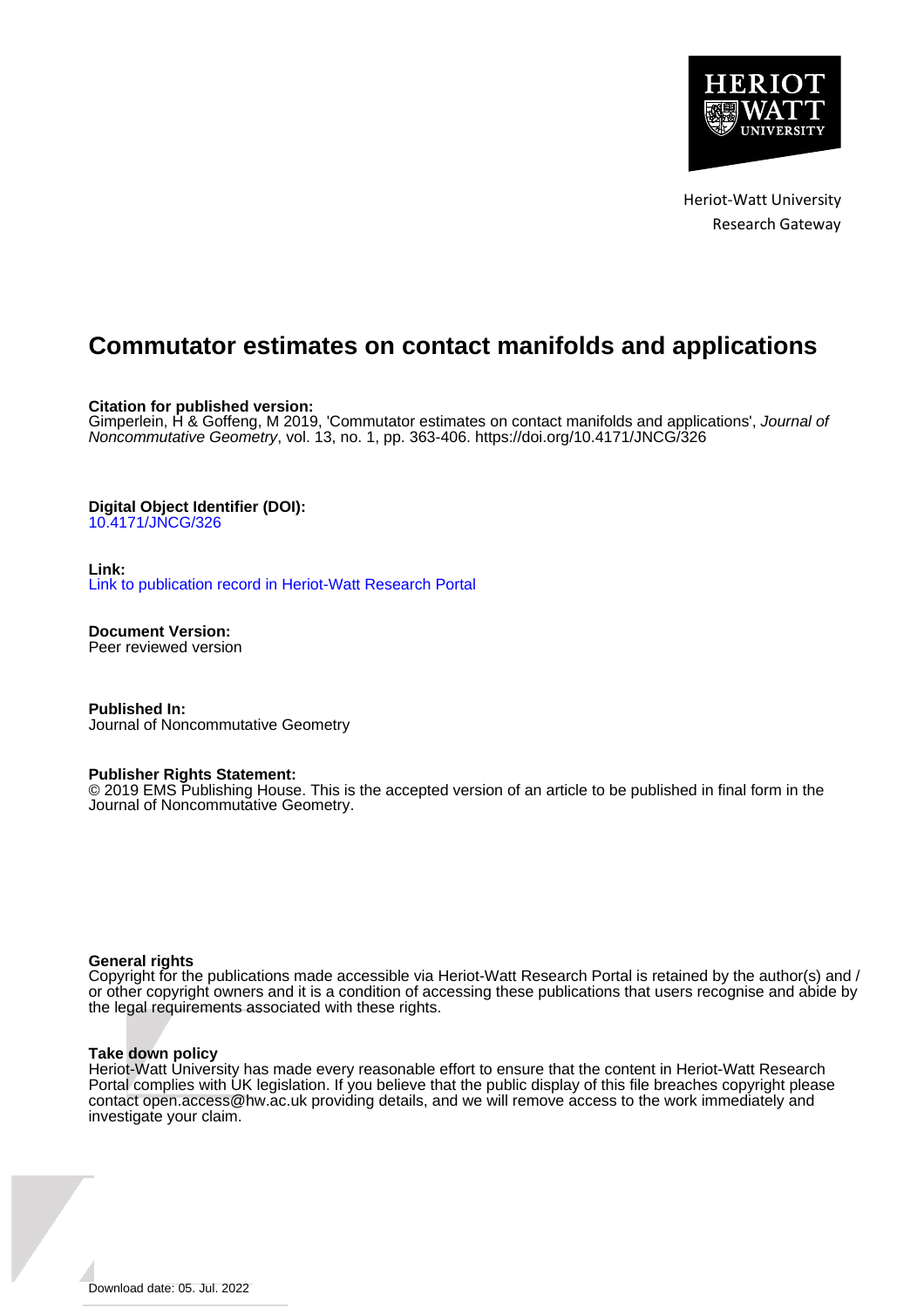# COMMUTATOR ESTIMATES ON CONTACT MANIFOLDS AND APPLICATIONS

HEIKO GIMPERLEIN, MAGNUS GOFFENG

Abstract. This article studies sharp norm estimates for the commutator of pseudodifferential operators with multiplication operators on closed Heisenberg manifolds. In particular, we obtain a Calderón commutator estimate: If *D* is a first-order operator in the Heisenberg calculus and *f* is Lipschitz in the Carnot-Carathéodory metric, then  $[D, f]$  extends to an  $L^2$ -bounded operator. Using interpolation, it implies sharp weak–Schatten class properties for the commutator between zeroth order operators and Hölder continuous functions. We present applications to sub-Riemannian spectral triples on Heisenberg manifolds as well as to the regularization of a functional studied by Englis-Guo-Zhang.

# 1. Introduction

Let *M* be a closed manifold equipped with a bracket generating hyperplane bundle *H*  $\subseteq$  *TM*. The objects of study in this paper are commutators  $[P, f]$ , where *P* is a pseudo-differential operator from the Heisenberg calculus on *M* associated with *H* and *f* is a Hölder continuous function on *M* with respect to the sub–Riemannian Carnot-Carath´eodory metric. The main results are sharp norm estimates for commutators [ $P$ ,  $f$ ]. Operator norm estimates on  $L^2(M)$  are obtained when  $P$  is of first order. Weak Schatten norm estimates are obtained when *P* is of zeroth order. The weak Schatten class norms describe the asymptotic behavior of its singular values. In particular, we obtain a Calderón commutator estimate on Heisenberg manifolds.

1.1. Motivation. Sharp norm estimates of commutators are motivated by applications. In noncommutative geometry, operator norm estimates for commutators of first-order operators with non-smooth functions are vital for the understanding of the Lipschitz algebra and the Connes metric associated with a spectral triple [16]. From a spectral-theoretic perspective, the weak Schatten norm estimate for the commutator of a zeroth order operator with a Hölder continuous function is a first step towards showing spectral asymptotics for Hankel operators with symbols of low regularity. Our estimate sharpens the Schatten norm bound needed for an analytic degree formula for a non-smooth mapping in [24, 25]. It allows to study a regularized trace– functional from higher–dimensional complex analysis [19]. In special situations, on circles, contact manifolds and noncommutative tori, the complementary article [23] exhibits the rich spectral asymptotics of the commutators considered in this paper, discusses their measurability and finds geometric formulas for their regularized traces.

Previous work in this direction has been carried out by many authors. For classical pseudo-differential operators, the first-order estimate was first proven by Calderón [11] and later generalized to arbitrary pseudo-differential operators in [14]. An overview of these results can be found in [56, Chapter 3.6]. Non-sharp versions of the weak

<sup>2010</sup> Mathematics Subject Classification. 35P20, 58B34 (primary), 32V20, 58Jxx (secondary).

Key words and phrases. Commutator estimates; Heisenberg calculus; hypoelliptic operators; weak Schatten norm estimates; Hankel operators; Connes metrics.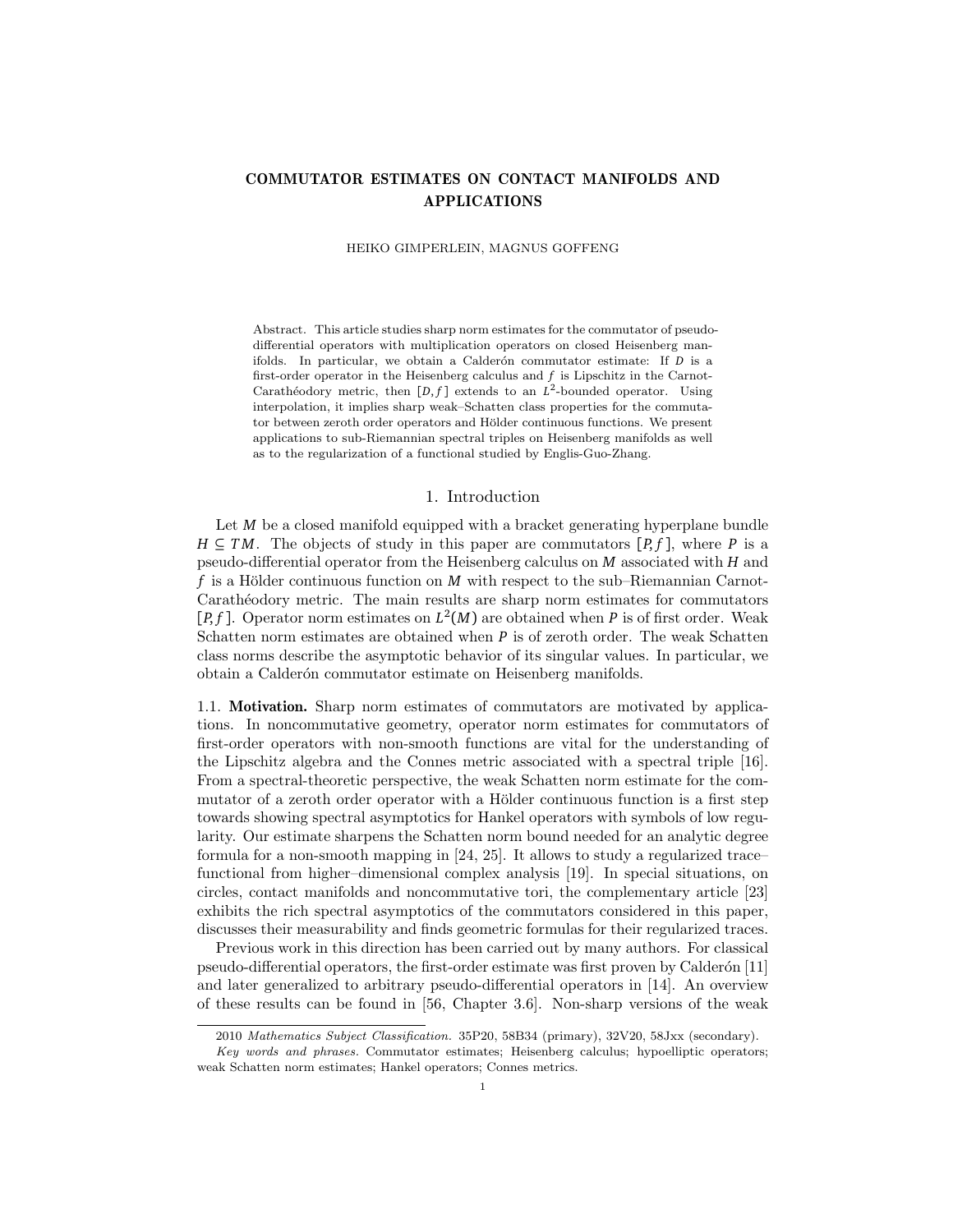Schatten estimate for zeroth order operators have been obtained in special cases by the second author in [24, 25]. The proofs there were based on the explicit singularity of the relevant integral kernels and mixed  $L^p$ -estimates combined with Russo's Theorem [50]. The greatest generality (to the authors' knowledge) under which weak Schatten norm estimates could be derived can be found in [10]. The assumptions of [10] are very mild and fit well with weakly singular kernels and the Sobolev-type scales on Riemannian manifolds. The methods of [10] are ill-suited for the anisotropic behavior in the Sobolev scale appearing on sub-Riemannian manifolds. Such Sobolev spaces are far less studied than their Riemannian counterparts, see [28].

Results of this type have also been obtained in the context of Hankel operators. Of particular interest are results that give an exact characterization of the symbols defining Schatten class operators of a given exponent; [41] treats *S* 1 and [20, 21, 22] treat *S* 2*n*−1 . Holomorphic symbols were treated for arbitrary pre-compact strictly pseudo-convex domains in  $\mathbb{C}^n$  in [42]. Schatten class properties in higher dimensions (cf. [20, 42]) come with with a "cutoff property"; for certain types of Hankel operators, there are no nonzero operators that belong to a *p*–Schatten class for *p* smaller than the homogeneous dimension. Similar features have been observed in other settings, see for instance [2, 48, 49].

1.2. Setup of the paper. We let *M* denote a closed Riemannian Heisenberg manifold, i.e. the manifold *M* is equipped with a hyperplane bundle  $H \subseteq TM$  and a Riemannian metric. The metric and hyperplane bundle are fixed. By an abuse of notation, *M* will denote the manifold with this choice of data. We always assume that *H* is bracket-generating;  $H + [H, H] = TM$ . Here  $[H, H] \subseteq TM$  denotes the range of commutators of vector fields horizontal to *H*. The prototypical example of a bracket generating hyperplane bundle comes from a contact structure on a manifold, see Example 2.3. From the bracket-generating hyperplane bundle *H* one defines the Carnot-Carathéodory metric  $d_{CC}$  on *M*, which measures the distance between two points along paths tangent to *H*. For details, see Equation (3) below on page 7. We let  $\text{Lip}_{CC}(M) \subseteq C(M)$  denote the Banach algebra of Lipschitz functions with respect to the metric  $d_{CC}$ . Since the mapping  $(M, d_{CC}) \rightarrow (M, d_{\text{Rie}})$  is Lipschitz, but not bi-Lipschitz, Lip(M) is strictly contained in  $\text{Lip}_{CC}(M)$ .

Associated with the sub-bundle *H* is an algebra  $\Psi^*_{\mu}$ *H* (*M*) of Heisenberg type pseudodifferential operators [7, 44]. We shall recall the construction in Section 2.4. Operators in *Ψ* ∗  $H_H^*(M)$  are modelled on sub-Laplacian operators  $\Delta_H \in \Psi_H^2(M)$ . Ellipticity in the calculus *Ψ* ∗ *H* (*M*) will be called *H*-ellipticity; it implies hypo-ellipticity. There is an associated Sobolev scale  $W_H^s(M) := (1 + \Delta_H)^{-\frac{s}{2}} L^2(M)$ . Any operator  $D \in \Psi_H^m(M)$ defines a continuous operator from  $W_H^s(M)$  to  $W_H^{s-m}(M)$  for any *s* which is closed if *D* is *H*-elliptic. More generally, for smooth vector bundles  $E, E' \rightarrow M$  one obtains a space *Ψ* ∗ *H*<sup>∗</sup>(*M*; *E*, *E*<sup>'</sup>) of pseudo-differential operators, and for *f* ∈ Lip<sub>*CC*</sub>(*M*), *f* · *W<sub>H</sub>*<sup>1</sup>(*M*; *E*) ⊆  $W_H^1(M; E)$ .

### 1.3. Main results.

Theorem 1.1. Let *M* be a sub-Riemannian *H*-manifold (i.e. a closed Riemannian bracket generating Heisenberg manifold) and  $E, E' \rightarrow M$  complex vector bundles thereon. Given any  $D \in \Psi_H^1(M; E, E')$  there is a constant  $C_D > 0$  such that for all  $f \in \text{Lip}_{CC}(M),$ 

- (1) the densely defined operator  $[D, f]$  extends to a bounded operator from  $L^2(M; E)$  $to L^2(M; E');$
- (2) the following norm estimate is satisfied:

 $\|[D, f]\|_{\mathscr{B}(L^2(M;E), L^2(M;E'))} \leq C_D \|f\|_{\mathrm{Lip}_{CC}(M)}.$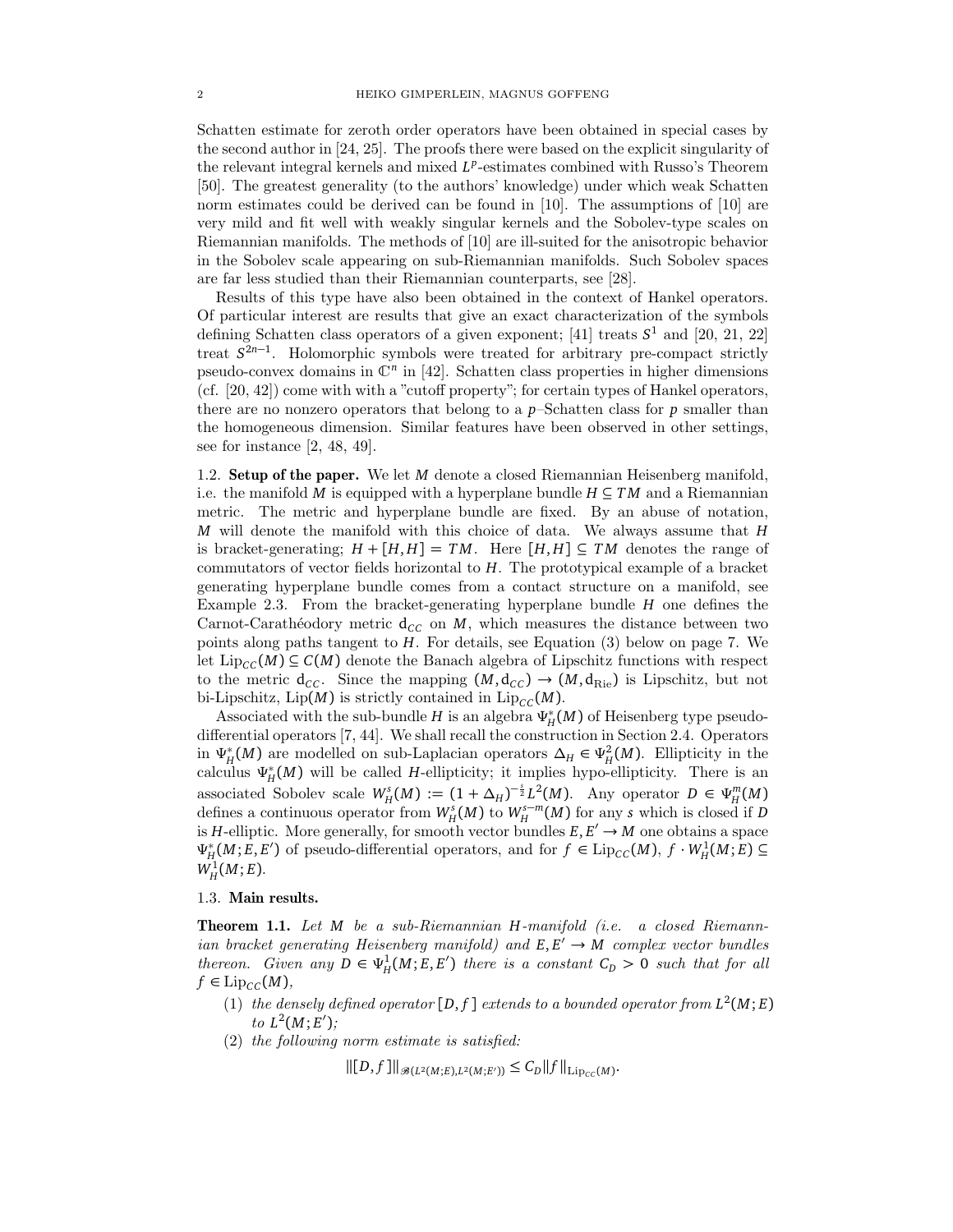The estimate is sharp in the sense that for the horizontal exterior differential  $d^H \in$  $\Psi_H^1(M; \mathbb{C}, H^*)$  the norm  $||f||_{C(M)} + ||[d^H, f]||_{\mathscr{B}(L^2(M), L^2(M; H^*))}$  is equivalent to  $||f||_{\text{Lip}_{CC}(M)}$ .

Remark 1.2. The main technical tool in proving Theorem 1.1 is the *T*(1)-theorem of [31]. This theorem holds in a greater generality than the situation considered in this paper. A technical generalization of Theorem 1.1 to NIS operators might be of interest, see [33, Definition 5.10] or [39]. With a view towards applications we restrict ourselves to a setting where a pseudodifferential calculus has been developed.

We derive an estimate for commutators with zeroth order operators using a lifting argument. More concretely, let  $D \in \Psi_H^1(M; E)$  be an *H*-elliptic operator. Assume that *D* is self-adjoint as an operator on  $L^2(M; E)$  when equipped with the domain  $W_H^1(M; E)$ . The spectral asymptotics for Heisenberg operators (see [44]) implies (*D* + *i*)<sup> $-1$ </sup> ∈  $\mathscr{L}^{d+2,\infty}(L^2(M; E))$ , where *d* + 1 = dim(*M*). Recall the definition of the weak Schatten ideals  $\mathscr{L}^{p,\infty}(\mathscr{H})$  for a Hilbert space  $\mathscr{H}$ , see for instance [53]. For a selfadjoint operator  $T \in \Psi_H^0(M; E)$  such that  $T^2 = 1$ , we can apply Theorem 1.1 to a certain self-adjoint matrix of first-order operators involving  $T\sqrt{1 + \Delta_H}$  and its adjoint, see Equation (8) on page 18. By [52], there is a  $C > 0$  such that for  $f \in Lip_{CC}(M, i\mathbb{R})$ we obtain an operator inequality involving

$$
\tilde{T}:=\begin{pmatrix}0&T\\T&0\end{pmatrix}
$$

of the form

(1) 
$$
-C||f||_{\mathrm{Lip}_{CC}(M)}(1+\Delta_H)^{-1/2} \leq [\tilde{T},f] \leq C||f||_{\mathrm{Lip}_{CC}(M)}(1+\Delta_H)^{-1/2},
$$

as self-adjoint operators on  $L^2(M; E)$ . By combining the operator inequality (1) with an interpolation argument and some further matrix constructions we arrive at a similar property for arbitrary  $T$  and functions Hölder continuous with respect to the Carnot-Carathéodory metric. For  $\alpha \in (0,1)$ , we let  $C^{\alpha}_{CC}(M)$  denote the Banach algebra of Hölder continuous functions with respect to  $\overline{d}_{CC}$  of order  $\alpha$ . We use the convention  $C_{CC}^1(M) := \text{Lip}_{CC}(M)$ .

Theorem 1.3. Let *M* be a closed sub-Riemannian *H*-manifold (for terminology, see page 7) of dimension  $d + 1$ ,  $E \rightarrow M$  a vector bundle thereon,  $T \in \Psi_H^0(M; E)$  and  $\alpha \in (0,1]$ . There is a constant  $C_{T,\alpha} > 0$  such that any  $\alpha \in C_{CC}^{\alpha}(M)$  satisfies the weak Schatten class norm estimate

$$
\left\|[T,a]\right\|_{\mathscr{L}^{\frac{d+2}{\alpha},\infty}(L^2(M;E))} \leq C_{T,\alpha} \|a\|_{C^{\alpha}_{CC}(M)}.
$$

For  $a \in C^{\infty}(M)$ , it is a well known consequence of the Heisenberg calculus and its Weyl law that  $[T, a] \in \mathscr{L}^{d+2, \infty}(L^2(M; E))$  but generally  $[T, a] \notin \mathscr{L}^{\tilde{d}+2-\varepsilon, \infty}(L^2(M; E))$ for any  $\varepsilon > 0$ .

We can directly deduce weak Schatten class properties for Hankel operators on the boundary of a pre-compact strictly pseudo-convex domain *Ω* in a complex manifold of *n* complex dimensions. The exponent  $d+2$  in Theorem 1.3 is sharp because of the next corollary and [20, Theorem 1.5 and Theorem 1.6]. We let  $P_{\partial\Omega} \in \Psi_H^0(\partial\Omega)$  denote the Szegö projection (see more below in Remark 2.16).

Corollary 1.4. For  $\alpha \in (0,1]$  and  $\alpha \in C^{\alpha}_{CC}(\partial \Omega)$ , the Hankel operators  $(1-P_{\partial \Omega})\alpha P_{\partial \Omega}$ belong to the weak Schatten class  $\mathscr{L}^{2n/a,\infty}(L^2(\partial\Omega)).$ 

When  $\partial \Omega = S^1$  this result can be found in [3, Lemma 8.3] for the Hölder-Zygmund classes. For the unit sphere related results were obtained for small Hankel operators in [35].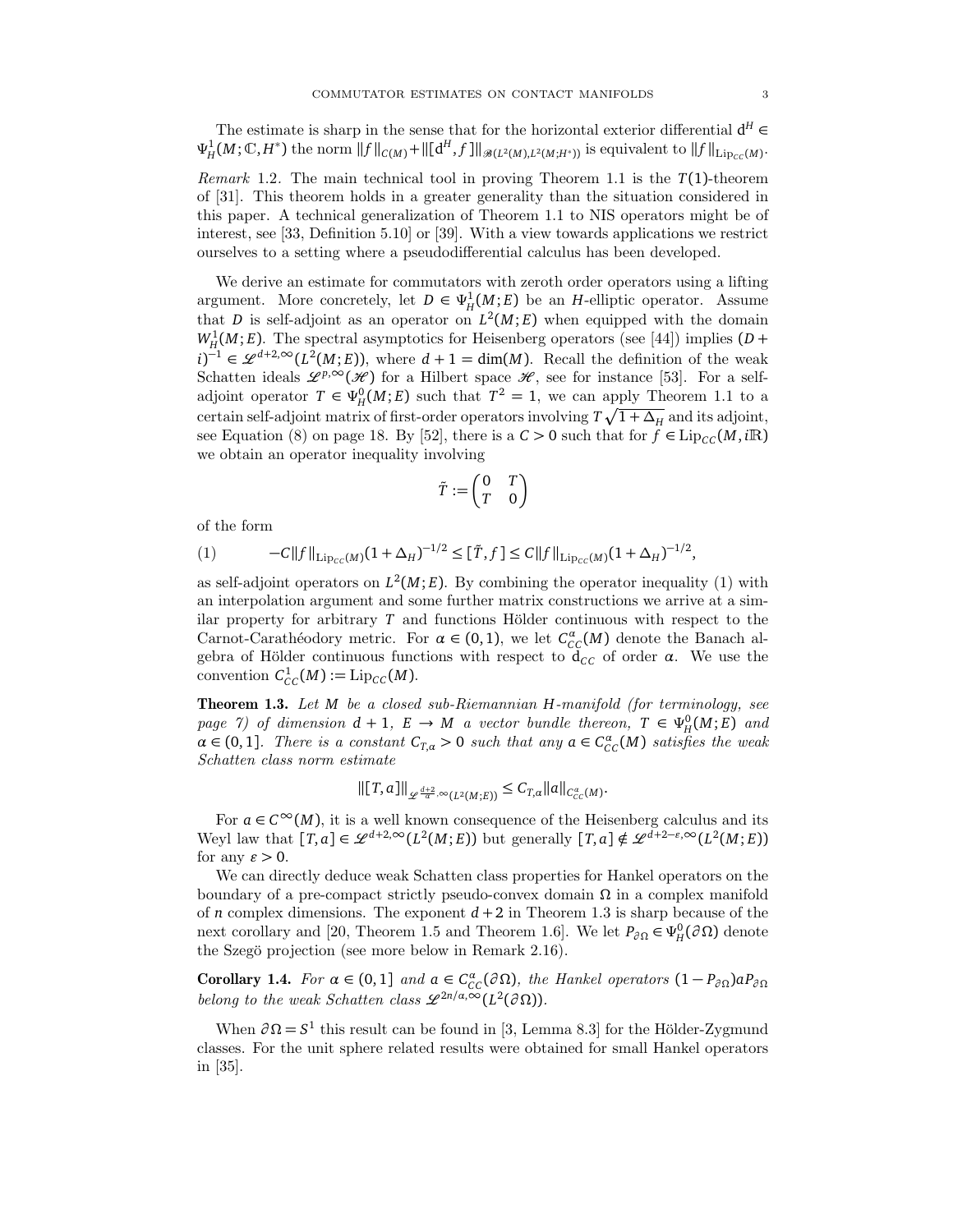The estimates of Theorem 1.1 and Theorem 1.3 are motivated by the applications in Section 6. On the one hand, we investigate the Lipschitz algebra of a spectral triple in noncommutative geometry and, in particular, show that the Carnot-Carathéodory metric on *M* is a Gromov–Hausdorff limit of certain sub–Riemannian Connes metrics. Further motivation is given in Subsection 6.1 and [29]. The following result appears as Corollary 6.4 on page 25 in the main body of the text, for precise notations see Subsection 6.1.

Theorem 1.5. Let *M* be a closed sub-Riemannian *H*-manifold (for terminology, see page 7). There exists a one-parameter family of *H*–elliptic operators  $(0,1] \ni \theta \mapsto$  $D_{\theta} \in \Psi_H^1(M, S^HM)$  such that  $(C^{\infty}(M), L^2(M, S^HM), D_{\theta})$  is a spectral triple of metric dimension  $d + 2$  such that  $(M, d_{D_{\theta}}) \rightarrow (M, d_{CC})$  with respect to Gromov–Hausdorff  $distance \; as \; \theta \rightarrow 0.$ 

On the other hand, we regularize a mulitlinear functional first studied by Englis-Guo-Zhang [18, 19] on the boundary of a pre-compact strictly pseudo-convex domain *Ω* in a complex manifold of *n* complex dimensions. We consider two families of multilinear functionals  $\xi_{k,\omega}$  and  $\zeta_{k,\omega}$  on  $(C_{CC}^{n/k}(M))^{\hat{\otimes}2k}$ , where  $\zeta_{n,\omega}$  was first studied by Englis-Guo-Zhang on *<sup>C</sup>*<sup>∞</sup>(*<sup>∂</sup> <sup>Ω</sup>*). These functionals turn out to have interesting "cutoffproperties" as shown Subsection 6.2. The following result appears as Theorem 6.8 in the main text, see page 26.

**Theorem 1.6.** The multilinear functionals  $\xi_{k,\omega}$  and  $\zeta_{k,\omega}$  are continuous and in general nonzero but vanish identically on the closed subspace spanned by elements of the form  $a_1 \otimes \cdots \otimes a_{2k}$  such that for some *j* and  $\beta > n/k$ ,  $a_j \in C_{CC}^{\beta}(M)$ .

Even though  $ξ_{k,ω}$  and  $ζ_{k,ω}$  vanish on smooth functions, they have geometric significance in some cases. Geometric formulas are pursued further in [23].

Relations to noncommutative geometry. Two central objects of study in noncommutative geometry are unbounded and bounded Fredholm modules. Both objects can be viewed as cocycles for analytic *K*-homology, a cohomology theory for *C* ∗ -algebras; see more in [4, 5, 26, 30, 34]. Examples relevant to this paper are given by elliptic operators in the Heisenberg calculus on a bracket generating Heisenberg manifold. It is a direct consequence of the symbol calculus that for a self-adjoint *H*-elliptic Heisenberg operator *D* of order 1 acting on a vector bundle  $E$ ,  $(C^{\infty}(M), L^2(M, E), D)$  forms a spectral triple. For a  $d+1$ -dimensional manifold *M*, it is  $(d+2,\infty)$ -summable, because of the spectral asymptotics of *H*-elliptic Heisenberg operators [44]. The idea behind the proof of Theorem 1.3 is to lift a bounded Fredholm module to an unbounded Fredholm module via the calculus of Heisenberg operators. Using this lift, we can apply Theorem 1.1 through Equation (1). Theorem 1.1 implies that  $\text{Lip}_{CC}(M)$  continuously embedds into the abstractly defined Lipschitz algebra for an unbounded Fredholm module associated with an *H*-elliptic first order operator. Theorem 1.3 answers the analogous question in the bounded picture of *K*-homology;  $C_{CC}^{\alpha}(M)$  is continuously embedded in the Hölder algebra abstractly defined from a bounded Fredholm module associated with an *H*-elliptic zeroth order operator with the dimensionality being the homogeneous dimension  $d + 2$  of M.

Contents of the paper. This paper is organized as follows. In Section 2, we recall some relevant background from sub-Riemannian as well as the Heisenberg pseudodifferential calculus. We also recall the  $T(1)$ -theorem of [31]; our main technical tool for proving Theorem 1.1. In Section 3, we prove Theorem 1.1. The main idea is to reduce to the case  $D = T \cdot X$ , where *T* is of order 0 and *X* is a differential operator horizontal to the Heisenberg structure, and apply the *T*(1)-theorem of [31].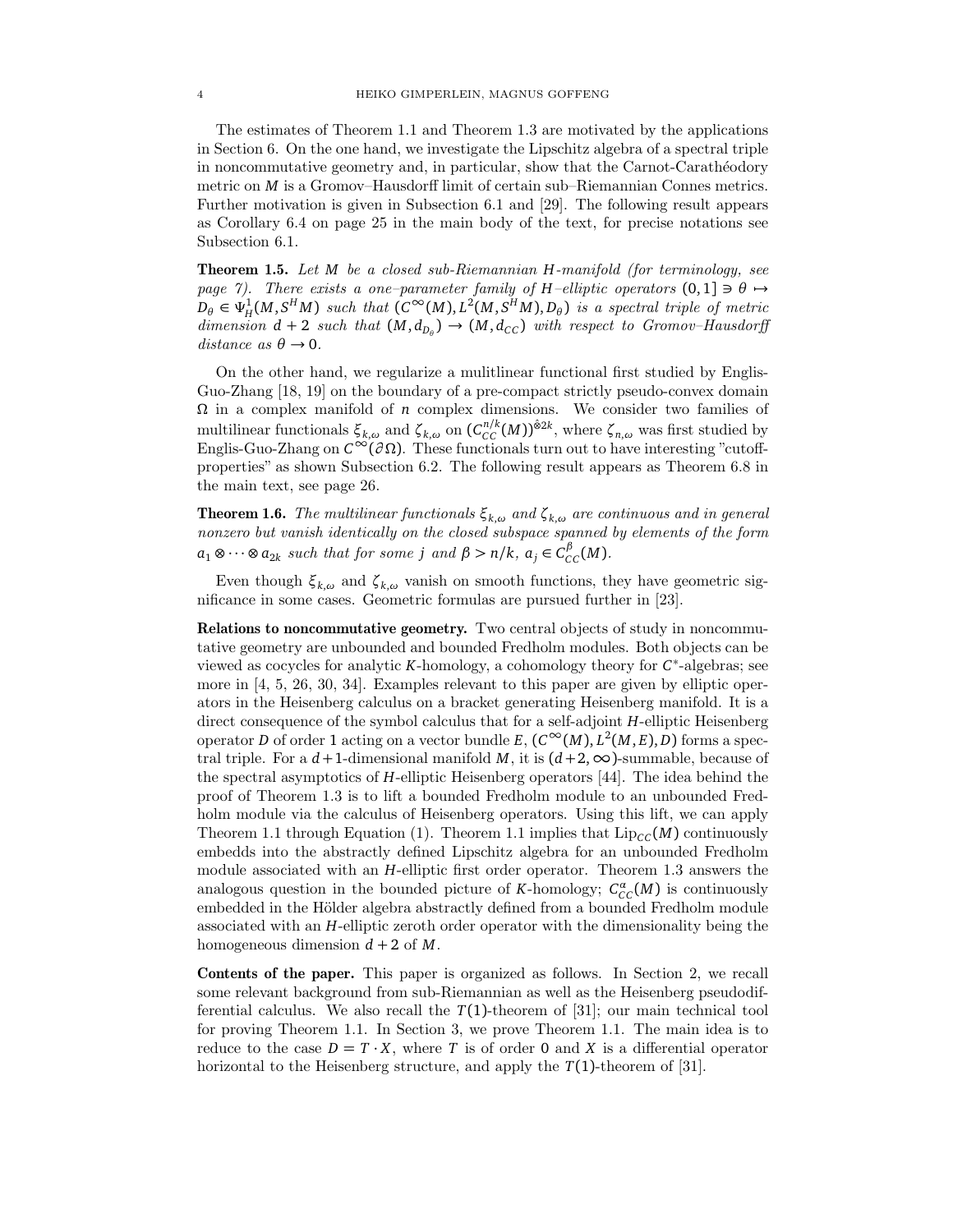With Theorem 1.1 in hand, the Lipschitz case of Theorem 1.3 follows from Equation (1) when *T* is a self-adjoint zeroth order operator with  $T^2 = 1$ . In Section 4, we prove the zeroth order estimate of Theorem 1.3 for Lipschitz functions after reducing to the case  $T^2 = 1$  by means of a matrix construction similar to that of the Bott projection. We prove Theorem 1.3 in the general case in Section 5 by introducing an anisotropic Besov scale in each coordinate chart. This scale is used in an interpolation argument between the spaces of continuous and Lipschitz functions. Section 6 addresses applications of our estimates in non–commutative geometry and complex analysis.

**Notation.** We use the convention  $N = \{0, 1, 2, ...\}$ . The notation  $a \lesssim b$  means that there is a constant *C* such that  $a \leq Cb$ . We write  $a \sim b$  if  $a \leq b$  and  $b \leq a$ . Also, we write  $C_{CC}^{0}(M)$  for the space of continuous functions and  $C_{CC}^{1}(M)$  for the space of Lipschitz continuous functions  $\text{Lip}_{CC}(M)$  in the Carnot-Caratheodory metric.

#### 2. Preliminaries

We give a short introduction to the geometry and analysis of operators appearing in sub-Riemannian geometry, as needed in later sections. The results in this section are well-known. We summarize them here for later reference. The introduction in this section only outlines the results relevant for the bulk of the paper and the reader is encouraged to see the indicated references for details.

2.1. Carnot groups. The local situation of a sub-Riemannian manifold is modeled on a homogeneous group, also called a Carnot group. Let *G* be a simply connected nilpotent Lie group with Lie algebra g. The central series

$$
V_j := \sum_{l=1}^j \underbrace{[\mathfrak{g}, [\cdots[\mathfrak{g}, \mathfrak{g}] \cdots ]]}_{l \text{ times}}
$$

for g induces a grading as linear spaces

$$
\mathfrak{g} = \bigoplus_{j=1}^R W_j, \quad W_j := V_j/V_{j-1}.
$$

We will write coordinates in  $\mathfrak{g}$  as  $(x_1, \ldots, x_R)$  where  $x_i \in W_i$ . Since G is simply connected and nilpotent,  $\exp : \mathfrak{g} \to G$  is a diffeomorphism. Recall that a homogeneous group *G* is a simply connected nilpotent Lie group equipped with an  $\mathbb{R}_{+}$ -action  $\delta$  such that

$$
\delta_t(\exp(x_1,\ldots,x_R))=\exp(t^{a_1}x_1,\ldots,t^{a_R}x_R),
$$

for an  $a = (a_1, \ldots, a_R) \in \mathbb{R}^R$ . One example of such a choice of *a* is  $a = (1, 2, \ldots, R)$ . An element  $X \in \mathfrak{g}$  is called horizontal if

$$
(\delta_t)_*X=t^{a_1}X.
$$

Equipping  $W_1, \ldots, W_R$  with a length function naturally induces a length function on *G* called the Koranyi gauge;

$$
|x|_G := \sqrt[2a_1-a_R} \sqrt{\sum_{l=1}^R |x_l|^{2a_l\cdots a_R}}.
$$

We also define the Koranyi balls

$$
B_G(x_0,r) := \{x \in \mathbb{R}^{d+1} : |x_0^{-1} \cdot x|_G < r\}.
$$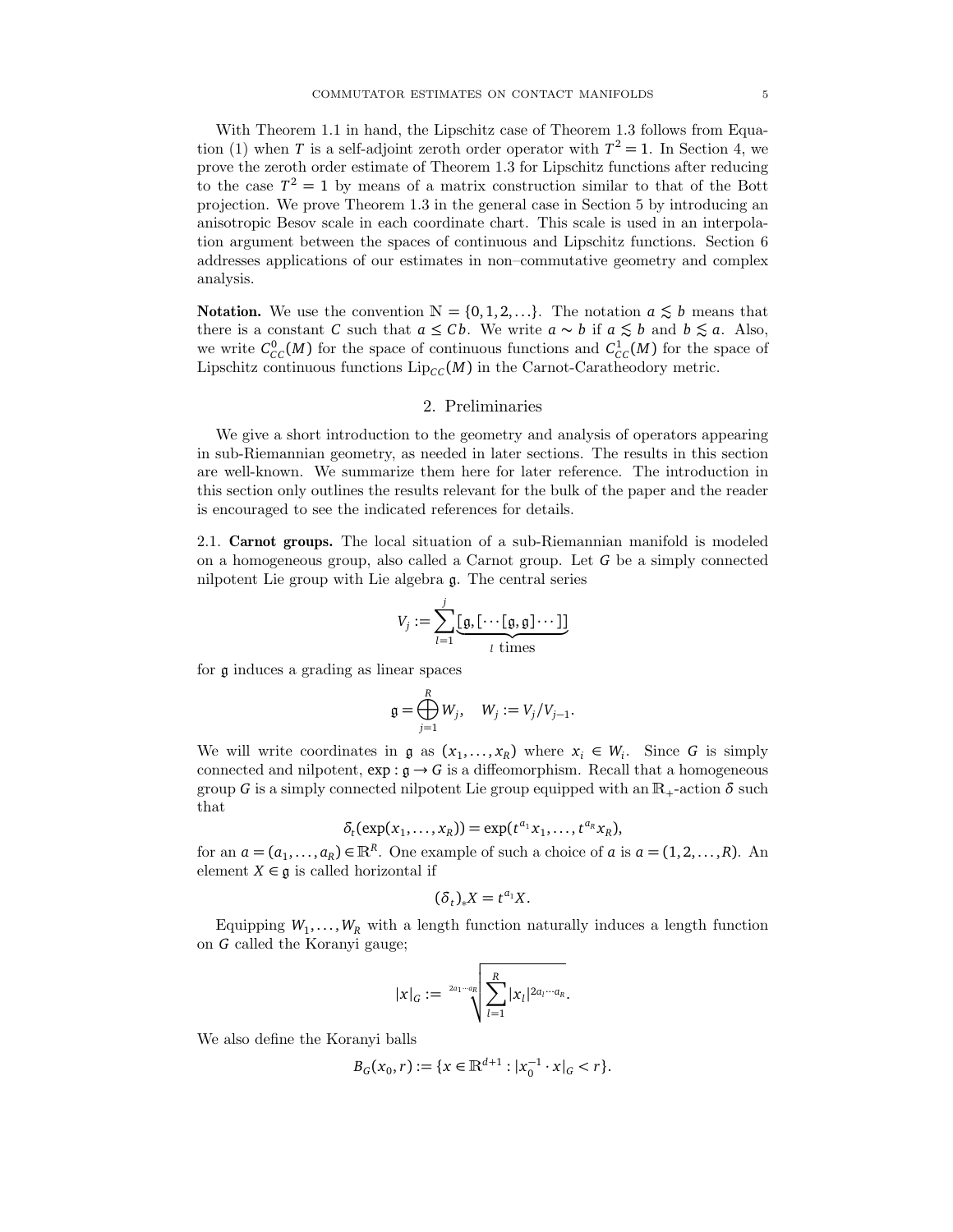2.1.1. Heisenberg group. A homogeneous group structure on  $\mathbb{R}^{d+1}$  can be constructed from an antisymmetric form  $L = (L_{jk})_{j,k=1}^d$  on  $\mathbb{R}^d$ . We denote coordinates by  $x =$  $(t, z) \in \mathbb{R} \times \mathbb{R}^d = \mathbb{R}^{d+1}$  and equip  $\mathbb{R}^{d+1}$  with the Lie algebra structure defined from

$$
[(t,z),(t',z')] = (L(z,z'),0).
$$

The corresponding Lie group  $\mathbb{R}^{d+1}$ , with multiplication given by

$$
(t,z)\cdot (t',z') = \left(t + t' + \frac{1}{2}L(z,z'), z + z'\right),
$$

is called a Heisenberg group. We equip  $\mathbb{R}^{d+1}$  with the  $\mathbb{R}_{+}$ -action defined by

(2) 
$$
\lambda(t,z) = (\lambda^2 t, \lambda z).
$$

This action is indeed an action of  $\mathbb{R}_+$  on  $\mathbb{R}^{d+1}$  as a Lie group;

$$
\lambda.\big((t,z)\cdot(t',z')\big)=\lambda.(t,z)\cdot\lambda.(t',z').
$$

Hence  $\mathbb{R}^{d+1}$  becomes a homogeneous Lie group in this fashion.

We denote the action of  $\mathbb{R}_+$  on functions by  $T_\lambda$ :  $T_\lambda f(x) := f(\lambda x)$ . A natural length function can be defined on  $\mathbb{R}^{d+1}$  from the Koranyi gauge, which for the Heisenberg group takes the form

$$
|x|_{H} = \sqrt[4]{t^2 + |z|^4},
$$

and is homogeneous for the  $\mathbb{R}_+$ -action. A basis for the horizontal vector fields on  $\mathbb{R}^{d+1}$  is given by the vector fields

$$
X_j := \frac{\partial}{\partial z_j} + \frac{1}{2} \sum_{k=1}^d L_{jk} z_k \frac{\partial}{\partial t}, \quad j = 1, 2, \cdots, d.
$$

The vertical vector field is defined by

$$
X_0:=\frac{\partial}{\partial t}.
$$

The horizontal vector fields are homogeneous of degree 1 with respect to the  $\mathbb{R}_+$ action and satisfy the commutation relation

$$
[X_j, X_k] = L_{jk} X_0.
$$

2.2. Carnot and Heisenberg manifolds. Assume that *M* is a smooth manifold. To simplify our discussions we always assume *M* to be connected and closed. Assume that  $\mathcal{V} \subseteq TM$  is a subbundle. We will use the notation

$$
\mathscr{V}_{(k)} := \sum_{j \leq k} \underbrace{[\mathscr{V}[\cdots,[\mathscr{V},\mathscr{V}]\cdots]]}_{j \text{ times}}
$$

for iterated commutators of  $\mathcal V$  with itself. We use the convention  $\mathcal V_{(0)} = 0$  and  $\mathcal{V}_{(1)} = \mathcal{V}$ .

**Definition 2.1.** A Carnot structure of length  $R \in \mathbb{N} = \{0, 1, 2, ...\}$  on *M* is a subbundle  $\mathcal{V} \subseteq TM$  such that

- (1)  $V_{(R)} = TM$ .
- (2)  $\mathcal{V}_{(k)}$  is a subbundle of *TM* for any *k*.

A Carnot structure induces a filtration  $(\mathcal{V}_{(k)})_{k=1}^R$  of *vector bundles* of *TM*. In the terminology of [27], a Carnot structure is called an equiregular Carnot structure. We let  $\mathscr{W}_j := \mathscr{V}_{(j)}/\mathscr{V}_{(j-1)}$ .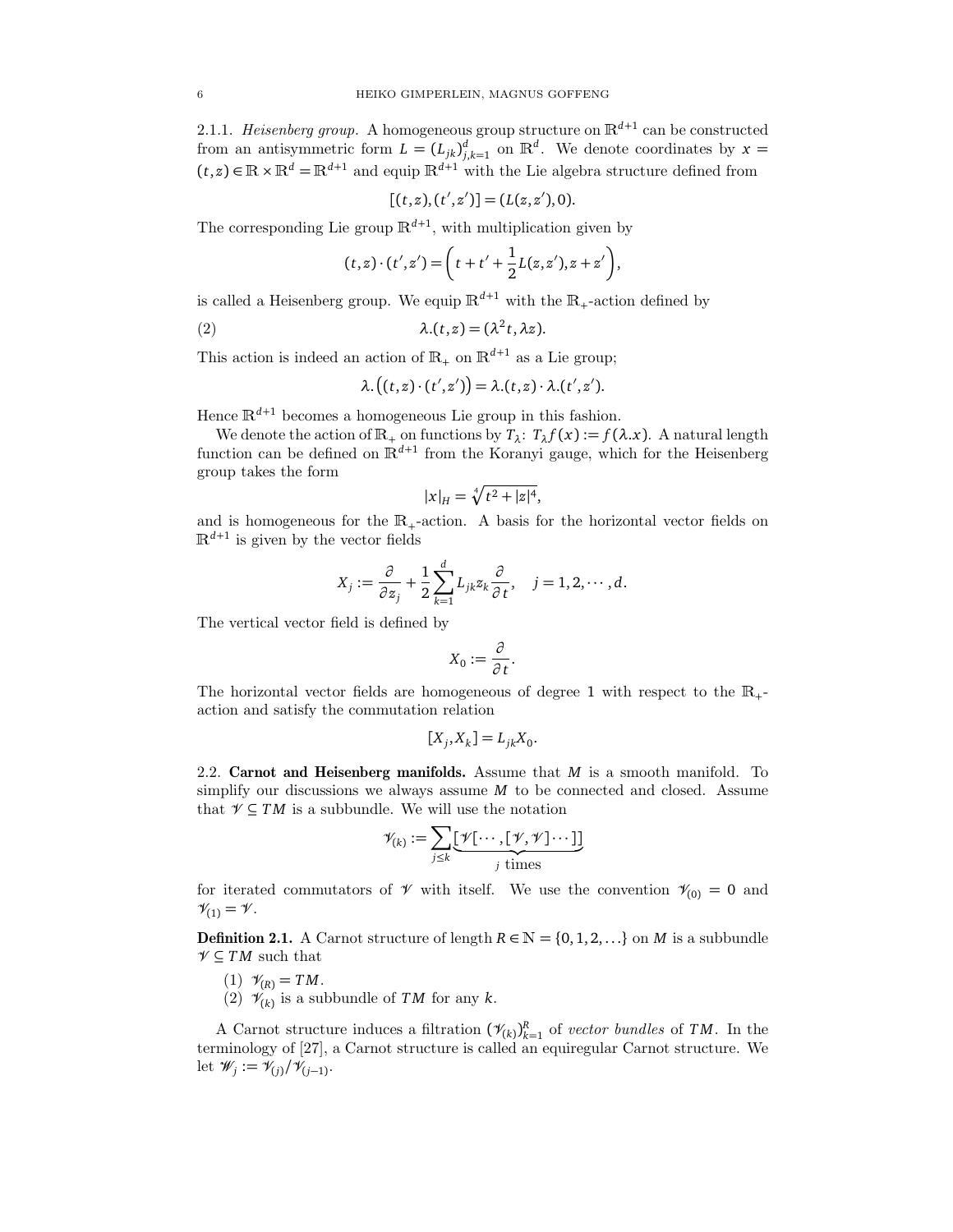Proposition 2.2. For any point *x* on a Riemannian Carnot manifold *M* defined from a subbundle  $\mathcal V$ , the operation

$$
T_x M \times T_x M \ni (v_1, \dots, v_R) \times (w_1, \dots, w_R) \mapsto
$$
  
(0,  $[v_1, w_1]$  mod  $\mathcal{V}_{(1)}, \dots, [v_{R-1}, w_{R-1}]$  mod  $\mathcal{V}_{(R-1)}) \in \bigoplus \mathcal{W}_i = TM$ 

induces a Lie algebra structure on *T<sup>x</sup> M*.

The proof of this proposition is standard and can be found for instance in [54].

A Heisenberg structure on a manifold *M* is given by a hyperplane bundle  $H \subseteq TM$ . We say that the Heisenberg structure is bracket generating if  $H + [H, H] = TM$ . A bracket-generating Heisenberg structure induces a Carnot structure of length 2. We will refer to a Riemannian manifold equipped with a bracket-generating Heisenberg structure as a sub-Riemannian *H*-manifold.

Example 2.3. Let *M* be a contact manifold with contact form  $\eta$ , i.e. *M* is of dimension  $2n-1$  and  $\eta$  is a one-form such that  $\eta \wedge (d\eta)^{n-1}$  is non-degenerate. A direct consequence of this condition is that  $d\eta$  is non-degenerate on ker  $\eta$ . For example, if  $M = \partial \Omega$  is the boundary of a strictly pseudo-convex domain  $\Omega$  in a complex manifold of complex dimension  $n, \eta = d^c \rho$  for a boundary defining function  $\rho$ . With the contact structure, a Heisenberg structure can be associated by setting  $H := \text{ker } \eta$ . By Cartan's formula, for any vector fields *X*, *Y* ,

$$
d\eta(X,Y) = X(\eta(Y)) - Y(\eta(X)) - \eta([X,Y]).
$$

In particular, because  $d\eta$  is non-degenerate on *H*, for any  $X \in H$  there is a  $Y \in H$  which makes the left hand side non-zero,  $\eta([X, Y]) \neq 0$ . Hence, the Heisenberg structure associated with a contact structure is bracket generating.

Remark 2.4. On a general Heisenberg manifold, the role of d*η* is played by the Levi form which is a section  $\mathscr{L} \in C^{\infty}(M, H^* \wedge H^*)$  whenever  $TM/H$  is orientable. The Levi form is the composition of the form

 $C^{\infty}(M, H) \times C^{\infty}(M, H) \ni (X, Y) \mapsto [X, Y] \mod H \in C^{\infty}(M, TM/H),$ 

with a trivialization  $TM/H \cong M \times \mathbb{R}$ . Contact manifolds give rise to the extreme case of  $\mathscr L$  being non-degenerate. The case  $\mathscr L \equiv 0$  corresponds to a foliation.

A theorem by Chow [17] states that if *M* is a manifold with a bracket generating sub-bundle  $\mathcal{V} \subseteq TM$ , then given any  $x, y \in M$  there is a smooth path  $\gamma : [0, 1] \rightarrow$ *M* such that  $\gamma(0) = x$ ,  $\gamma(1) = y$  and  $\gamma(t) \in V_{\gamma(t)}$  for almost all  $t \in [0,1]$ . As a consequence, after a choice of Riemannian metric on  $\mathcal V$ , a metric known as the Carnot-Carathéodory metric can be defined as follows. For any  $x, y \in M$ :

(3) 
$$
d_{CC}(x, y) := \inf \left\{ \left( \int_0^1 ||\dot{\gamma}(t)||_{\gamma}^2 dt \right)^{1/2} : \gamma(0) = x, \gamma(1) = y \text{ and } \dot{\gamma}(t) \in \mathcal{V}_{\gamma(t)} \text{ a.e.} \right\}.
$$

For more details see, e.g. Chapter 1.6 of [38].

We now restrict our attention to the case of bracket-generating Heisenberg manifolds. We let *M* denote a *d*+1-dimensional sub-Riemannian *H*-manifold. A Heisenberg chart is a local chart on *M* and a choice of *H*-frame over the chart, i.e. a local frame  $X_0, X_1, \ldots, X_d$  such that  $X_1, \ldots, X_d$  span *H*. Recall from [44, Chapter 2.1], near any point  $u \in M$  there is a particular Heisenberg chart where the coordinate systems are privileged in the sense that as  $t \to 0$ :

$$
\delta_t^* X_i = \begin{cases} t^{-1} X_i + O(1), & i = 1, ..., d \\ t^{-2} X_0 + O(t^{-1}), & i = 0, \end{cases}
$$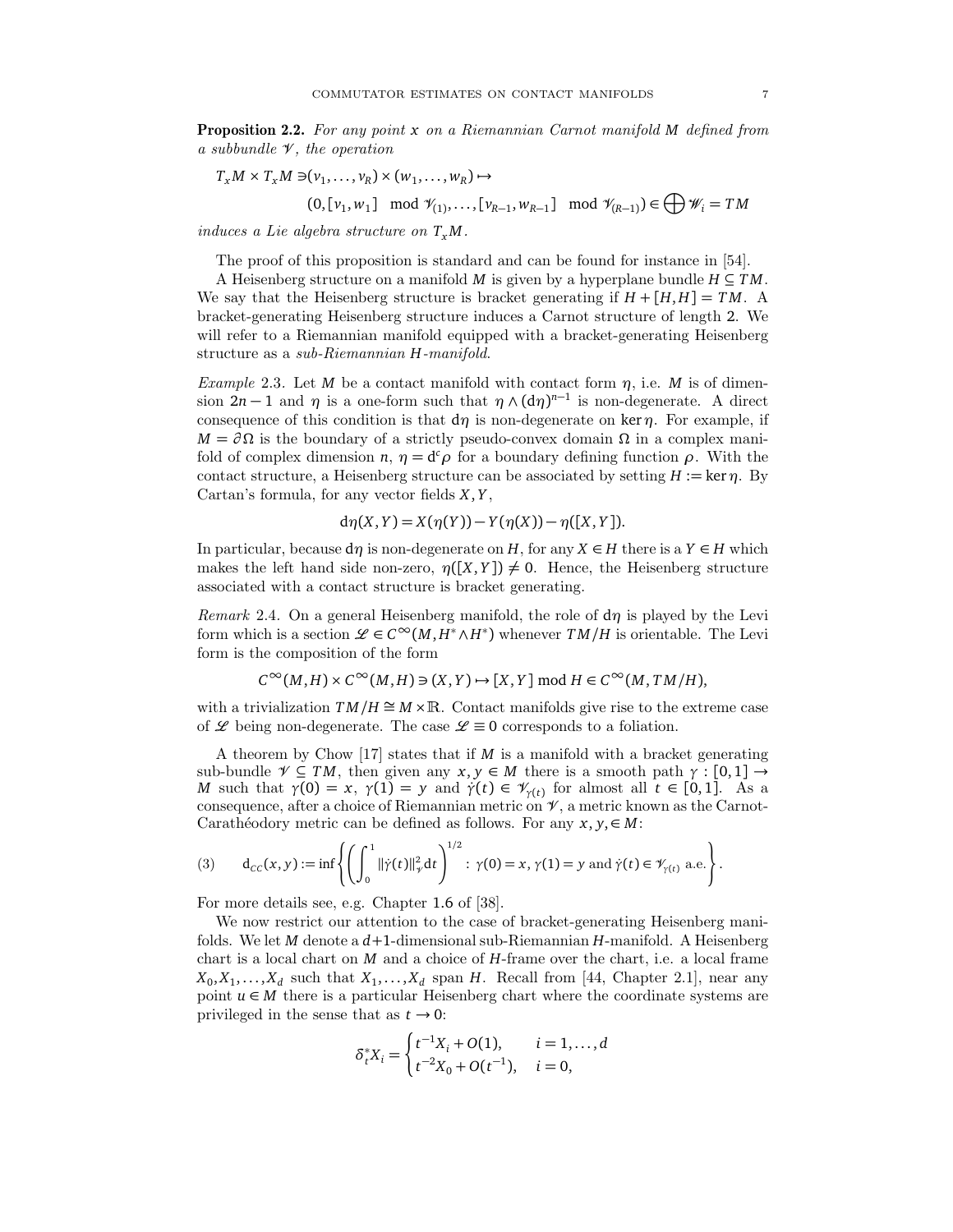cf. [44, Definition 2.1.10]. Such a choice of coordinates is also called *y*-coordinates in the literature,  $[7, Chapter 3, §11]$ . In privileged coordinates, the Carnot-Carathéodory metric can be related to the Koranyi gauge, cf. [8, Chapter 7] or [40] and discussion in [12, Chapter 2.2]:

**Proposition 2.5.** Let  $\varepsilon_u : U \to \mathbb{R}^{d+1}$  be the coordinates in a priviligied chart centered at *u* ∈ *M* depending smoothly on *u* ∈ *U*. There is a neighborhood *V* of *u* and a constant *C >* 0 such that

$$
\frac{1}{C}|\varepsilon_u(y)|_H \leq d_{CC}(u, y) \leq C|\varepsilon_u(y)|_H, \quad \forall y, u \in V.
$$

It will be useful to describe the Lipschitz and Hölder spaces for the Carnot-Carathéodory metric in terms of the Koranyi gauge. We cover *M* with Heisenberg charts  $(U_j)_{j=1}^N$  such that  $(\delta_1^*$  $i_{1/2}^{*}U_{j}$  is a collection of open sets covering *M*. Choose a partition of unity  $(\chi_j)_{j=1}^N$  subordinate to  $(\delta_1^*$  $_{1/2}^* U_j$ <sup>*N*</sup><sub>*j*=1</sub> with  $\chi_j$  compactly supported in *U*<sub>*j*</sub>. For small enough  $c > 0$  we can define the following functions on  $M \times M$ :

$$
\ell_{i,j}^K(x,y) := \chi_i(x)\chi_j(y) \cdot \min(|\varepsilon_i(x)^{-1}\varepsilon_i(y)|_H, c)
$$
 and  

$$
\ell_{i,j}^{an}(x,y) := \chi_i(x)\chi_j(y) \cdot \min(|\varepsilon_i(x) - \varepsilon_i(y)|_H, c).
$$

The indices *K* and *an* stand for Koranyi and anisotropic, respectively. We define the quasi-metrics:

$$
d_K(x, y) := \sum_{i,j=1}^N \ell_{i,j}^K(x, y) + \ell_{j,i}^K(y, x)
$$
 and  

$$
d_{an}(x, y) := \sum_{i,j=1}^N \ell_{i,j}^{an}(x, y) + \ell_{j,i}^{an}(y, x).
$$

Lemma 2.6. Let *M* be a closed sub-Riemannian *H*-manifold. The Carnot-Carathéodory metric is equivalent to the anisotropic quasi-metric d*an* and the Koranyi quasi-metric  $d_K$  .

*Proof.* It suffices to prove the assertion in a coordinate neighborhood. We fix  $x \in M$ . The function  $y \mapsto d_{CC}(x, y)/|x - y|_H$  is well defined for  $y \neq x$  and homogeneous of degree 0 with respect to the usual action. Similarly,  $y \mapsto |x - y|_H / d_{CC}(x, y)$  is well defined for  $y \neq x$  and homogeneous of degree 0. Similarly,  $|x - y|_H / |xy^{-1}|_H$ and  $|xy^{-1}|_H/|x-y|_H$  are homogeneous of degree 0. A compactness argument, using suitable spheres, guarantees boundedness of these functions. Since *M* is compact, the assertion follows.  $\Box$ 

#### 2.3. Function spaces.

**Definition 2.7** (CC-Hölder and CC-Lipschitz continuous functions). We define the space of CC-Lipschitz functions Lip<sub>CC</sub>(*M*) as the linear space of all functions  $f \in$  $L^{\infty}(M)$  satisfying

$$
|f|_{\mathrm{Lip}_{CC}(M)} := \sup_{x \neq y} \frac{|f(x) - f(y)|}{\mathrm{d}_{CC}(x, y)} < \infty.
$$

Similarly, the space of CC-Hölder continuous functions  $C^{\alpha}_{CC}(M)$  of exponent  $\alpha \in (0,1)$ consists of all  $f \in L^{\infty}(M)$  such that

$$
|f|_{C^{\alpha}_{CC}(M)}:=\sup_{x\neq y}\frac{|f(x)-f(y)|}{\mathrm{d}_{CC}(x,y)^{\alpha}}<\infty.
$$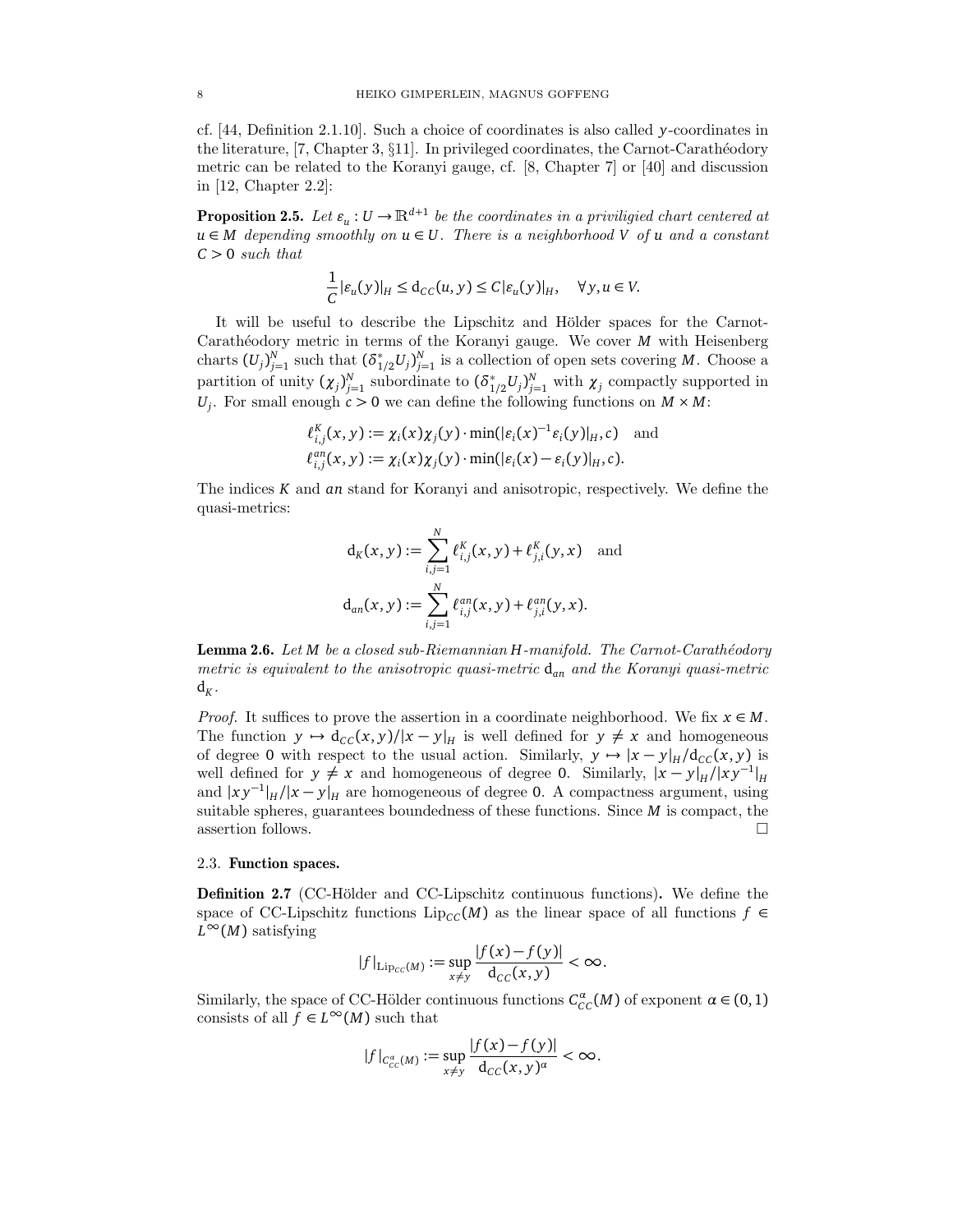The obvious examples of elements of  $\text{Lip}_{\text{CC}}(M)$  are of course elements of  $C^1(M)$ , and the inclusion  $C^{\alpha}(M) \subseteq C^{\alpha}_{CC}(M)$  is continuous. A standard computation shows that  $\text{Lip}_{CC}(M)$  is a Banach algebra in the norm

$$
||f||_{\mathrm{Lip}_{CC}(M)} := ||f||_{L^{\infty}(M)} + |f|_{\mathrm{Lip}_{CC}(M)}.
$$

Similarly,  $C_{CC}^{\alpha}(M)$  is a Banach algebra in the norm

$$
||f||_{C^{\alpha}_{CC}(M)} := ||f||_{L^{\infty}(M)} + |f|_{C^{\alpha}_{CC}(M)}.
$$

Recall that we write  $C_{CC}^1(M) = \text{Lip}_{CC}(M)$ .

Lemma 2.8. Let *M* be a closed Riemannian manifold with a Carnot structure defined from the subbundle  $\mathcal{V} \subseteq TM$ . For a function  $f \in L^{\infty}(M)$  the following are equivalent:

- $(1)$   $f \in \text{Lip}_{CC}(M)$ .
- (2) There is a constant  $C > 0$  such that for any point  $x_0 \in M$  and in any ONframe  $(X_j)_{j=1}^d$  of  $\mathcal V$  around the point  $x_0$ ,  $||X_j f||_{L^\infty} \leq C$  for  $j = 1, ..., d$ .

Furthermore, the semi-norm  $|\cdot|_{\text{Lip}_{CC}(M)}$  is equivalent to the semi-norm

$$
|f|'_{\text{Lip}_{CC}(M)} := \sup ||X_j f||_{L^{\infty}}
$$

where the supremum is taken over all points  $x_0 \in M$ , all ON-frames  $(X_j)_{j=1}^d$  of  $\mathcal V$ around  $x_0$  and all  $j = 1, \ldots, d$ .

*Proof.* Assume that  $x, y \in M$  and that  $|f|'_{\text{Lip}_{CC}(M)} < \infty$ . For any horizontal curve  $\gamma$  : [0, 1]  $\rightarrow$  *M* with endpoints *x* and *y*,

$$
|f(x)-f(y)| \leq \int_0^1 |df(\gamma(t)).\dot{\gamma}(t)|dt \leq (\dim \mathcal{V})^{1/2}|f|_{\text{Lip}_{CC}(M)}' \int_0^1 ||\dot{\gamma}(t)||_{\mathcal{V}} dt.
$$

Hence,  $|f|_{\text{Lip}_{cc}(M)} \leq (\dim \mathcal{V})^{1/2} |f|_{1}^{d}$ /<br>Lip<sub>cc</sub>(M)<sup>•</sup>

Conversely, assume  $f \in \text{Lip}_{\text{CC}}(M)$ . By restricting to horizontal curves, it can be shown that  $X f \in L^{\infty}_{loc}$  for any horizontal vector field *X*. Take a point  $x_0 \in M$  and an *ON*-frame  $(X_j)_{j=1}^d$  of  $\mathcal V$  around  $x_0$ . Let  $\gamma : [0, 1] \to M$  be a horizontal curve such that  $\gamma(0) = x_0$  and  $\dot{\gamma}(0) = \sum_{j=1}^d X_j(f)X_j$ . Let  $L(\varepsilon) := \int_0^{\varepsilon} ||\dot{\gamma}(t)||_{\gamma}^2 dt$ . In local coordinates one verifies the identity

$$
\lim_{\varepsilon\to 0}\frac{|f(\gamma(\varepsilon))-f(x_0)|}{L(\varepsilon)}=\left\|\sum_{j=1}^dX_j(f)(x_0)X_j(x_0)\right\|_{\mathcal{V}}.
$$

As a consequence,

$$
\left\| \sum_{j=1}^{d} X_j(f)(x_0) X_j(x_0) \right\|_{\mathcal{V}} \le |f|_{\text{Lip}_{CC}(M)},
$$
  

$$
\left\| \sum_{j=1}^{d} X_j(f)(x_0) X_j(x_0) \right\|_{\mathcal{V}} \le |f|_{\text{Lip}_{CC}(M)}.
$$

or  $|f|_{\text{Lip}_{cc}(M)}$  ≥  $(\dim \mathcal{V})^{-1/2}|f|_1'$  $\mathrm{Lip}_{\mathcal{CC}}(M)$ 

**Proposition 2.9.** For  $s \in (0,1]$ , the semi-norm  $|\cdot|_{C^s_{CC}(M)}$  is equivalent to both of the following semi-norms:

$$
|f|_{C_{CC}^{\alpha}(M),K} := \sup \left\{ \frac{|f(x) - f(y)|}{|xy^{-1}|_H^{\alpha}} \middle| \ x \neq y, \ x, y \in U \right\},\
$$
  

$$
|f|_{C_{CC}^{\alpha}(M),an} := \sup \left\{ \frac{|f(x) - f(y)|}{|x - y|_H^{\alpha}} \middle| \ x \neq y, \ x, y \in U \right\}.
$$

This proposition is a direct consequence of Lemma 2.6.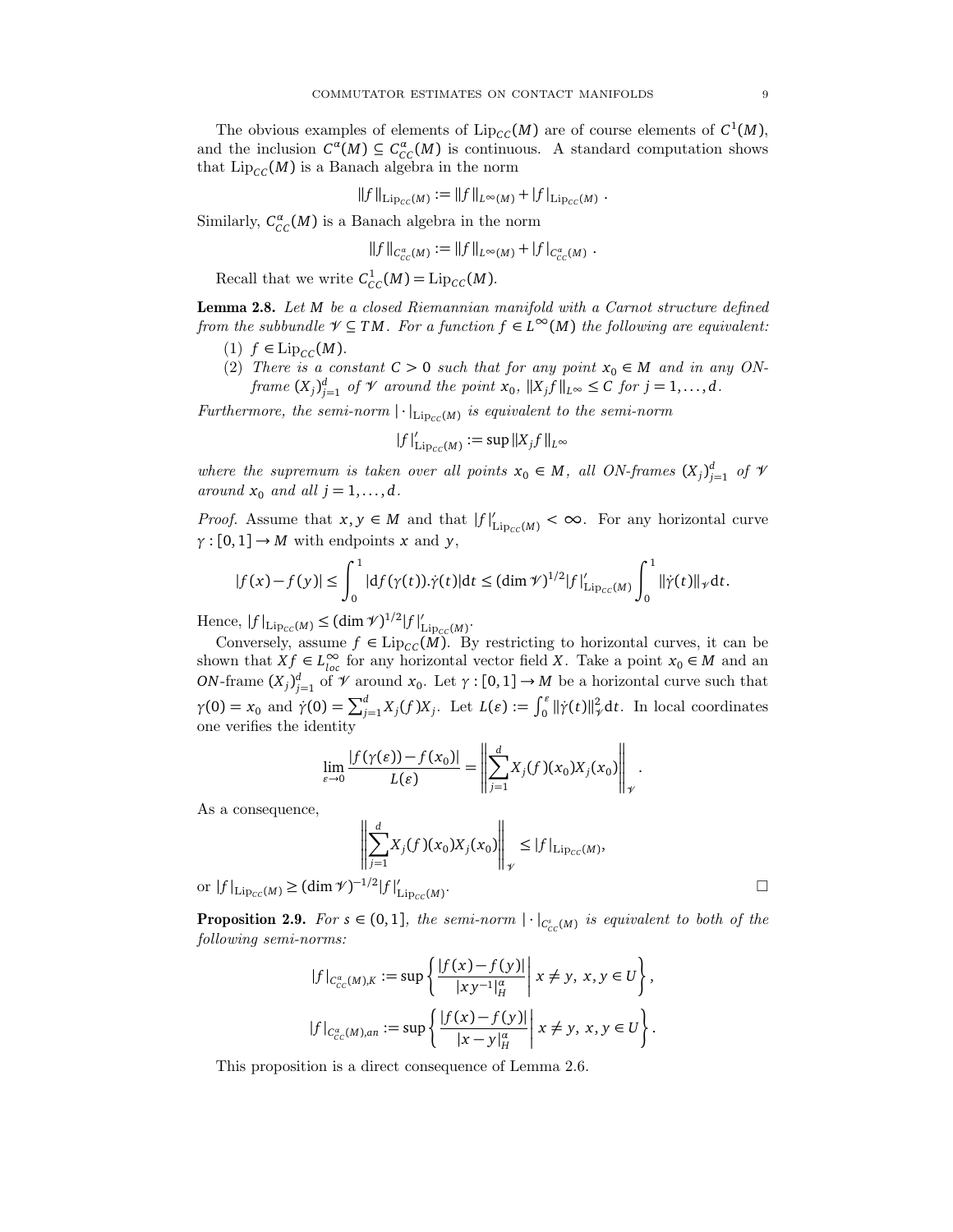2.4. The Heisenberg calculus. We briefly recall some relevant facts regarding the Heisenberg calculus. For a more detailed account, we refer to [7, 44, 55]. Closely related calculi are considered in  $(13, 37]$ . We follow the notations of  $(44)$ . As above, let *M* denote a *d* +1-dimensional closed sub-Riemannian *H*-manifold and *U* a Heisenberg coordinate system on *M* with Heisenberg frame  $X_0, \ldots, X_d$ . For a multi-index  $\alpha =$  $(\alpha_0, \alpha_1, \dots, \alpha_d) \in \mathbb{N}^{d+1}$  we set  $\langle \alpha \rangle := 2\alpha_0 + \sum_{i=1}^d \alpha_i$ . Also, recall the  $\mathbb{R}_+$ -action on  $\mathbb{R}^{d+1}$  from Equation (2), page 6. The class of symbols relevant for the Heisenberg calculus is defined as follows.

**Definition 2.10** (Definition 3.1.4 and 3.1.5 of [44]). For  $m \in \mathbb{C}$ , the space  $S_m(U \times \mathbb{R}^{d+1})$ of symbols homogeneous of degree *m* is defined as the space of symbols  $p \in C^{\infty}(U \times$  $\mathbb{R}^{d+1} \setminus \{0\}$  that are homogeneous of degree m:

$$
p(x, \lambda \cdot \xi) = \lambda^m p(x, \xi) \quad \forall \lambda > 0, (x, \xi) \in U \times \mathbb{R}^{d+1}.
$$

The space  $S^m(U \times \mathbb{R}^{d+1})$  of symbols of degree  $m$  is defined as the space of those  $p \in$  $C^{\infty}(\mathcal{U}\times\mathbb{R}^{d+1})$  that admit a 1-step polyhomogeneous asymptotic expansion; i.e. there exists  $p_k \in S_{m-k}(U \times \mathbb{R}^{d+1})$  for  $k \in \mathbb{N}$  such that for any  $N \in \mathbb{N}$  and  $K \subseteq U$  compact

$$
\left|\partial_x^{\alpha}\partial_{\xi}^{\beta}\left(p-\sum_{k=0}^{N}p_{k}\right)(x,\xi)\right|\leq C_{\alpha,\beta,K,N}|\xi|_{H}^{\Re(m)-\langle\beta\rangle-N}, \quad \forall x \in K, \ |\xi|_{H}\geq 1,
$$

for some constant  $C_{\alpha,\beta,K,N} > 0$ .

The frame  $X_0, X_1, \ldots, X_d$  gives rise to functions  $\sigma_j(x, \xi) := \sigma(X_j)$  – their classical symbols as differential operators. We let  $\sigma := (\sigma_0, \sigma_1, \ldots, \sigma_d) : U \times \mathbb{R}^{d+1} \to \mathbb{R}^{d+1}$ denote the vector of these symbols. Associated with a symbol  $p \in S^m(U \times \mathbb{R}^{d+1})$  there is an operator  $P := p(x, -iX) : C_c^{\infty}(U) \to C^{\infty}(U)$  defined by

$$
Pf(x) := (2\pi)^{-d-1} \int e^{ix\cdot\xi} p(x, \sigma(x, \xi)) \hat{f}(\xi) d\xi.
$$

A  $\Psi_H$ DO of order  $m \in \mathbb{C}$  on *U* is an operator of the form  $p(x, -iX) + R$  for a  $p \in$ *S*<sup>*m*</sup>(*U* ×  $\mathbb{R}^{d+1}$ ) and an integral operator *R* with smooth integral kernel. We write *R* ∈  $\Psi_H^{-\infty}$  $\mu_H^{-\infty}(U) = \Psi^{-\infty}(U)$  and  $p(x, -iX) + R \in \Psi_H^m(U)$ . Whenever  $P_1$  and  $P_2$  are two  $\Psi_H$ DOs of order *m*<sup>1</sup> and *m*<sup>2</sup> , respectively, and at least one of them is properly supported, the composition  $P_1 P_2$ :  $C_c^{\infty}(U) \to C^{\infty}(U)$  is again a  $\Psi_H$ DO of order  $m_1 + m_2$  whose 1-step polyhomogeneous asymptotic expansion can be expressed by means of the fiberwise convolution product on the bundle of Lie groups  $TU \rightarrow U$ . This is proven in [7, Theorem 4.7]. A symbol  $p \in S^m(U \times \mathbb{R}^{d+1})$  is called *H*-elliptic, if there is a  $\Psi_H \text{DO } Q$ of order  $-m$  such that  $p_0(x, -iX)Q - 1$  and  $Qp_0(x, -iX) - 1$  are both  $\Psi_H$ DOs of order −1.

A consequence of the product formula in [7, Theorem 4.7] is the following proposition.

**Proposition 2.11.** Assume that  $P \in \Psi_H^m(U)$  and  $f \in C^\infty(U)$ . Then  $[P, f] \in \Psi_H^{m-1}(U)$ .

Since the fiber wise convolution product is non-commutative, the analogous assertion fails when  $f \in C^{\infty}(U)$  is replaced by a general operator  $Q \in \Psi_H^0(U)$ .

 $\Psi_H$ DOs can also be characterized by kernel estimates. We define  $S'_r$  $C_{\text{reg}}(\mathbb{R}^{d+1})$  as the space of tempered distributions that are regular outside of the origin  $0 \in \mathbb{R}^{d+1}$ , see [44, Definition 3.1.10]. We equip the space  $S'$ <sub>r</sub>  $\sigma'_{\text{reg}}(\mathbb{R}^{d+1})$  with the smallest topology making the natural mapping  $S'_{r}$  $C_{\text{reg}}(\mathbb{R}^{d+1}) \to S'(\mathbb{R}^{d+1}) \oplus C^{\infty}(\mathbb{R}^{d+1} \setminus \{0\})$  continuous. The following definition was originally due to Beals-Greiner, see [7, Chapter 3, §15]. We follow the notations of [44].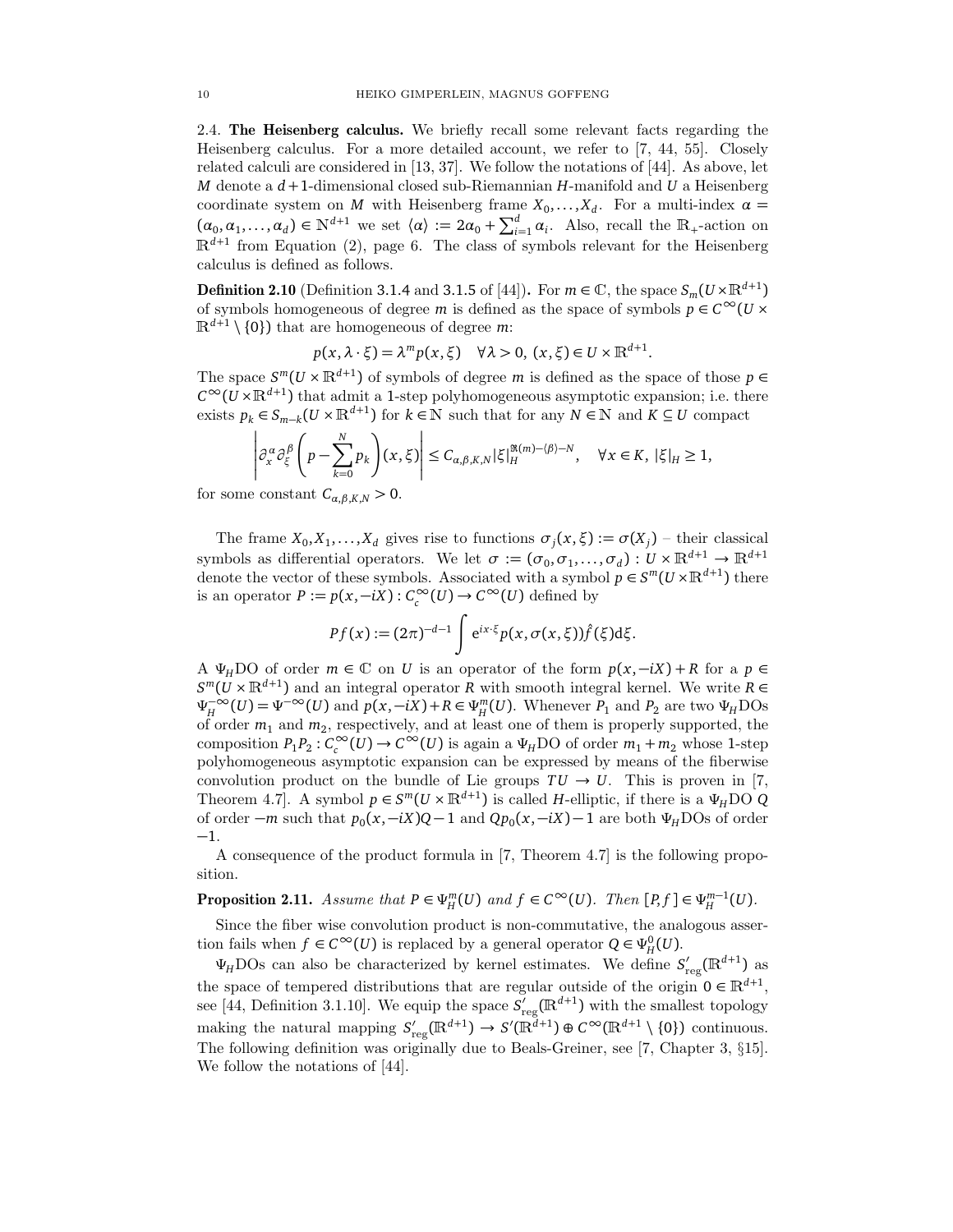**Definition 2.12** (Definition 3.1.11 and 3.1.13 of [44]). The space  $\mathscr{K}_m(U \times \mathbb{R}^{d+1}) \subseteq$  $C^{\infty}(U)$ ⊗̂ $S'_{r}$  $r_{\text{reg}}(\mathbb{R}^{d+1})$  of homogeneous distributions of degree *m* consists of those  $K =$  $K(x, z) \in C^\infty(U)$ ⊗̂S<sup>'</sup>  $r'_{\text{reg}}(\mathbb{R}^{d+1})$  such that

(4) 
$$
K(x, \lambda z) = \lambda^m K(x, z) + \lambda^m \log \lambda \sum_{\langle \alpha \rangle = m} c_{\alpha}(x) z^{\alpha},
$$

for some functions  $c_{\alpha} \in C^{\infty}(U)$ . The space  $\mathcal{K}^{m}(U \times \mathbb{R}^{d+1})$  of kernels of degree m is defined as the space of  $K \in \mathcal{D}'(U \times \mathbb{R}^{d+1})$  such that for any  $N \in \mathbb{N}$ , there are  $K_l \in \mathcal{K}_{m-l}(U \times \mathbb{R}^{d+1}), l \in \mathbb{N}$ , with

$$
K - \sum_{l=0}^{J} K_j \in C^N(U \times \mathbb{R}^{d+1})
$$

for a large enough *J*.

*Remark* 2.13. Logarithmic terms can appear in (4) only when  $m \in \mathbb{N}$ .

Remark 2.14. By [44, Proposition 3.1.16], there is a one-to-one correspondence between *ΨH*DOs modulo smoothing operators and kernels as in Definition 2.12 modulo smooth kernels. Differential operators correspond to kernels supported in *z* = 0. More precisely, if  $P \in \Psi_H^m(U)$ , there is a  $K_P \in \mathcal{K}^{-m-d-2}(U \times \mathbb{R}^{d+1})$  and a smoothing  $R \in C^{\infty}(U \times U)$  such that the Schwartz kernel  $k_p$  of *P* can be written as

$$
k_P(x, y) = |\varepsilon'_x| K_P(x, -\varepsilon_x(y)) + R(x, y),
$$

where  $\varepsilon_x$  denotes privileged coordinates which depends smoothly on  $x$ . The homogeneous expansion of the kernel *K<sup>P</sup>* guarantees that for any horizontal vector field *X*, the estimates

$$
|K_P(x, -\varepsilon_x(y))| \lesssim d_{CC}(x, y)^{-(d+1+m)}
$$
  
\n
$$
|X_x K_P(x, -\varepsilon_x(y))| \lesssim d_{CC}(x, y)^{-(d+2+m)}
$$
  
\n
$$
|X_y K_P(x, -\varepsilon_x(y))| \lesssim d_{CC}(x, y)^{-(d+2+m)},
$$

are true for  $x ≠ y$  uniformly away from  $\partial U$ . Here  $X_x$  and  $X_y$  denote differentiation along *X* in the *x*-variable and the *y*-variable, respectively. These properties are inherited by *k<sup>P</sup>* .

Furthermore, by [44, Proposition 3.1.18], the algebra of  $\Psi$ <sub>*H*</sub>DOs is invariant under changes of Heisenberg charts, so we may define an algebra of *ΨH*DOs on a manifold. We let  $\Psi^m_H(M)$  denote the space of Heisenberg operators of order *m* on the sub-Riemannian *H*-manifold *M*. We summarize the main properties of Heisenberg operators in a theorem [7, 44].

Theorem 2.15. Let *M* be a sub-Riemannian *H*-manifold. Then *Ψ* ∗  $\cup_{m\in\mathbb{Z}}^{\ast} \Psi_H^m(M)$ is a filtered algebra closed under formal adjoint. If  $T \in \Psi_H^0(M)$ , then *T* extends to a bounded operator on *L* 2 (*M*).

The theory above also applies to operators between smooth vector bundles. Whenever  $E \to M$  is a hermitean complex smooth vector bundle, the Serre-Swan theorem (cf. [44, Theorem 2.10]) gives the existence of a projection  $p \in C^{\infty}(M, M_N(\mathbb{C}))$ , for some *N*, and a  $C^{\infty}(M)$ -linear isomorphism  $C^{\infty}(M, E) \cong pC^{\infty}(M; \mathbb{C}^N)$ . Whenever  $E_1, E_2 \to M$  are two vector bundles corresponding to  $p_1, p_2 \in C^\infty(M, M_N(\mathbb{C}))$  we define

$$
\Psi_{H}^{m}(M; E_1, E_2) := p_2[\Psi_{H}^{m}(M) \otimes M_N(\mathbb{C})] p_1.
$$

If  $E_1 = E_2$  we write  $\Psi_H^m(M; E_1) = \Psi_H^m(M; E_1, E_1)$ . It is clear that an element  $P \in$  $\Psi_H^m(M; E_1, E_2)$  induces a continuous operator  $C^\infty(M; E_1) \to C^\infty(M; E_2)$ , and if  $m = 0$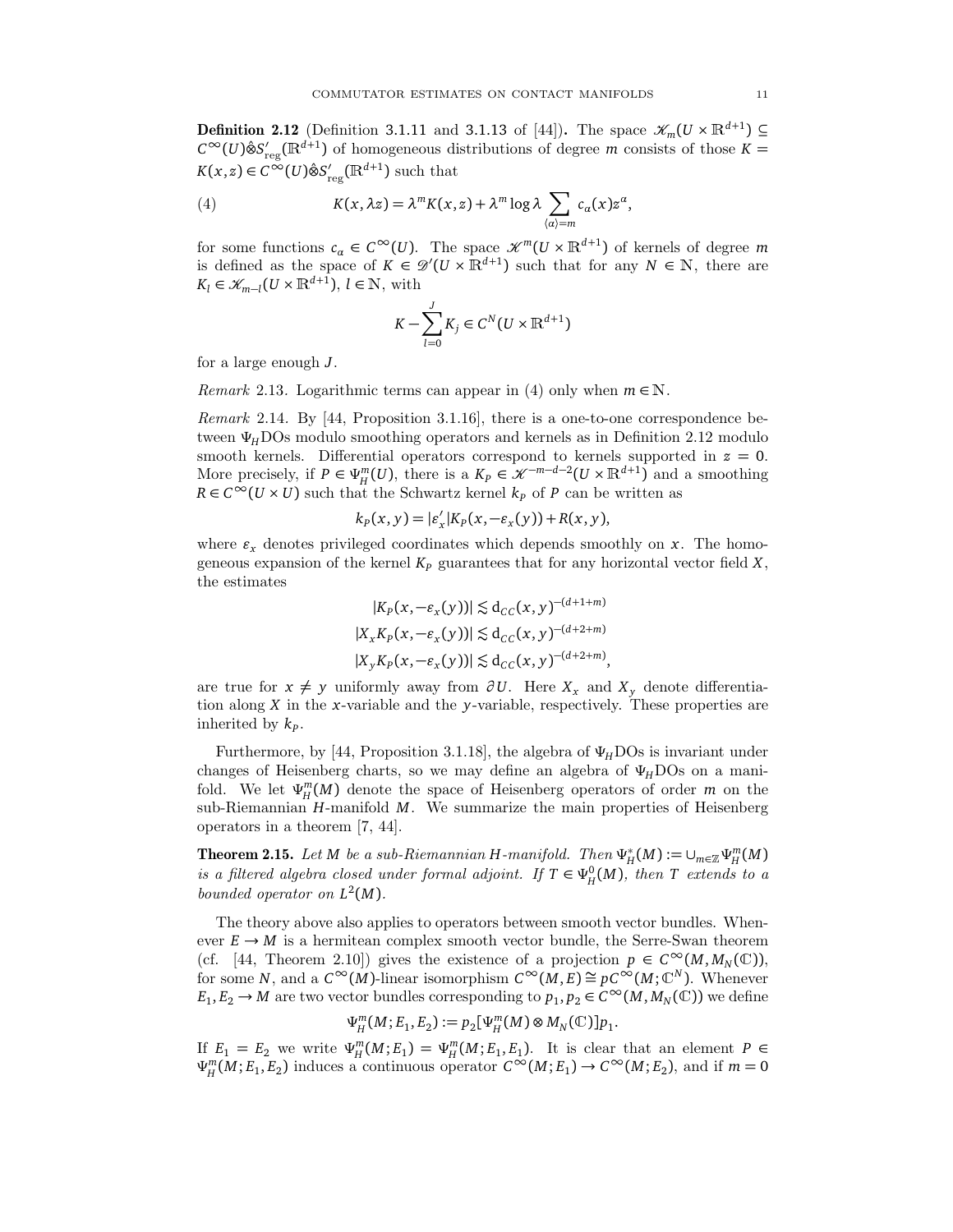this operator extends to a continuous operator  $L^2(M; E_1) \to L^2(M; E_2)$ . The space  $\Psi_H^m(M; E_1, E_2)$  does not depend on the representing projections  $p_1$  and  $p_2$  and can equivalently be characterized in terms of local trivializations.

Remark 2.16. Examples of Heisenberg operators include the Szegö projections on a contact manifold, see [55, Chapter III.6]. Szegö projections are certain orthogonal projections in  $\Psi_H^0(M)$  with infinite dimensional range. The existence of a Szegö projection is in general a subtle issue, see [7, Chapter 4]. If *M* = *∂ Ω*, where *Ω* is a strictly pseudo-convex domain in a complex manifold, the orthogonal projection onto the closed subspace

$$
H^{2}(\partial\Omega) := \{ f \in L^{2}(\partial\Omega) : \exists F \in \mathscr{O}(\Omega) \text{ s.t. } F|_{\partial\Omega} = f \},
$$

is a Szegö projection. We denote it by  $P_{\partial\Omega}$ . The projection  $P_{\partial\Omega}$  will be referred to as the Szegö projection of  $\partial \Omega$ . For details, see the discussion in [45, Section 4.1].

The prototypical *H*-elliptic differential operators are of sub-Laplacian type. We will make use of an auxiliary operator of sub-Laplacian type whose construction depends on a choice of horizontal vector-fields  $(V_j)_{j=1}^N$  which span *H* at every point of *M*. Consider the differential expression

$$
\Delta_H := \sum_{j=1}^N V_j^* V_j \in \Psi_H^2(M).
$$

We define a self-adjoint closure of  $\Delta_H$  as follows. Consider the quadratic form

$$
\mathfrak{q}_H(f) := \sum_{j=1}^N \int_M |V_j f|^2 \mathrm{d} x,
$$

with maximal domain

$$
Dom(q_H) = \{ f \in L^2(M) : V_j f \in L^2(M) \forall j \} .
$$

Its domain is the form-closure of  $C^{\infty}(M)$ . The form  $\mathfrak{q}_H$  is positive, and the unbounded operator  $\Delta_H$  is defined to be the associated self-adjoint operator, which is positive since  $q_H$  is. The resolvent of  $\Delta_H$  is compact. For more details, see [6]. We let  $\lambda_0(\Delta_H) \leq \lambda_1(\Delta_H) \leq \cdots \to \infty$  denote the eigenvalues of  $\Delta_H$ , counted with multiplicity. By [44], the eigenvalues satisfy a Weyl law: there exists an explicit constant  $v_0(\Delta_H)$ such that

(5) 
$$
\lambda_k(\Delta_H) \sim \nu_0(\Delta_H) k^{\frac{2}{d+2}}.
$$

We also define a Sobolev scale:

$$
W_H^s(M) := (1 + \Delta_H)^{-s/2} L^2(M).
$$

Since  $1 + \Delta_H$  is *H*-elliptic,  $W^1_H(M) = \text{Dom}(\mathfrak{q}_H)$ . For a vector bundle  $E \to M$  corresponding to the smooth projection *p* we write  $W_H^s(M; E) := pW_H^s(M; \mathbb{C}^N)$ . We note the following consequence of Theorem 2.15 and Equation (5).

**Theorem 2.17.** Let *M* be a sub-Riemannian *H*-manifold,  $E_1, E_2 \rightarrow M$  smooth vector bundles thereon and  $D \in \Psi_H^m(M; E_1, E_2)$ . The operator *D* extends to a continuous operator

$$
D: W^s_H(M; E_1) \to W^{s-m}_H(M; E_2),
$$

which is Fredholm if *D* is *H*-elliptic. In this case ker  $D \subseteq C^{\infty}(M; E_1)$ . Furthermore, if  $E_1 = E_2$  and *D* is *H*-elliptic and self-adjoint, the resolvent of *D* as an unbounded operator on  $L^2(M; E_1)$  satisfies  $(D + \lambda)^{-1} \in \mathscr{L}^{(d+2)/m, \infty}(L^2(M; E_1)).$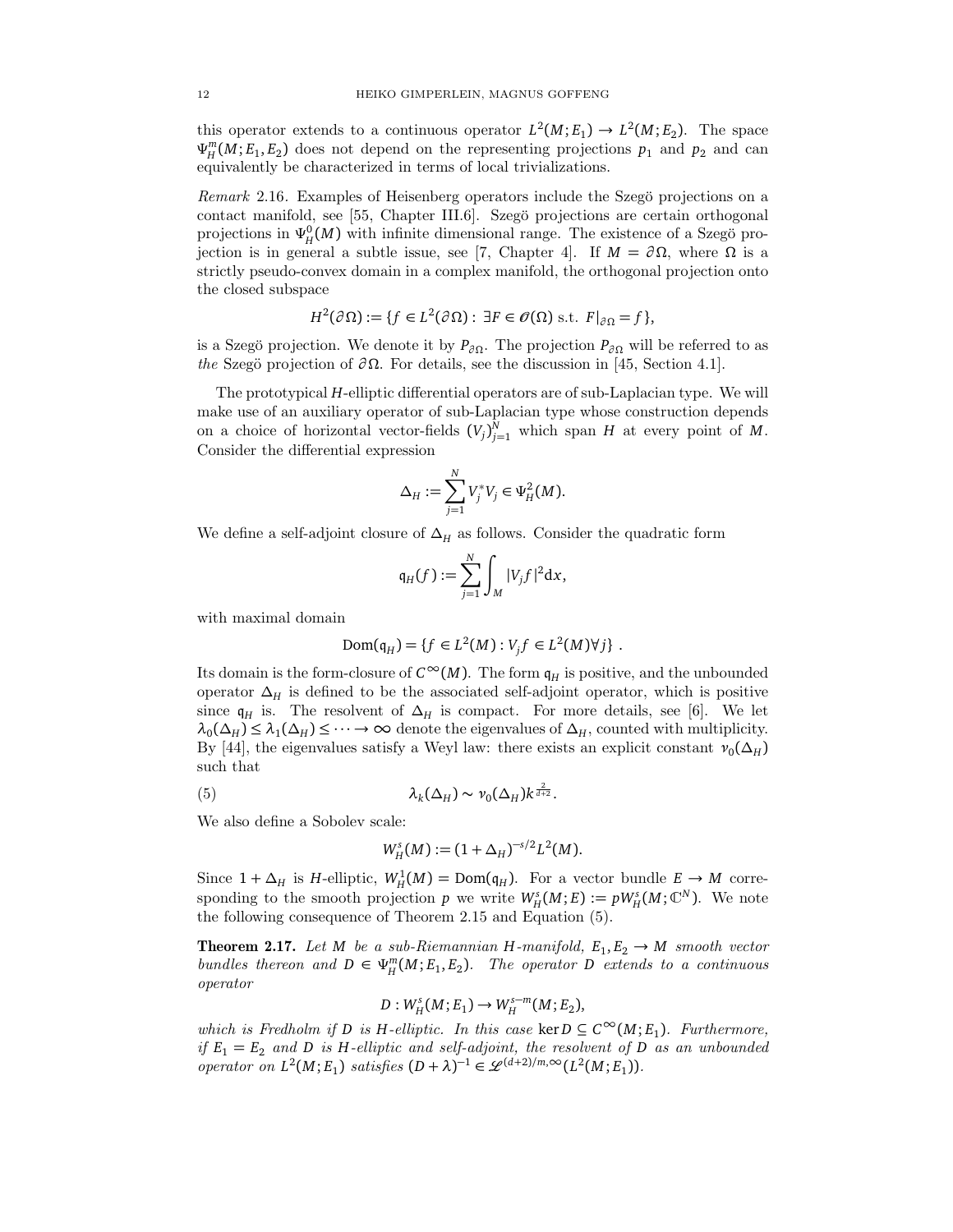Remark 2.18. We note the well known fact that from Proposition 2.11 and Theorem 2.17, both Theorem 1.1 and Theorem 1.3 follow for smooth functions *f* and *a*, respectively.

The next proposition is an important observation for the proof of Theorem 1.1.

**Proposition 2.19.** Assume that *M* is a closed sub-Riemannian *H*-manifold. Any  $D \in$ *Ψ* 1 *H* (*M*) can be written as a finite sum

$$
D = \sum_{j=1}^{N} T_j V_j + R,
$$

where  $T_j \in \Psi_H^0(M)$ ,  $V_j$  are horizontal vector fields and R is a smoothing operator.

*Proof.* The operator  $\Delta_H$  is *H*-elliptic and as such there is an operator  $Q \in \Psi_H^{-2}(M)$ such that

$$
1 - Q\Delta_H, \ 1 - \Delta_H Q \in \Psi^{-\infty}(M).
$$

Any  $D \in \Psi^1_H(M)$  can be written as

$$
D = DQ\Delta_H + D(1 - Q\Delta_H) = \sum_{j=1}^{N} DQV_j^*V_j + D(1 - Q\Delta_H).
$$

The assertion follows with  $T_j := DQV_j^* \in \Psi_H^0(M)$  and  $R = D(1 - Q\Delta_H)$ .

2.5. The *T*1-theorem of Hytönen-Martikainen. The proof of Theorem 1.1 will rely on a *T*1-theorem from [31]. The setup is recalled in this section. We restrict our attention to sub-Riemannian *H*-manifolds equipped with its Carnot-Carathéodory metric. The results of [31] hold in the larger generality of a geometrically doubling regular quasimetric space. To simplify notation, for a measurable set  $U \subseteq M$  we let |*U*| denote its volume and write  $B_{CC}(x, r)$  for the ball in the Carnot-Carathéodory metric of radius  $r > 0$  centered in *x*. If  $B = B_{CC}(x, r)$  we let  $\kappa B = B_{CC}(x, \kappa r)$  for  $\kappa > 0$ . If  $B \subseteq M$  is a ball contained in a Heisenberg chart and  $\kappa > 0$  is small enough, by Lemma 2.6 there is an  $\varepsilon \in (0, \kappa)$  such that  $(\kappa - \varepsilon)B \subseteq \delta^*$  ${}_{\kappa}^*B \subseteq (\kappa + \varepsilon)B$ .

**Definition 2.20.** A function  $f \in L^1_{loc}(M)$  belongs to  $BMO^p_{\kappa}(M)$ , when there exists a constant  $C \ge 0$  such that, for all balls  $B \subset M$ , there exists an  $f_B \in \mathbb{C}$  with

$$
\int_B |f - f_B|^p \leq C^p |\kappa B| \; .
$$

The seminorm  $\|f\|_{BMO^p_\kappa}$  is defined to be the smallest such  $C.$ 

Following the notation of [31], we define the function  $\lambda(x, r) := |B_{CC}(x, r)|$ .

Proposition 2.21. The function *λ* satisfies the asymptotics

$$
\lambda(x,r) \sim r^{d+2} \quad as \quad r \to 0.
$$

The proof of the proposition follows from a direct computation in the Koranyi gauge and Lemma 2.6. Proposition 2.21 shows that the Riemannian measure on *M* is doubling with respect to the Carnot-Carathéodory metric. We denote the diagonal in  $M \times M$  by  $\Delta$ .

$$
\Box
$$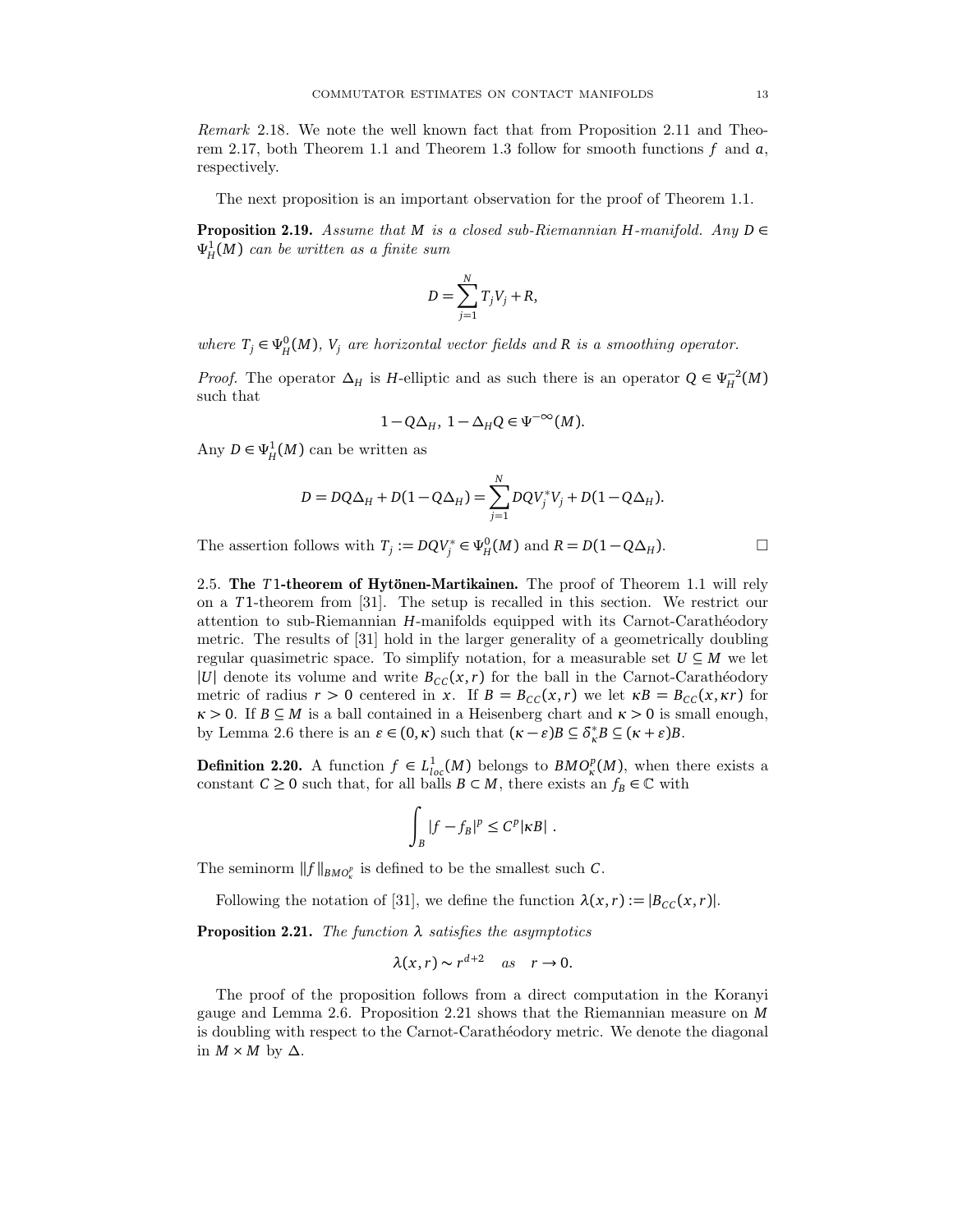**Definition 2.22.** A function  $K : M \times M \setminus \Delta \rightarrow \mathbb{C}$  is called a Calderon–Zygmund kernel, provided there are  $\alpha \in (0,1]$  and  $c, C > 0$  such that

$$
\begin{aligned} \left|K(x,y)\right| &\leq C\cdot \mathrm{d}_{CC}(x,y)^{-d-2}\;,\\ \left|K(x,y)-K(x',y)\right| &\leq C\frac{\mathrm{d}_{CC}(x,x')^\alpha}{\mathrm{d}_{CC}(x,y)^{\alpha+d+2}} \quad \forall x,y \text{ such that } \mathrm{d}_{CC}(x,y) \geq \mathrm{cd}_{CC}(x,x')\;,\\ \left|K(x,y)-K(x,y')\right| &\leq C\frac{\mathrm{d}_{CC}(y,y')^\alpha}{\mathrm{d}_{CC}(x,y)^{\alpha+d+2}} \quad \forall x,y \text{ such that } \mathrm{d}_{CC}(x,y) \geq \mathrm{cd}_{CC}(y,y')\;. \end{aligned}
$$

The smallest such constant *C* is denoted by  $||K||_{C Z_{\alpha}}$ .

An operator  $f \mapsto Tf$  acting on suitable functions  $f$  is called a Calderon–Zygmund operator, provided there exists a Calder $\acute{0}n-Zv$ gmund kernel *K* such that

$$
Tf(x) = \int_M K(x, y) f(y) dy
$$

for all  $x \notin \text{supp } f$ .

*Remark* 2.23. On a sub-Riemannian *H*-manifold, the norm  $||K||_{C_{Z_1}}$  is bounded by the optimal constant *C* that satisfies the first estimate  $|K(x, y)| \leq C \cdot d_{CC}(x, y)^{-d-2}$  of Definition 2.22 as well as the two estimates:

$$
|X_xK(x,y)| \leq C \frac{1}{\mathrm{d}_{CC}(x,y)^{d+3}} \quad \text{and} \quad |X_yK(x,y)| \leq C \frac{1}{\mathrm{d}_{CC}(x,y)^{d+3}} \;,
$$

for any horizontal vector field *X*.

**Definition 2.24.** For every ball  $B \subset M$  and every  $\varepsilon \in (0, 1]$ , fix a smooth cut-off function  $\chi_{B,\varepsilon} \in C^{\infty}(M)$  with  $\chi_B \leq \chi_{B,\varepsilon} \leq \chi_{(1+\varepsilon)B}$ . An operator *T* is called weakly bounded, if there exists  $\Lambda > 0$  and a function  $S : (0, 1] \to (0, \infty)$  with  $\langle T \chi_{B,\varepsilon}, \chi_{B,\varepsilon} \rangle \leq C S(\varepsilon) |\Lambda B|$ . The smallest such *C* is denoted by  $||T||_{WBP_{\Lambda,S}}$ .

In our setting, the main theorem of [31] says:

**Theorem 2.25.** Let  $T$  be an  $L^2$ -bounded integral operator with Calderón–Zygmund kernel *K*. Fix  $a c > 0$ , and functions  $b_1, b_2 \in L^{\infty}(M)$  satisfying Re  $b_1$ , Re  $b_2 > c$ , as well as numbers  $\kappa, \Lambda > 1$  and a function  $S : (0,1] \to (0,\infty)$ . Then

 $||T||_{\mathscr{B}(L^2(M))} \lesssim ||T b_1||_{BMO_K^2} + ||T^* b_2||_{BMO_K^2} + ||b_2 T b_1||_{WBP_{\Lambda,S}} + ||K||_{CZ_\alpha}$ .

3. Commutators of Lipschitz functions with first order *ΨH*DOs

In this Section we will prove Theorem 1.1. As in the previous Section, let *M* denote a closed sub-Riemannian *H*-manifold. It suffices to prove Theorem 1.1 for  $E = E' = \mathbb{C}$ – the trivial bundle. We are going to show that the operator  $[D, f]$  fits into the framework of Subsection 2.5.

Lemma 3.1. Let  $T \in \Psi_H^0(M)$ . Then  $T: L^\infty(M) \to BMO^2(M)$  is continuous.

Proof. After a choice of privileged coordinates and a partition of unity, the problem is reduced to a local problem in a chart *U*. It suffices to prove that  $T: L_c^{\infty}(U) \to$ *BMO*<sup>2</sup>(*M*)/ $\mathbb{C}$  is bounded. Fix  $x_0 \in M$ . Take  $r > 0$ . Let  $\chi \in C_c^\infty(U)$  be such that  $\chi \equiv 1$ on  $B_{CC}(x_0, 2r)$ ,  $\chi \equiv 0$  outside  $B_{CC}(x_0, 3r)$ . For  $f \in L_c^{\infty}(U)$  consider  $g_{1,\chi} = T(f\chi)$  and  $g_{2,\chi} = T(f(1-\chi))$ . As *T* is continuous on  $L^2(U)$ ,

$$
\frac{1}{|B(x_0,r)|}\int_{B(x_0,r)}|g_{1,\chi}|^2\leq C\frac{\|\chi f\|_{L^2(U)}^2}{|B_{CC}(x_0,r)|}\leq C\frac{3^{d+1}|B_{CC}(x_0,r)|}{|B_{CC}(x_0,r)|}\|f\|_{L^\infty(U)}^2\leq 3^{d+1}C\|f\|_{L^\infty(U)}^2\;.
$$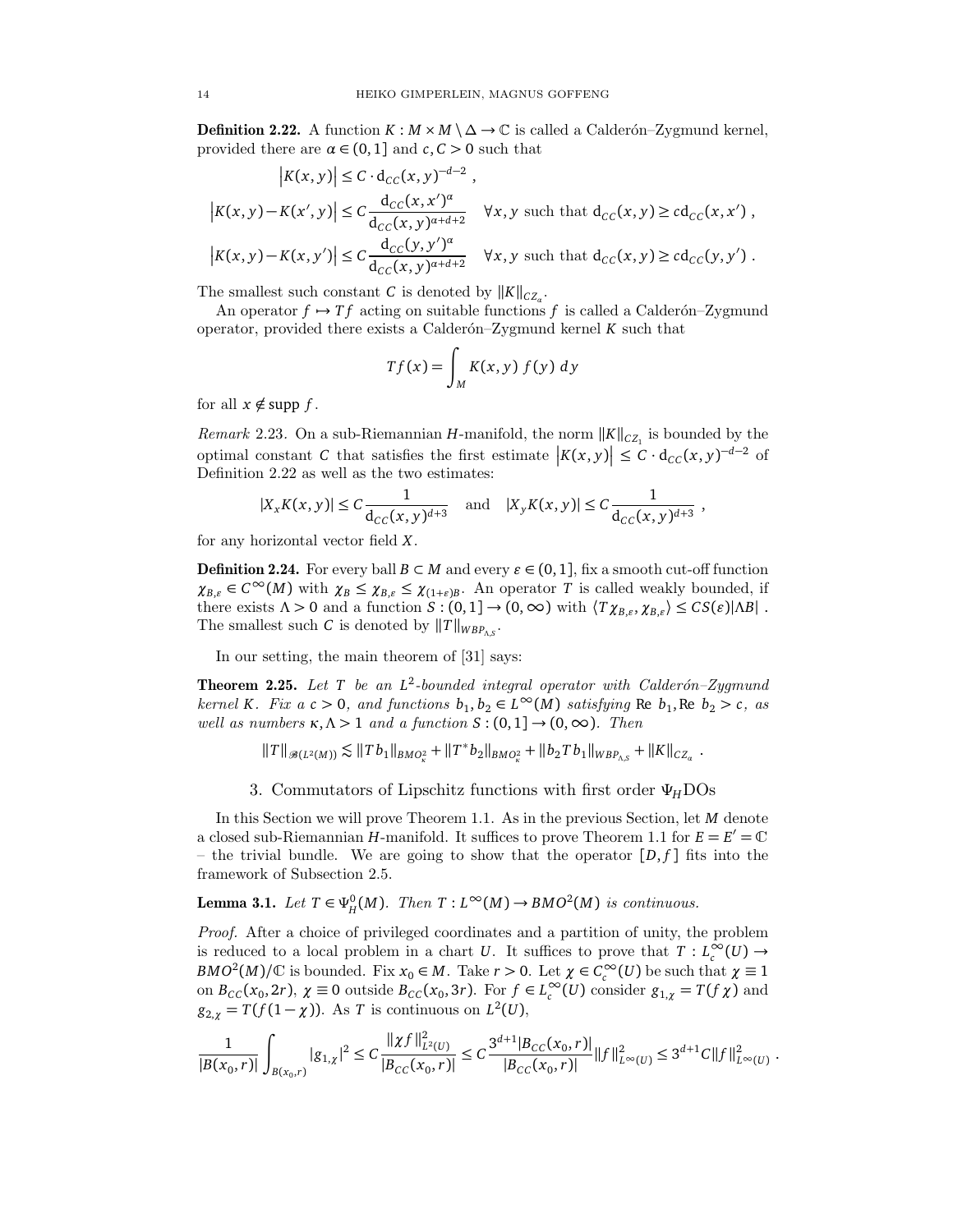If  $k_T(x, y)$  is the distributional kernel of *T* and *T'* is the operator with integral kernel  $k_T(x, y) - k_T(x_0, y)$ , then  $g_{2, \chi} = T'f(1 - \chi)$  modulo constants. Indeed, for any  $\phi \in C_c^{\infty}(U)$  with  $\int_U \phi = 0$ ,

$$
\langle g_{2,\chi}, \phi \rangle = \langle f(1-\chi), T^* \phi \rangle = \int_U \left[ \text{p.v.} \int_U f(y)(1-\chi(y)) k_T(x, y) \phi(x) dx \right] dy
$$
  
= 
$$
\int_U \left[ \text{p.v.} \int_U f(y)(1-\chi(y)) (k_T(x, y) - k_T(x_0, y)) \phi(x) dx \right] dy
$$
  
= 
$$
\langle T' f(1-\chi), \phi \rangle.
$$

This determines the distribution  $g_{2,\chi}$  up to a constant. Using Remark 2.14, we obtain for a.e.  $x \in B_{CC}(x_0, r)$ 

$$
|g_{2,\chi}(x)| = |p.v. \int_{U} (k_T(x, y) - k_T(x_0, y)) f(y) (1 - \chi(y)) dy|
$$
  
\n
$$
\leq \int_{\text{supp}(f) \setminus B_{CC}(x_0, 2r)} |k_T(x, y) - k_T(x_0, y)| |f(y)| dy
$$
  
\n
$$
\lesssim \int_{\text{supp}(f) \setminus B_{CC}(x_0, 2r)} \frac{d_{CC}(x, x_0)}{d_{CC}(x, y)^{d+3}} |f(y)| dy
$$
  
\n
$$
\leq ||f||_{L^{\infty}(U)} \int_{U \setminus B_{CC}(x_0, 2r)} \frac{r}{d_{CC}(x, y)^{d+3}} dy \lesssim ||f||_{L^{\infty}(U)} .
$$

If  $U \subseteq V$  is a precompact open subset of  $V \subseteq M$ , we write  $U \prec \chi \prec V$  if  $\chi \in C_c^\infty(V)$ satisfies  $0 \leq \chi \leq 1$  and  $\chi = 1$  on *U*. If *V* lies in a Heisenberg coordinate chart we write  $\chi_{\varepsilon} := \tilde{\delta}_{\varepsilon}^*$ <sup>\*</sup><sub> $\epsilon$ </sub> $\chi$ . If  $U = B_{CC}(x_0, r_1)$  and  $V = B_{CC}(x_0, r_2)$  then  $U \prec \chi \prec V$  implies  $B_{CC}(x_0, (1 - \varepsilon_0) \varepsilon r_1) \prec \chi_{\varepsilon} \prec B_{CC}(x_0, (1 + \varepsilon_0) \varepsilon r_2)$  for some  $\varepsilon_0 > 0$  and all small enough  $\varepsilon > 0$ .

**Lemma 3.2.** Assume that  $T \in \Psi_H^0(M)$ . For  $\chi \in C^\infty(M)$  supported in a privileged coordinate chart centered in  $u \in M$  with  $\chi \equiv 1$  near  $u$ , there is a  $C > 0$  such that for  $j = 1, \ldots, d$  and any  $f \in \text{Lip}_{\mathcal{CC}}(M)$ ,

(6) 
$$
|\langle [TX_j, f] \chi_{\varepsilon}, \chi_{\varepsilon} \rangle| \leq C \varepsilon^{-(d+2)} \|f\|_{\mathrm{Lip}_{CC}(M)} \quad \text{as} \quad \varepsilon \to \infty,
$$

where  $X_0, X_1, \ldots, X_d$  denotes the frame in the Heisenberg chart.

We denote the optimal constant in  $(6)$  by  $C_{3,2}$ .

Proof. Again, the problem can be localized in a chart *U*. From two short computations, we have  $\|\chi_{\varepsilon}\|_{L^2(U)}^2 \leq C\varepsilon^{-(d+2)}$  and

$$
\langle [TX_j, f]\chi_{\varepsilon}, \chi_{\varepsilon}\rangle = \langle [T, f]X_j\chi_{\varepsilon}, \chi_{\varepsilon}\rangle + \langle TX_j(f)\chi_{\varepsilon}, \chi_{\varepsilon}\rangle.
$$

The operator  $T$  is  $L^2$ -bounded and  $|\langle TX_j(f)\chi_{\varepsilon},\chi_{\varepsilon}\rangle| \leq ||T||_{\mathcal{B}(L^2(M))}||X_j(f)||_{L^{\infty}(M)}||\chi_{\varepsilon}||^2_{L^2(M)}$ . It therefore suffices to consider the first term.

The kernel of *T* minus its principal part  $T_0$  is the kernel of an operator  $\widetilde{T_1} \in \Psi_H^{-1}(U)$ . As  $\widetilde{T}_1 X_j \in \Psi_0^0(U)$  is bounded, we may assume  $T = T_0$ . Write the Schwartz kernel as  $k_T(x,y) = K_T(x,x-y)$ . Further, we have  $[T, f]X_j \chi_{\varepsilon} = \varepsilon[T, f](X_j \chi)_{\varepsilon}$ . Altogether, it suffices to show the estimate

$$
\| [T_0, f] (X_j \chi)_\varepsilon \|_{L^\infty(M)} \lesssim \varepsilon^{-1} \| f \|_{\mathrm{Lip}_{CC}(M)}.
$$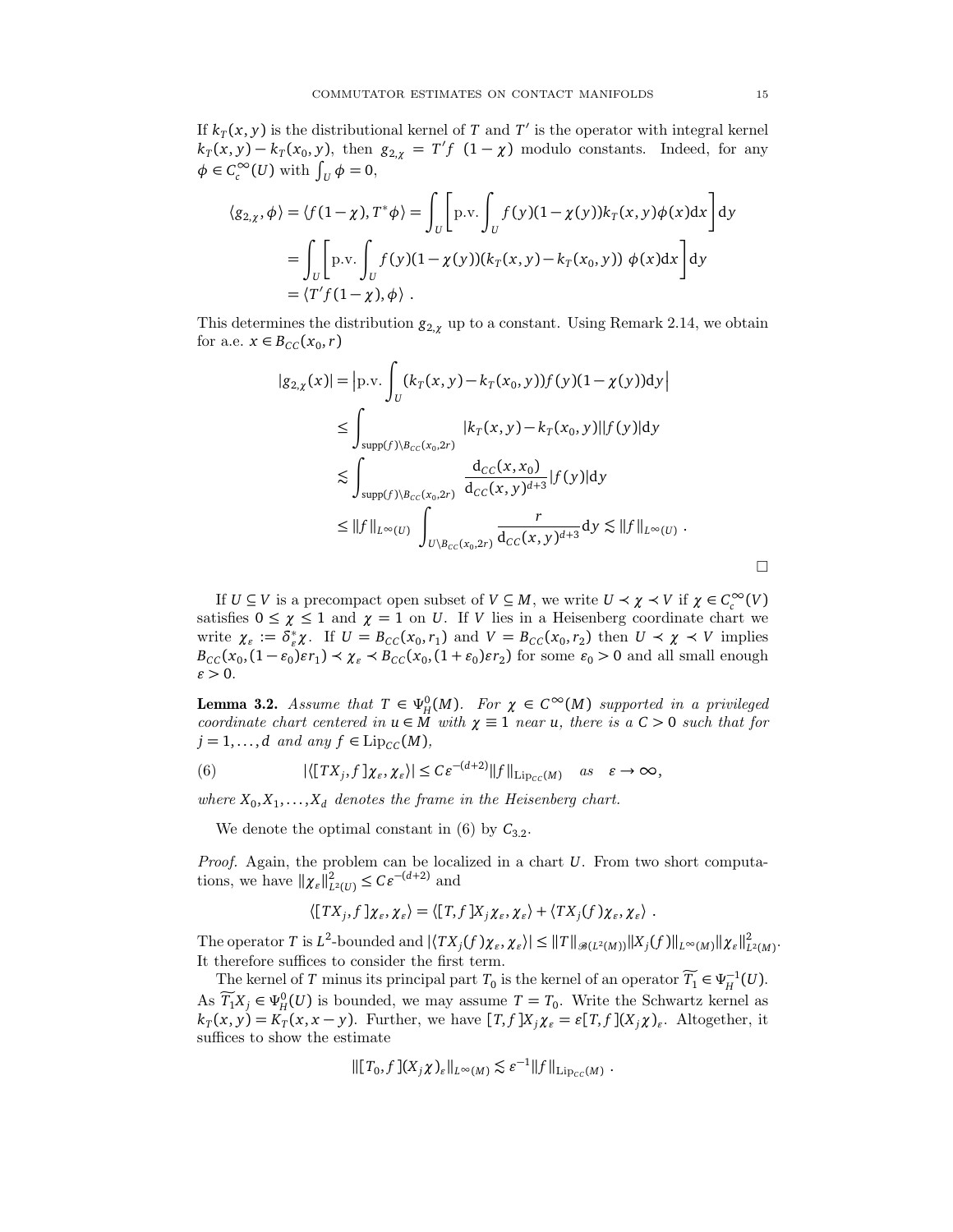For  $\varepsilon > 1$ , we estimate

$$
\begin{split} |([T_0,f](X_j\chi)_\varepsilon)_{\varepsilon^{-1}}(x)|&= \left|\int [f(y)-f_{\varepsilon^{-1}}(x)]K_T\left(\frac{x}{\varepsilon},\frac{x-y}{\varepsilon}\right)[X_j\chi](\varepsilon\cdot y)\mathrm{d}y\right|\\ &=\varepsilon^{-d-2}\left|\int_U [f_{\varepsilon^{-1}}(y)-f_{\varepsilon^{-1}}(x)]\varepsilon^{d+2}K_T(\varepsilon^{-1}\cdot x,x-y)[X_j\chi](y)\mathrm{d}y\right|\\ &\lesssim \varepsilon^{-1}\|f\|_{\mathrm{Lip}_{CC}(M)}\|X_j\chi\|_{L^\infty(M)}\int_{d_{CC}(x,y)<1}d_{CC}(x,y)^{-d-1}\mathrm{d}y\lesssim \varepsilon^{-1}\|f\|_{\mathrm{Lip}_{CC}(M)}\;. \end{split}
$$

This concludes the proof.  $\Box$ 

**Lemma 3.3.** For  $D \in \Psi_H^1(M)$  and  $f \in \text{Lip}_{CC}(M)$ , the integral kernel of  $[D, f]$  satisfies the Calderón-Zygmund estimate:

$$
\|[D, f]\|_{CZ} \leq C_{CZ_1}(D) \|f\|_{\mathrm{Lip}_{CC}(M)},
$$

for a constant  $C_{CZ_1}(D) > 0$ .

*Proof.* If  $k_D(x, y)$  denotes the Schwartz kernel of  $D$ , the Schwartz kernel of  $[D, f]$  is given by  $k_D(x, y)(f(y) - f(x))$ . From Remark 2.14, for any horizontal vector field X we have

$$
|k_D(x, y)| \lesssim \frac{1}{d_{CC}(x, y)^{d+2}}
$$
 and  $|X_x k_D(x, y)| \lesssim \frac{1}{d_{CC}(x, y)^{d+3}}$ .

This results in

$$
|k_D(x,y)(f(y)-f(x))| \lesssim \frac{\|f\|_{\mathrm{Lip}_{CC}(M)}}{\mathrm{d}_{CC}(x,y)^{d+1}}
$$

.

On the other hand, for a horizontal vector field *X*,

$$
|X_x(k_D(x,y)(f(y)-f(x)))|\lesssim \frac{|f(y)-f(x)|}{\textup{d}_{CC}(x,y)^{d+3}}+\frac{|X_xf(x)|}{\textup{d}_{CC}(x,y)^{d+2}}\lesssim \frac{\|f\|_{\textup{Lip}_{CC}(M)}}{\textup{d}_{CC}(x,y)^{d+2}}
$$

almost everywhere. Concerning  $|X_y(k(x, x - y)(f(y) - f(x)))|$ , the estimate

$$
|X_y k_D(x,y)| \lesssim \frac{1}{d_{CC}(x,y)^{d+3}}
$$

similarly allows us to deduce the estimate

$$
|X_y\left(k_D(x,y)(f(y)-f(x))\right)|\lesssim \frac{\|f\|_{{\rm Lip}_{\scriptscriptstyle CC}(M)}}{ {\rm d}_{\scriptscriptstyle CC}(x,y)^{d+2}}
$$

almost everywhere. By Remark 2.23, these estimates imply the assertion.  $\Box$ 

Based on the lemmas above and Theorem 2.25, we can now prove Theorem 1.1. Let us start by considering how Lemma 3.1 and Lemma 3.2 fit into the set up of Subsection 2.5. Take a  $T \in \Psi_H^0(M)$  and a horizontal vector field  $X_j$ . By Lemma 3.1, there is a constant  $C_{3,1}(T) > 0$  only depending on *T* such that

$$
\| [TX_j, f] 1 \|_{BMO^2(M)} = \| T(X_j(f)) \|_{BMO^2(M)} \leq C_{3.1}(T) \| X_j(f) \|_{L^{\infty}(M)} \leq C_{3.1}(T) |f|_{\text{Lip}_{CC}(M)}.
$$

Furthermore,  $[T X_j, f]$  is weakly bounded by Lemma 3.2, and in the notation of [31, Section 2.5],

$$
\| [TX_j, f]\|_{WBP_1} \leq C_{3.2}(T) \|f\|_{\mathrm{Lip}_{CC}(M)}.
$$

Here  $C_{3,2}(T)$  denotes the constant of Lemma 3.2.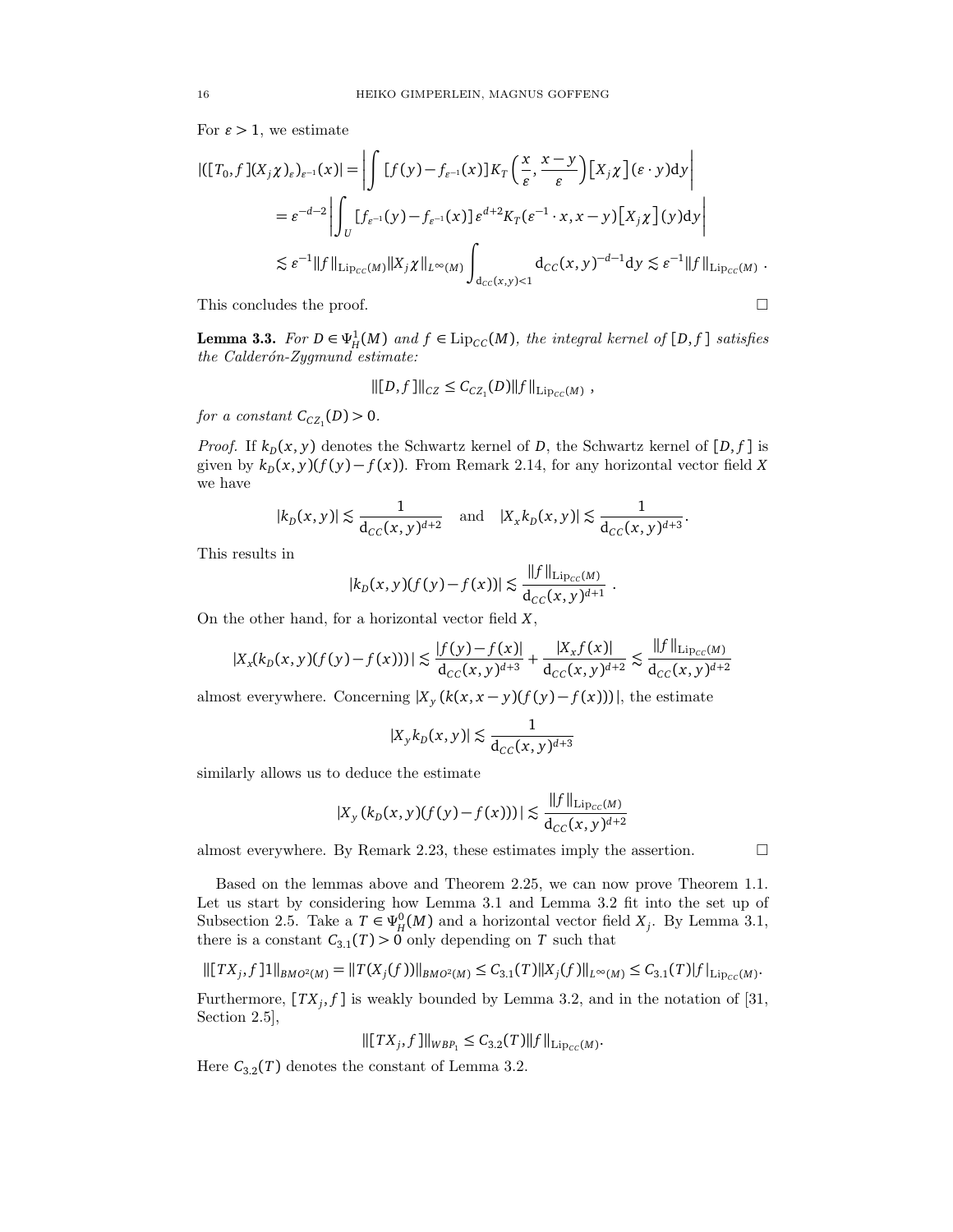*Proof.* For simplicity assume that  $f$  is real-valued. By Proposition 2.19 we can assume that  $D = \sum_j T_j V_j$  and  $D^* = \sum_j T'_j$  $\int_j' V_j$  for  $T_j, T'_j$  $\gamma' \in \Psi_H^0(M)$ . Take a function  $\chi \in C^\infty(\mathbb{R})$ such that  $\chi(r) = 1$  for  $r > 1$  and  $\chi(r) = 0$  for  $r < 1/2$ . Define  $T_{\varepsilon}$  as the operator whose integral kernel is

$$
\chi\left(\varepsilon^{-1}d_{CC}(x,y)\right)(f(x)-f(y))k_D(x,y),
$$

where  $k_D$  is the Calderón-Zygmund kernel of *D*. For a fixed  $\varepsilon > 0$ ,  $T_{\varepsilon}$  is bounded; even of Hilbert-Schmidt class. Combining the observations above with [31, Theorem 2.3], there is a constant *C* only depending on *d* such that

$$
||T_{\varepsilon}||_{\mathcal{B}(L^{2}(M))} \leq C(||[D, f]1||_{BMO^{2}} + ||[D^{*}, f]1||_{BMO^{2}} + ||[TV_{j}, f]||_{WBP_{1}} + ||[D, f]||_{CZ}) \leq
$$
  

$$
\leq C \cdot \left( \sum_{j} \left[ C_{3.1}(T_{j}) + C_{3.1}(T'_{j}) + C_{3.2}(T_{j}) + C_{3.2}(T'_{j}) \right] + C_{KZ}(D) \right) ||f||_{\text{Lip}_{CC}(M)}.
$$

Let *T* be any strong limit of a strongly convergent subsequence of  $T_{\varepsilon}$  as  $\varepsilon \to 0$ and denote the distributional kernel of *D* by  $k<sub>D</sub>$ . The kernel of  $[D, f] - T$  is of the form  $(\tilde{k}_D(x, y) - k_D(x, y))(f(x) - f(y))$ , where  $\tilde{k}_D(x, y) - k_D(x, y)$  is a homogeneous distribution of order 1 supported in  $x = y$ . The norm of the associated operator is hence norm bounded by a multiple of  $||f||_{\text{Lip}_{CC}(M)}$ . The theorem follows.

#### 4. Commutators of Lipschitz functions with zeroth order *ΨH*DOs

In this section we prove that Theorem 1.1 implies the first part of Theorem 1.3. Namely, we prove that for any  $T \in \Psi_H^0(M; E)$  there is a constant  $C_T > 0$  such that any  $a \in \text{Lip}_{CC}(M)$  satisfies the estimate

(7) 
$$
\| [T, a] \|_{\mathcal{B}(W_H^{-1/2}(M; E), W_H^{1/2}(M; E))} \leq C_T \|a\|_{\mathrm{Lip}_{CC}(M)}.
$$

The Lipschitz case of Theorem 1.3 follows from Equation (5) and Equation (7) above. We will throughout this section assume that *M* is a closed sub-Riemannian *H*-manifold of dimension  $d+1$  and let  $\Delta_H \in \Psi^2_H(M)$  denote the sub-Laplacian operator constructed in Subsection 2.4. It suffices to consider the case  $E = \mathbb{C}^l$  – a trivial bundle.

**Lemma 4.1.** If there are estimates of the form (7) for any  $l \in \mathbb{N}$  and any  $F \in$  $\Psi_H^0(M; \mathbb{C}^l)$  such that

$$
F^* - F = F^2 - 1 = 0,
$$

then there are estimates of the form (7) for all  $l \in \mathbb{N}$  and  $T \in \Psi_H^0(M; \mathbb{C}^l)$ .

*Proof.* Any element  $T \in \Psi_H^0(M; \mathbb{C}^l)$  admits an estimate of the form (7) if and only if the operator

$$
\tilde{T} := \begin{pmatrix} \lambda & T \\ T^* & \lambda \end{pmatrix} \in \Psi^0_H(M; \mathbb{C}^{2l})
$$

admits an estimate of the form (7). Taking  $\lambda > 0$  large enough, we can assume that  $\tilde{T}$ is an *H*-elliptic operator on  $L^2(M; \mathbb{C}^2)$ , furthermore self-adjoint and strictly positive, i.e. there is an  $\varepsilon > 0$  such that  $\tilde{T} - \varepsilon$  is positive. Consider the self-adjoint operator

$$
F_T := 2(1 + \tilde{T}^2)^{-1} \begin{pmatrix} \tilde{T}^2 & \tilde{T} \\ \tilde{T} & 1 \end{pmatrix} - 1 \in \Psi_H^0(M; \mathbb{C}^{4l}).
$$

A direct computation gives

$$
\left( (1 + \tilde{T}^2)^{-1} \begin{pmatrix} \tilde{T}^2 & \tilde{T} \\ \tilde{T} & 1 \end{pmatrix} \right)^2 = (1 + \tilde{T}^2)^{-2} \begin{pmatrix} \tilde{T}^4 + \tilde{T}^2 & \tilde{T}^3 + \tilde{T} \\ \tilde{T}^3 + \tilde{T} & 1 + \tilde{T}^2 \end{pmatrix} = (1 + \tilde{T}^2)^{-1} \begin{pmatrix} \tilde{T}^2 & \tilde{T} \\ \tilde{T} & 1 \end{pmatrix},
$$
so  $F_T^2 = 1$ .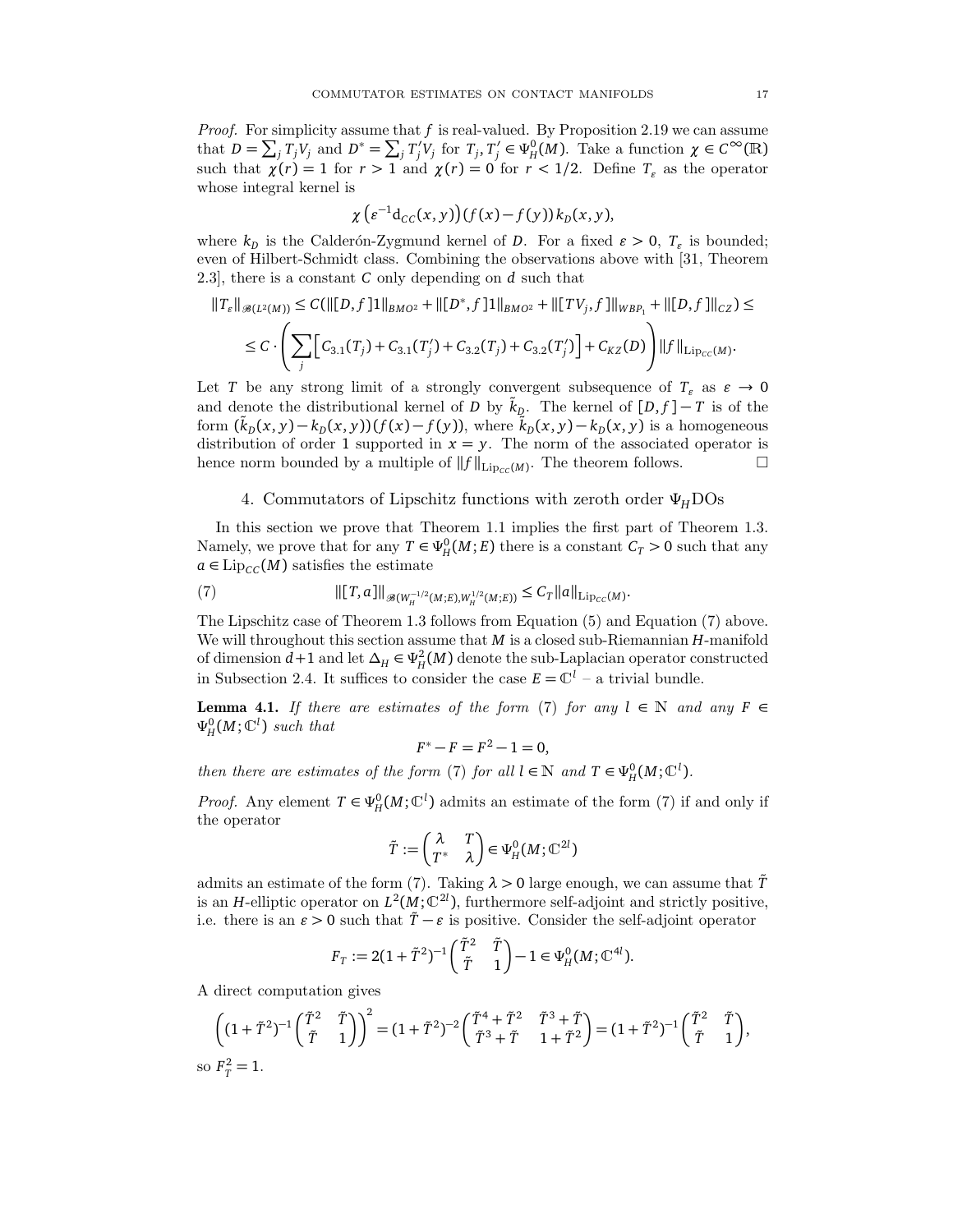If an estimate of the form (7) holds true for any  $l \in \mathbb{N}$  and  $F \in \Psi_H^0(M; \mathbb{C}^l)$  such that  $F^* - F = F^2 - 1 = 0$ , then it does in particular hold true for  $F_T$ . However,

$$
[F_T, a] = \begin{pmatrix} * & * \\ * & 2[(1 + \tilde{T}^2)^{-1}, a] \end{pmatrix} = \begin{pmatrix} * & * \\ * & -2(1 + \tilde{T}^2)^{-1}[\tilde{T}^2, a](1 + \tilde{T}^2)^{-1} \end{pmatrix}.
$$

We obtain the estimate

$$
\begin{aligned} \|\left[\tilde{T}^2,a\right]\|_{\mathscr{B}(W^{-1/2}(M;\mathbb{C}^{2l}),W_H^{1/2}(M;\mathbb{C}^{2l}))} \\ &\leq \|1+\tilde{T}^2\|_{\mathscr{B}(W_H^{1/2},W_H^{1/2})}\|1+\tilde{T}^2\|_{\mathscr{B}(W_H^{-1/2},W_H^{-1/2})}\|\left[F_T,a\right]\|_{\mathscr{B}(W_H^{-1/2},W_H^{1/2})} \\ &\leq C_{F_T}\|a\|_{\mathrm{Lip}_{CC}(M)}. \end{aligned}
$$

On the other hand, since *T*˜ is strictly positive, there is a compact contour *Γ* in the right half plane such that

$$
\tilde{T} = \frac{1}{2\pi i} \int_{\Gamma} \lambda^{1/2} (\lambda - \tilde{T}^2)^{-1} d\lambda.
$$

Therefore, the commutator  $[\tilde{T}, a]$  can be expressed as

$$
[\tilde{T}, a] = \frac{1}{2\pi i} \int_{\Gamma} \lambda^{1/2} (\lambda - \tilde{T}^2)^{-1} [\tilde{T}^2, a] (\lambda - \tilde{T}^2)^{-1} d\lambda.
$$

Since *Γ* is compact, we arrive at the estimate

$$
\|[\tilde{T},a]\|_{\mathscr{B}(W_H^{-1/2}(M;\mathbb{C}^{2l}),W_H^{1/2}(M;\mathbb{C}^{2l}))} \leq C \|\[\tilde{T}^2,a]\|_{\mathscr{B}(W_H^{-1/2}(M;\mathbb{C}^{2l}),W_H^{1/2}(M;\mathbb{C}^{2l}))}
$$
\nfor some  $C = C_{T,\Gamma} > 0$ .

**Lemma 4.2.** For any  $l \in \mathbb{N}$  and  $F \in \Psi_H^0(M; \mathbb{C}^l)$  such that  $F^2 - 1 = F^* - F = 0$  there is an estimate of the form (7).

Proof. Consider the *H*-elliptic self-adjoint operator

(8) 
$$
D_F := \begin{pmatrix} 0 & \sqrt{1 + \Delta_H} F \\ F \sqrt{1 + \Delta_H} & 0 \end{pmatrix}.
$$

By [44, Chapter 5],  $D_F \in \Psi_H^1(M; \mathbb{C}^{2l})$ . The square of  $D_F$  is easily computed to be

$$
D_F^2 = \begin{pmatrix} 1 + \Delta_H & 0 \\ 0 & F(1 + \Delta_H)F \end{pmatrix}.
$$

Thus,  $D_F^2$  is a strictly positive self-adjoint operator, and  $|D_F| := (D_F^2)^{1/2}$  is invertible. We define the bounded operator

$$
\tilde{F} := D_F |D_F|^{-1} = \begin{pmatrix} 0 & F \\ F & 0 \end{pmatrix}.
$$

The following operator inequality was proven in [52, Proposition 1] for any  $a \in$  $\text{Lip}_{CC}(M, i\mathbb{R})$ :

$$
-\|[D_F,a]\|_{\mathscr{B}(L^2(M;\mathbb{C}^2))}|D_F|^{-1}\leq [\tilde{F},a]\leq \| [D_F,a]\|_{\mathscr{B}(L^2(M;\mathbb{C}^2))}|D_F|^{-1}.
$$

The quadratic form  $f \mapsto \langle |D|^{-1} f, f \rangle_{L^2(M; \mathbb{C}^{2l})}$  defines a norm on  $W_H^{-1/2}$  $H^{(-1/2)}(M; \mathbb{C}^{2l})$ , which is equivalent to its usual norm. Hence, an argument using quadratic forms implies that for suitable constants  $C_D, C'_D > 0$ ,

$$
\begin{aligned} \| [\tilde{F},a] \|_{\mathscr{B}(W_H^{-1/2}(M;\mathbb{C}^{2l}),W_H^{1/2}(M;\mathbb{C}^{2l}))} \\ & \leq C_D \| [D_F,a] \|_{\mathscr{B}(L^2(M;\mathbb{C}^{2l}))} \leq C'_D \| a \|_{\mathrm{Lip}_{CC}(M)}. \end{aligned}
$$

 $\Box$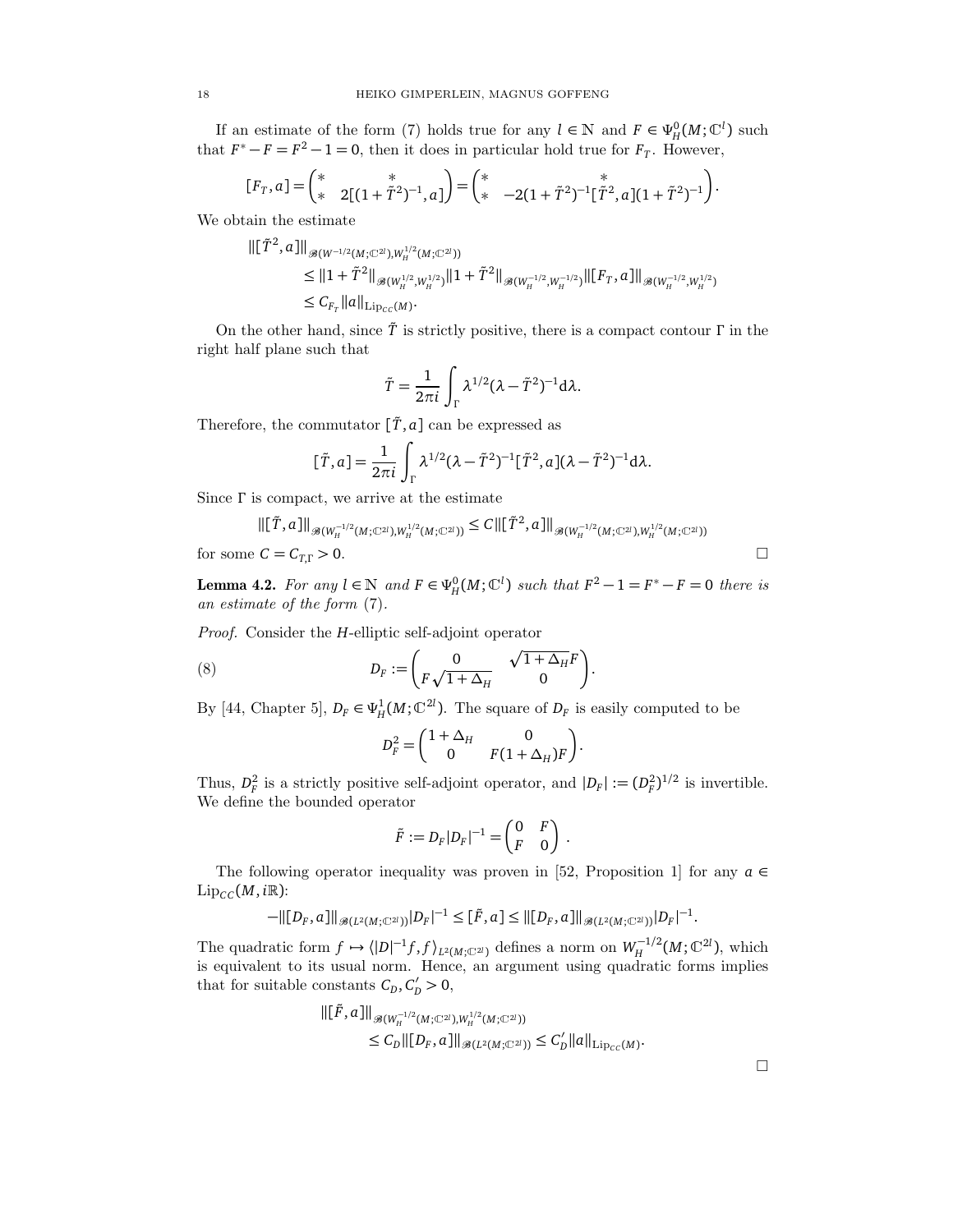#### 5. Interpolation of Lipschitz and Besov spaces on Heisenberg manifolds

In order to deduce Theorem 1.3 from the results of Section 4 we will interpolate between  $C(M)$  and  $Lip_{CC}(M)$ . We will do this by means of an anisotropic Besov space scale. The proofs in this section are standard techniques of Besov spaces and interpolation and are included for the convenience of the reader. The main theorem of this section is as follows.

Theorem 5.1. For a closed sub-Riemannian *H*-manifold,

$$
[C(M), \operatorname{Lip}_{CC}(M)]_{\theta,\infty} = C_{CC}^{\theta}(M), \quad \theta \in (0,1).
$$

5.1. Local situation. We first study the local situation, modeled on a given Heisenberg group structure on  $\mathbb{R}^{d+1}$  as in Section 2.1.1.

Take a positive function  $\varphi \in C^{\infty}(\mathbb{R}^{d+1})$  such that  $\text{supp}(\varphi) \subseteq B_H(0,1)$  (the ball in the Koranyi gauge) and  $\int \varphi = 1$ . We define a sequence  $(\varphi_j)_{j \in \mathbb{N}} \subseteq C_c^{\infty}(\mathbb{R}^{d+1})$  by means of  $\varphi_0 = \varphi$  and

$$
\varphi_j(x) = \varphi(2^{-j}.x).
$$

The sequence  $(\varphi_j)_{j \in \mathbb{N}}$  satisfies that  $\varphi_j \to 1$  pointwise. We also set  $\phi_0 := \varphi$  and  $\phi_j := \varphi_j - \varphi_{j-1}$  for  $j \ge 1$ . It can be verified that  $B_H(0, 2^{-(j+1)}) \subseteq \text{supp } \phi_j \subseteq B_H(0, 2^{-j})$ and  $\sum_{j=0}^{\infty} \phi_j = 1$  (in pointwise convergence). We define the operators  $\Phi_j := Op(\phi_j)$ , i.e.  $\Phi_j f := \check{\phi}_j * f$ . Here we use the notation

$$
\check{g}(x) := \int g(\xi) e^{ix\xi} d\xi.
$$

**Proposition 5.2.** The operators  $\Phi_j \in \Psi^{-\infty}(\mathbb{R}^{d+1})$  satisfy the identity

$$
\Phi_j = (\Phi_{j-1} + \Phi_j + \Phi_{j+1})\Phi_j
$$

.

*Proof.* Since  $\Phi_j$  are Fourier multipliers, this follows from the identity

$$
\phi_j = (\phi_{j-1} + \phi_j + \phi_{j+1})\phi_j,
$$

which in turn holds true as  $\phi_{j-1} + \phi_j + \phi_{j+1} = \phi_{j+1} - \phi_{j-1} = 1$  on supp  $\phi_j$ .  $\Box$ 

The estimates in the following proposition will be crucial in relating the Besov scale to the Hölder scale.

Proposition 5.3. Let *X* be a horizontal vector field. The operators *Φ<sup>j</sup>* satisfy the following estimates

(9) 
$$
\|\Phi_j f\|_{L^{\infty}} \le 2\|\ddot{\varphi}\|_{L^1} \|f\|_{L^{\infty}}
$$

(10) 
$$
||X\Phi_j f||_{L^{\infty}} \leq 2^j C_{\varphi} ||f||_{L^{\infty}},
$$

where the constant  $C_{\varphi}$  only depends on  $\varphi$  and X.

Proof. A direct computation gives us the identity

$$
(\phi_j)^{\check{}}(x) = 2^{j(d+2)}\check{\varphi}(2^j.x) - 2^{(j-1)(d+2)}\check{\varphi}(2^{j-1}.x).
$$

The estimate  $\|(\phi_j)^*\|_{L^1} \leq 2\|\phi\|_{L^1}$  follows, proving (9).

The homogeneity of *X* guarantees that

$$
X(\phi_j)^{\check{}}(x) = 2^{j(d+3)}T_{2j}X\check{\varphi} - 2^{(j-1)(d+3)}T_{2j-1}X\check{\varphi}.
$$

We arrive at the estimate  $||X(\phi_j)^{\prime}||_{L^1} \leq C_{\varphi}2^j$ , where the constant is proportional to  $||X\check{\varphi}||_{L^1}$ . This proves (10).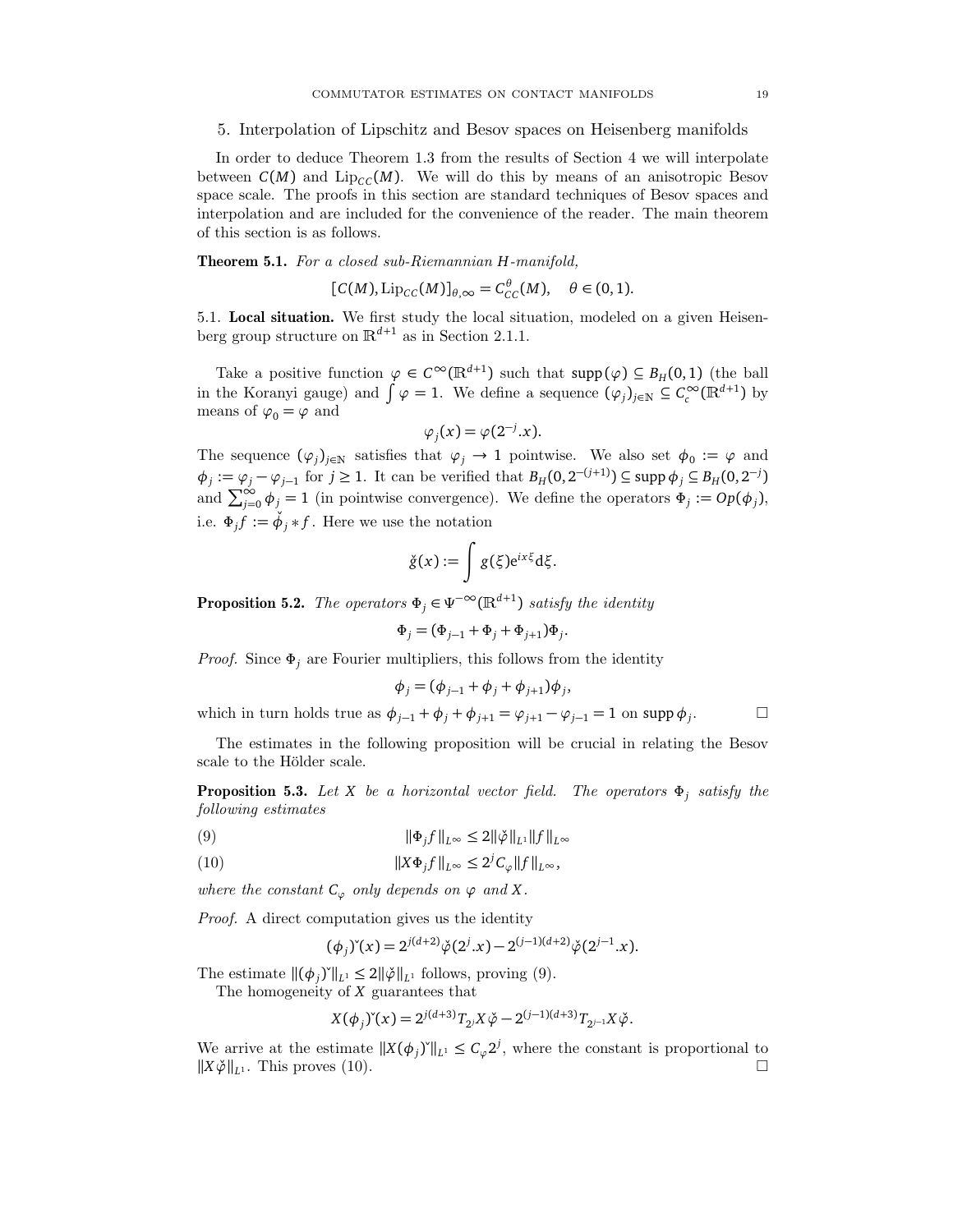**Definition 5.4** (Besov spaces). For  $s \ge 0$  and  $p, q \in [1, \infty]$  we define

$$
||f||_{HB_{p,q}^s} := \left\| \left(2^{sj} || \Phi_j f(\cdot) ||_{L^p(\mathbb{R}^{d+1})} \right)_{j \in \mathbb{N}} \right\|_{\ell^q(\mathbb{N})}.
$$

The Besov space corresponding to these parameters is defined by

$$
HB_{p,q}^{s}(\mathbb{R}^{d+1}):=\{f:||f||_{HB_{p,q}^{s}}<\infty\}.
$$

If  $p = q = \infty$ , we write

$$
C_H^{s,*}(\mathbb{R}^{d+1}):=HB^s_{\infty,\infty}(\mathbb{R}^{d+1}).
$$

The linear spaces  $HB_{p,q}^{s}(\mathbb{R}^{d+1})$  are Banach spaces in the norm  $\|\cdot\|_{HB_{p,q}^{s}}$ . We will only use  $HB_{\infty,p}^s$  in this paper. Whenever  $s \in (0,1)$ , we let  $C_{CC}^s(\mathbb{R}^{d+1})$  denote the Banach algebra of bounded functions Hölder continuous in the Carnot-Carathéodory metric on  $\mathbb{R}^{d+1}$ . Similarly, we use the notation  $C_{CC}^{0}(\mathbb{R}^{d+1}) = BC(\mathbb{R}^{d+1})$  for the Banach algebra of bounded continuous functions and  $\tilde{C}_{CC}^1(\mathbb{R}^{d+1}) = \text{Lip}_{CC}(\mathbb{R}^{d+1})$  for the Banach algebra of bounded Lipschitz functions.

**Lemma 5.5.** For *s* ∈ (0, 1),  $C_H^{s,*}(\mathbb{R}^{d+1}) = C_{CC}^s(\mathbb{R}^{d+1})$  as Banach spaces.

The proof is along the lines of the proof of [1, Theorem 6.1]. We recall it for the convenience of the reader.

*Proof.* We prove the inclusion  $C_{CC}^s(\mathbb{R}^{d+1}) \subseteq C_H^{s,*}(\mathbb{R}^{d+1})$  for  $s \in [0,1]$ . Assume that  $f \in C_{CC}^{s}(\mathbb{R}^{d+1})$ . We have

$$
|f(x+y)-f(x)| \leq ||f||_{C_{CC}^{s}(\mathbb{R}^{d+1})}|y|_{H}^{s}.
$$

For  $j \geq 1$ , we compute

$$
\int_{\mathbb{R}^{d+1}} (\phi_j)^{\check{}}(y) \mathrm{d}y = \phi_j(0) = 0.
$$

In particular, we can rewrite *Φ<sup>j</sup> f* as

$$
\Phi_j f(x) = \int_{\mathbb{R}^{d+1}} (\phi_j)^{\vee}(y) f(x-y) dy = \int_{\mathbb{R}^{d+1}} (\phi_j)^{\vee}(y) (f(x-y) - f(x)) dy.
$$

As a consequence, if  $s \in [0,1]$ 

(11) 
$$
\sup_{j \in \mathbb{N}} 2^{js} \|\Phi_j f\|_{L^{\infty}} \leq \sup_{j \in \mathbb{N}} 2^{js} \|f\|_{C_{CC}^s} \int_{\mathbb{R}^{d+1}} |y|_H^s |(\phi_j)^s(y)| dy \leq
$$

$$
\leq 2 \sup_{j \in \mathbb{N}} \|f\|_{C_{CC}^s} \int_{\mathbb{R}^{d+1}} |y|_H^s |\phi(y)| dy \leq C \|f\|_{C_{CC}^s}.
$$

Conversely, assume  $f \in C_H^{s,*}(\mathbb{R}^{d+1})$  where  $s \in (0,1)$ . For  $|y| \leq 1$ ,

$$
f(x-y)-f(x)=\sum_{2^{j}>|y|_{H}^{-1}}\big[\Phi_{j}f(x-y)-\Phi_{j}f(x)\big]+\sum_{2^{j}\leq|y|_{H}^{-1}}\big[\Phi_{j}f(x-y)-\Phi_{j}f(x)\big].
$$

The first term is estimated as follows;

$$
\sum_{2^j>|y|_H^{-1}}|\Phi_jf(x-y)-\Phi_jf(x)|\leq 2\sum_{2^j>|y|_H^{-1}}\|\Phi_jf\|_{L^\infty}\leq 2\|f\|_{C_H^{s,*}}\sum_{2^j>|y|_H^{-1}}2^{-js}\leq C|y|_H^s\|f\|_{C_H^{s,*}}.
$$

It is a direct consequence of Proposition 5.2 and (10) that

(12) 
$$
\|\Phi_j f\|_{\text{Lip}_{CC}} = \|(\Phi_{j-1} + \Phi_j + \Phi_{j+1})\Phi_j f\|_{\text{Lip}_{CC}} \leq C2^j \|\Phi_j f\|_{L^{\infty}}.
$$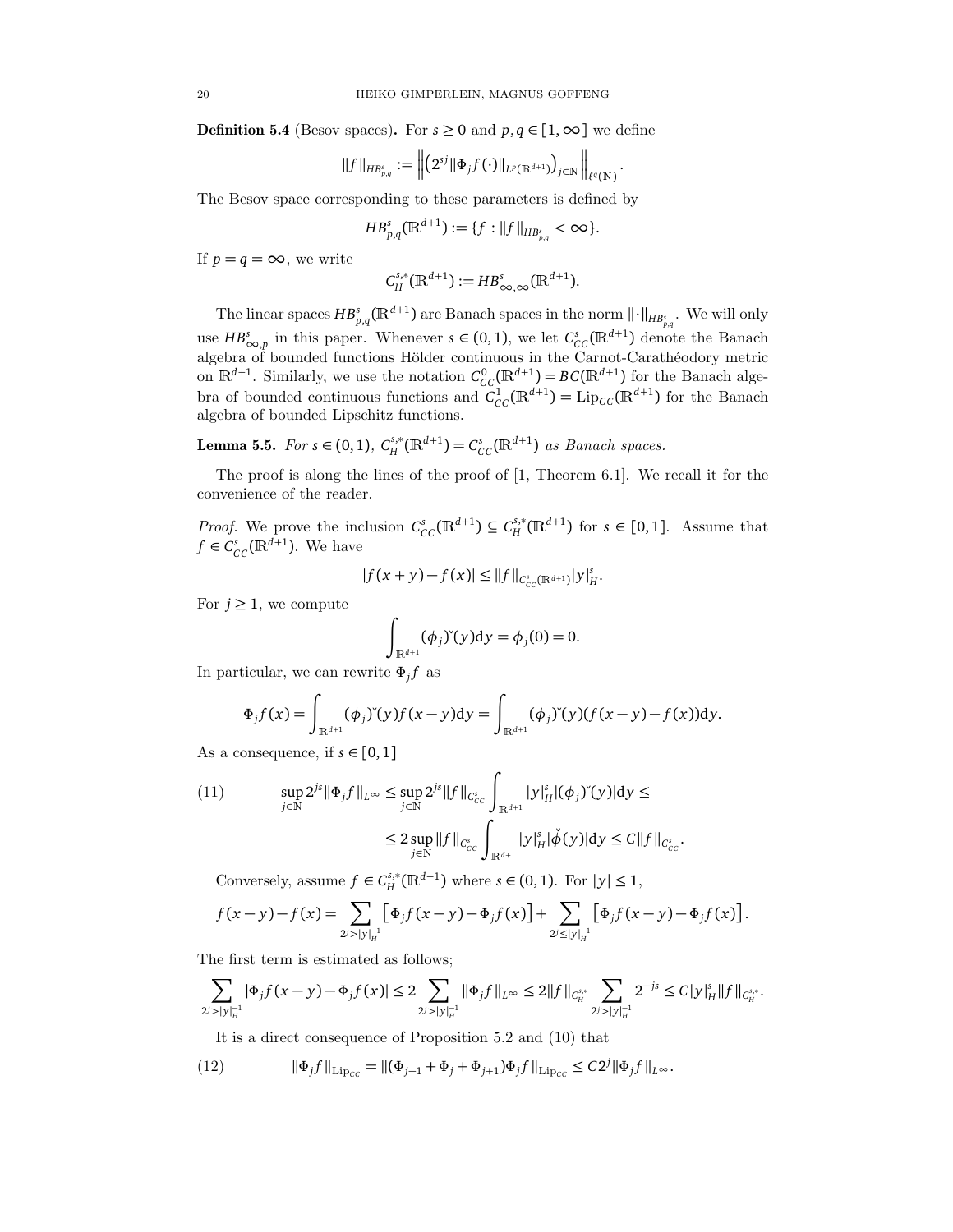From these estimates and (10), we have

$$
\sum_{2^{j} \leq |y|_{H}^{-1}} |\Phi_{j}f(x-y) - \Phi_{j}f(x)| \leq \sum_{2^{j} \leq |y|_{H}^{-1}} |y|_{H} \|\Phi_{j}f\|_{\mathrm{Lip}_{CC}} \leq
$$
  

$$
\leq |y|_{H} \|f\|_{C_{H}^{s,*}} \sum_{2^{j} \leq |y|_{H}^{-1}} 2^{j(1-s)} \leq C |y|_{H}^{s} \|f\|_{C_{H}^{s,*}},
$$

where the last estimate follows from the estimate  $\sum_{2^j \le |y|_H^{-1}} 2^{j(1-s)} \le C |y|_H^{s-1}$  $\Box$ 

Proposition 5.6. There are continuous inclusions

$$
HB_{\infty,1}^1(\mathbb{R}^{d+1}) \hookrightarrow \mathrm{Lip}_{CC}(\mathbb{R}^{d+1}) \hookrightarrow C_H^{1,*}(\mathbb{R}^{d+1}).
$$

*Proof.* The proof of the fact that the inclusion  $\text{Lip}_{CC}(\mathbb{R}^{d+1}) \hookrightarrow C_H^{1,*}(\mathbb{R}^{d+1})$  is continuous is carried out in the proof of Lemma 5.5. To prove continuity of the inclusion  $HB_{\infty,1}^1(\mathbb{R}^{d+1}) \hookrightarrow \text{Lip}_{\text{CC}}(\mathbb{R}^{d+1})$ , take an  $f \in HB_{\infty,1}^1(\mathbb{R}^{d+1})$ . The triangle inequality implies the estimate

$$
|f(x-y)-f(x)| \leq \sum_{j=0}^{\infty} |\Phi_j f(x-y)-\Phi_j f(x)| \leq |y|_H \sum_{j=0}^{\infty} ||\Phi_j f||_{\text{Lip}_{cc}}.
$$

By (12),

$$
\sum_{j=0}^{\infty} \|\Phi_j f\|_{\text{Lip}_{CC}} \leq C \sum_{j=0}^{\infty} 2^j \|\Phi_j f\|_{L^{\infty}} = C \|f\|_{H B^{1}_{\infty,1}}.
$$

**Proposition 5.7.** For any  $s \neq t > 0$ ,  $\theta \in (0, 1)$  and  $p \in [1, \infty]$ ,

$$
[HB^s_{\infty,1}(\mathbb{R}^{d+1}),HB^t_{\infty,\infty}(\mathbb{R}^{d+1})]_{\theta,p}=HB^{s_\theta}_{\infty,p}(\mathbb{R}^{d+1})
$$

and

$$
[HB^s_{\infty,1}(\mathbb{R}^{d+1}),HB^s_{\infty,\infty}(\mathbb{R}^{d+1})]_{\theta,p}=HB^s_{\infty,p_\theta}(\mathbb{R}^{d+1}).
$$

Here  $s_{\theta} = (1 - \theta)s + \theta t$ ,  $\frac{1}{p_{\theta}} = 1 - \theta$ . In particular,

$$
[C^{s,*}(\mathbb{R}^{d+1}), C^{t,*}(\mathbb{R}^{d+1})]_{\theta,\infty} = C^{s_{\theta,*}}(\mathbb{R}^{d+1}),
$$

The proof follows from the techniques in [9, Chapter 6].

Proposition 5.8. There are continuous inclusions

$$
HB_{\infty,1}^0(\mathbb{R}^{d+1}) \hookrightarrow BC(\mathbb{R}^{d+1}) \hookrightarrow C_H^{0,*}(\mathbb{R}^{d+1}).
$$

Proof. The second inclusion was shown to be continuous in the proof of Lemma 5.5. To prove the first inclusion, we take an  $f \in HB^0_{\infty,1}(\mathbb{R}^{d+1})$  and note

$$
\left\|f - \sum_{j=0}^N \Phi_j f\right\|_{L^\infty} \le \sum_{j=N+1}^\infty \|\Phi_j f\|_{L^\infty} \to 0 \quad \text{as} \quad N \to \infty.
$$

Therefore, *f* is in the  $L^{\infty}$ -closure of  $BC^{\infty}(\mathbb{R}^{d+1})$ , i.e. in  $BC(\mathbb{R}^{d+1})$ .

Corollary 5.9. For any  $\theta \in (0,1)$ ,

$$
[BC(\mathbb{R}^{d+1}), \operatorname{Lip}_{CC}(\mathbb{R}^{d+1})]_{\theta,\infty} = C_{CC}^{\theta}(\mathbb{R}^{d+1}).
$$

 $\Box$ 

 $\Box$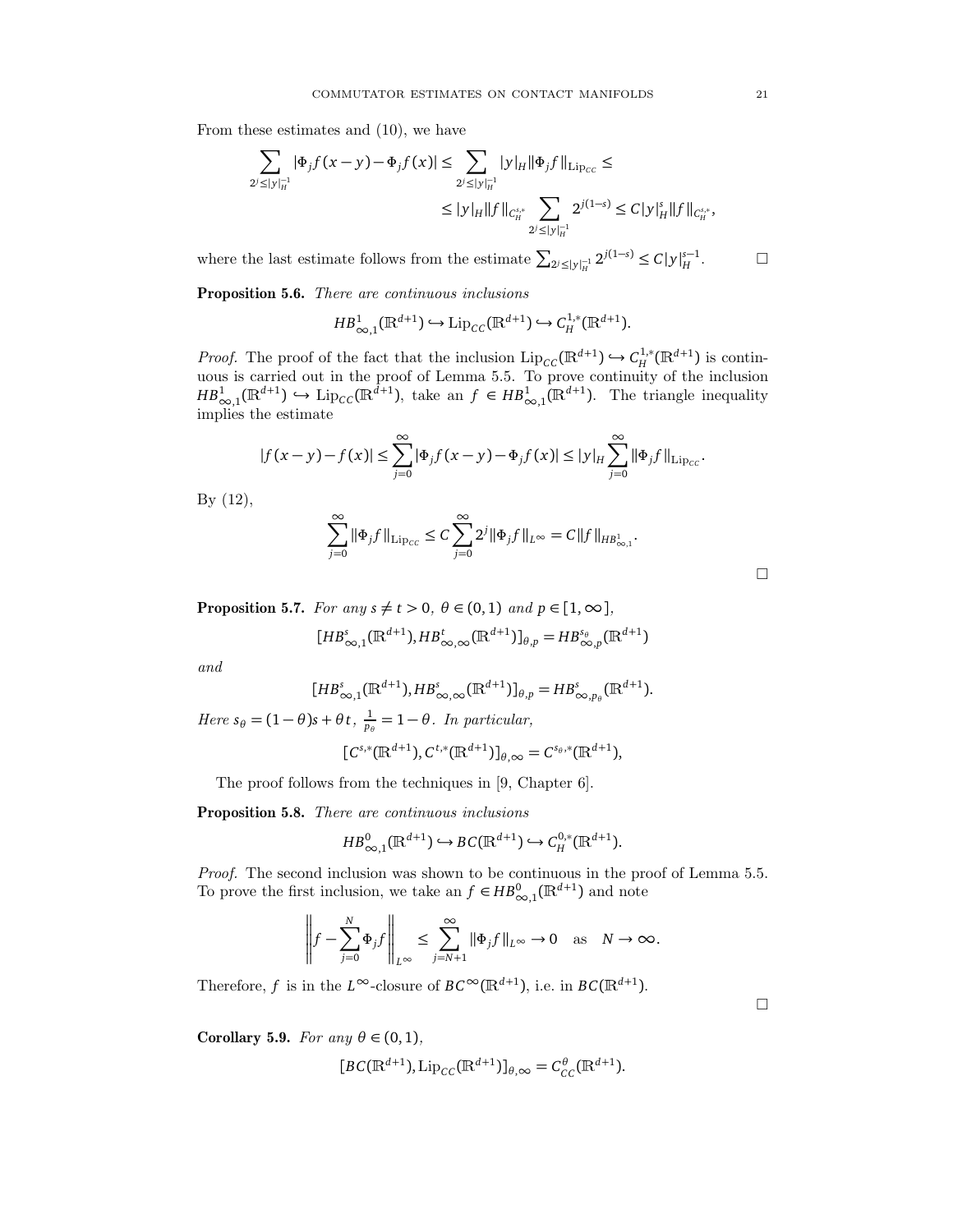Proof. By Proposition 5.6,

$$
HB_{\infty,1}^{1}(\mathbb{R}^{d+1}) = [HB_{\infty,1}^{1}(\mathbb{R}^{d+1}), HB_{\infty,\infty}^{1}(\mathbb{R}^{d+1})]_{1,1} \subseteq \text{Lip}_{CC}(\mathbb{R}^{d+1}) \subseteq
$$
  

$$
\subseteq [HB_{\infty,1}^{1}(\mathbb{R}^{d+1}), HB_{\infty,\infty}^{1}(\mathbb{R}^{d+1})]_{1,\infty} = HB_{\infty,\infty}^{1}(\mathbb{R}^{d+1}).
$$

By Proposition 5.8,

$$
HB_{\infty,1}^{0}(\mathbb{R}^{d+1}) = [HB_{\infty,1}^{0}(\mathbb{R}^{d+1}), HB_{\infty,\infty}^{0}(\mathbb{R}^{d+1})]_{0,1} \subseteq BC(\mathbb{R}^{d+1}) \subseteq
$$
  

$$
\subseteq [HB_{\infty,1}^{0}(\mathbb{R}^{d+1}), HB_{\infty,\infty}^{0}(\mathbb{R}^{d+1})]_{0,\infty} = HB_{\infty,\infty}^{0}(\mathbb{R}^{d+1}).
$$

As a consequence, for  $\theta \in (0,1)$ 

$$
[BC(\mathbb{R}^{d+1}), \operatorname{Lip}_{CC}(\mathbb{R}^{d+1})]_{\theta,\infty} = [HB_{\infty,\infty}^0(\mathbb{R}^{d+1}), HB_{\infty,\infty}^1(\mathbb{R}^{d+1})]_{\theta,\infty} = C_{CC}^{\theta}(\mathbb{R}^{d+1}),
$$

where the last identity follows from Proposition 5.7.

 $\Box$ 

5.2. Global situation and proof of Theorem 5.1. In this section we will prove Theorem 5.1. Let *M* denote a closed sub-Riemannian *H*-manifold. We cover *M* with Heisenberg charts  $(U_i, \kappa_i)_{i=1}^N$ . Here we assume that the Heisenberg diffeomorphisms  $\kappa_i : U_i \overset{\sim}{\rightarrow} V_i \subseteq$  $\mathbb{R}^{d+1}$  extend as diffeomorphisms to slightly bigger domains, preserving the Heisenberg structure. We also take a partition of unity  $(\chi_i)_{i=1}^N \subseteq C^\infty(M)$  subordinate to the cover  $(U_i)_{i=1}^N$ .

Proof of Theorem 5.1. The choice of Heisenberg charts and partition of unity induces the following factorization of the identity operator on *C*(*M*):

$$
C(M) \to \bigoplus_{i=1}^N BC(\mathbb{R}^{d+1}) \to C(M).
$$

Similarly, we factor the identity operator on  $\text{Lip}_{\text{CC}}(M)$ :

$$
\mathrm{Lip}_{CC}(M) \to \bigoplus_{i=1}^N \mathrm{Lip}_{CC}(\mathbb{R}^{d+1}) \to \mathrm{Lip}_{CC}(M).
$$

By Corollary 5.9, we can factor the identity operator on  $[C(M), Lip_{CC}(M)]_{\theta,\infty}$  as

$$
[C(M), \mathrm{Lip}_{CC}(M)]_{\theta, \infty} \to \bigoplus_{i=1}^N C_{CC}^{\theta}(\mathbb{R}^{d+1}) \to [C(M), \mathrm{Lip}_{CC}(M)]_{\theta, \infty}.
$$

The theorem follows.

5.3. Proof of Theorem 1.3. We saw in Section 4 that Theorem 1.3 holds true in the case of Lipschitz functions. We will now proceed to prove the general case using interpolation.

**Proposition 5.10.** For any separable Hilbert space  $\mathcal{H}$  and  $p \in (1, \infty)$ ,

$$
[\mathcal{K}(\mathcal{H}), \mathcal{L}^{p,\infty}(\mathcal{H})]_{\theta,\infty} = \mathcal{L}^{p/\theta,\infty}(\mathcal{H}).
$$

Proof. Recall, for instance from [16, Appendix B, Chapter IV], for any separable Hilbert space  $\mathscr H$ 

$$
[\mathcal{K}(\mathcal{H}), \mathcal{L}^1(\mathcal{H})]_{\theta, \infty} = \mathcal{L}^{1/\theta, \infty}(\mathcal{H}).
$$

The proposition follows from this and the Re-iteration Theorem, see [9, Section 3.5].  $\Box$ 

$$
2^{\prime}
$$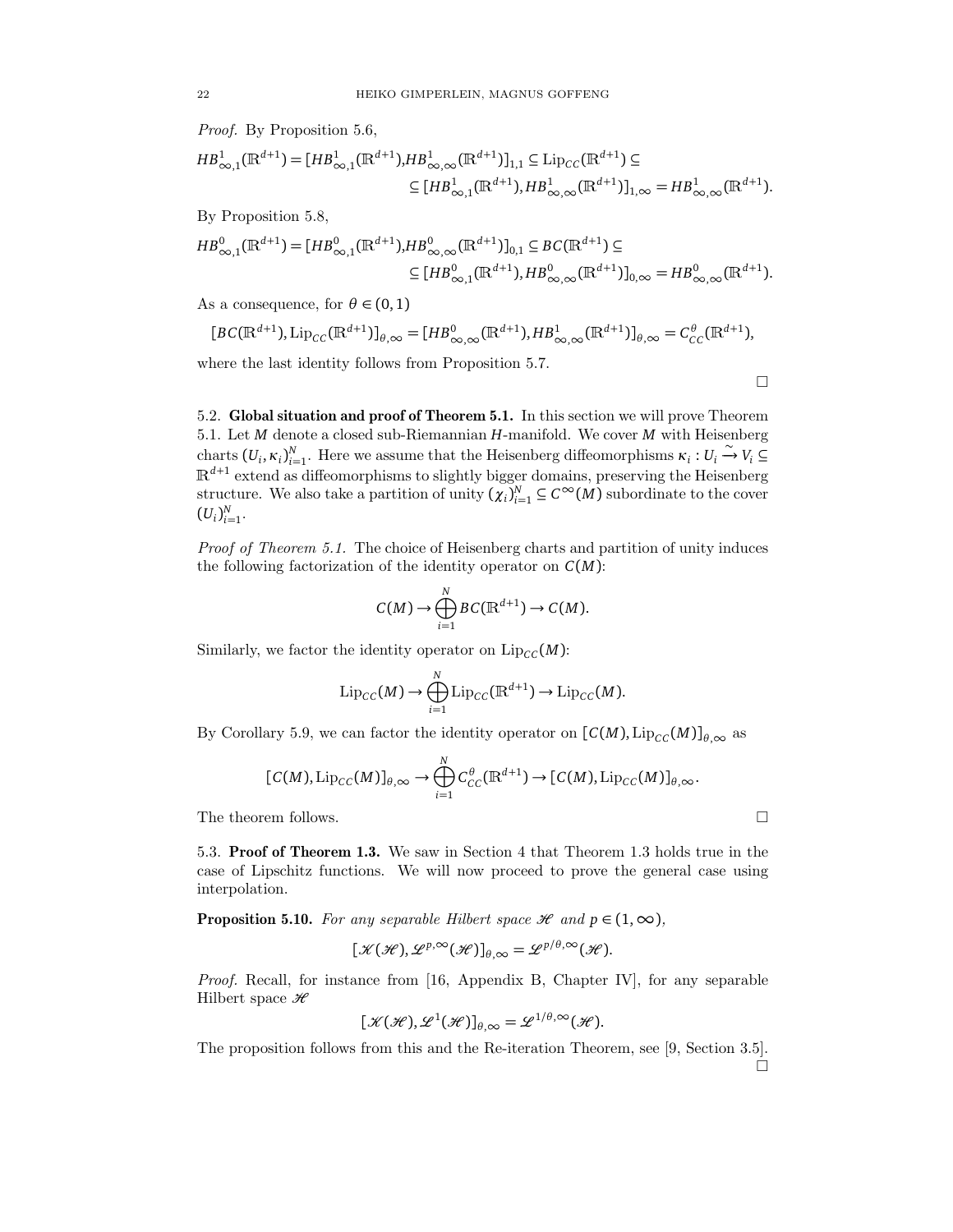Proof of Theorem 1.3. Let *M* be a closed sub-Riemannian *H*-manifold of dimension  $d+1, E \to M$  a vector bundle and  $T \in \Psi_H^0(M; E)$ . By Theorem 2.17, the inclusions  $W_H^{1/2}$  $L_H^{1/2}(M, E) \to L^2(M, E)$  and  $L^2(M, E) \to W_H^{-1/2}$  $H<sup>{-1/2}</sup>(M, E)$  induce a continuous injection

$$
\mathcal{B}(W_H^{-1/2}(M;E),W_H^{1/2}(M;E))\to \mathcal{L}^{d+2,\infty}(L^2(M;E)).
$$

The results of Section 4 imply the fact that  $\mathfrak{C}_T$ : Lip<sub>*CC*</sub>(*M*)  $\rightarrow \mathscr{L}^{d+2,\infty}(L^2(M;E)),$  $a \mapsto [T, a]$  is continuous. Using the fact that  $\mathfrak{C}_T : C(M) \to \mathcal{K}(L^2(M))$ ,  $a \mapsto [T, a]$  is continuous, Theorem 1.3 follows from Theorem 5.1 and Proposition 5.10.  $\Box$ 

In the following proposition we improve the weak Schatten norm estimate of Theorem 1.3 for symbols  $a \in [C(M), Lip_{CC}(M)]$ <sub>*a*</sub>  $\subseteq C_{CC}^{\alpha}(M)$  – the slightly smaller complex interpolation space. The inclusion  $[C(M), Lip_{CC}(M)]_{\alpha} \subseteq C_{CC}^{\alpha}(M)$  is strict if  $\alpha \in (0,1)$ , since  $\text{Lip}_{\text{CC}}(M)$  is dense in  $\left[\text{C}(M), \text{Lip}_{\text{CC}}(M)\right]_{\alpha}$  by [9, Theorem 4.2.2].

**Proposition 5.11.** Assume that  $T \in \Psi_H^0(M; E)$ . There is a constant  $C_T > 0$  such that  $for any a \in [C(M), Lip_{CC}(M)]_a$ 

$$
\| [T,a] \|_{W_H^{-\alpha/2}(M,E) \to W_H^{\alpha/2}(M,E)} \leq 2^{1-\alpha} \| T \|_{\mathcal{B}(L^2(M))}^{1-\alpha} C_T^\alpha \| a \|_{[C(M),{\rm Lip}_{CC}(M)]_\alpha}.
$$

 $\sqrt{\Delta_H+1}$ , so  $W_H^{\alpha}(M) = \text{Dom}(D^{\alpha})$ . By [51, Theorem 3], for any Banach space *X*, *Proof.* As above, we can assume that  $E$  is the trivial line bundle. We let  $D :=$ operator *L* with bounded imaginary powers on *X* and  $\alpha \in [0, 1]$ ,

$$
[X, \text{Dom}(L)]_{\alpha} = \text{Dom}(L^{\alpha}).
$$

We let  $X = \mathcal{B}(L^2(M))$  and  $L(T) = D^{1/2} T D^{1/2}$  with  $Dom(L) = \mathcal{B}(W_H^{-1/2})$  $W_H^{1/2}(M), W_H^{1/2}$  $H^{1/2}(M)).$ The operator *L* has bounded imaginary powers because  $L^z(T) = D^{z/2} T D^{z/2}$  and *D*, being self-adjoint, has bounded imaginary powers. Since

$$
\text{Dom}(L^{\alpha}) = \mathcal{B}(W_H^{-\alpha/2}(M), W_H^{-\alpha/2}(M)),
$$

we have

$$
[\mathcal{B}(L^2(M)), \mathcal{B}(W_H^{-1/2}(M), W_H^{1/2}(M))]_{\alpha} = \mathcal{B}(W_H^{-\alpha/2}(M), W_H^{\alpha/2}(M)).
$$

By the results of Section 4,  $\tilde{\mathfrak{C}}_T$ : Lip<sub>*CC*</sub>(*M*)  $\rightarrow \mathcal{B}(W_H^{-1/2})$  $W_H^{1/2}(M), W_H^{1/2}$  $\mu^{\text{-}1/2}(M)$ ),  $a \mapsto [T, a]$  is continuous. We estimate

$$
\| [T, a] \|_{\mathscr{B}(L^2(M))} \leq 2 \|T \|_{\mathscr{B}(L^2(M))} \|a\|_{\mathscr{B}(L^2(M))} = 2 \|a\|_{C(M)},
$$

so  $\tilde{\mathfrak{C}}_T$ :  $C(M) \to \mathcal{B}(L^2(M))$ ,  $a \mapsto [T, a]$  is continuous. By interpolation, the considerations above imply the fact that  $\tilde{\mathfrak{C}}_T$  defines a continuous mapping

$$
[C(M), \mathrm{Lip}_{CC}(M)]_{\alpha} \rightarrow \mathcal{B}(W_H^{-\alpha/2}(M), W_H^{\alpha/2}(M)),
$$

with norm bounded by  $2^{1-\alpha} ||T||_{\mathscr{B}(L^2(M))}^{1-\alpha} C_T^{\alpha}$ 

# 6. Applications

6.1. The Carnot-Carathéodory metric as a limit point of Connes metrics. A well known result in noncommutative geometry asserts that a spectral triple on a unital *C* ∗ -algebra determines an extended metric on its state space. It is a natural question to ask whether the Carnot-Carathéodory metric comes from a spectral triple of the same metric dimension as the Hausdorff dimension of the Carnot-Carathéodory metric. Partial answers were given in [29]. A natural place to look for a spectral triple is in the Heisenberg calculus, as Ponge's results [44] on spectral asymptotics give the correct metric dimension. The metric dimension of a unital spectral triple  $(\mathscr{A}, \mathscr{H}, D)$ is defined as the number

$$
\inf \{ p \in \mathbb{R}_+ : (i+D)^{-1} \in \mathcal{L}^p(\mathcal{H}) \}.
$$

.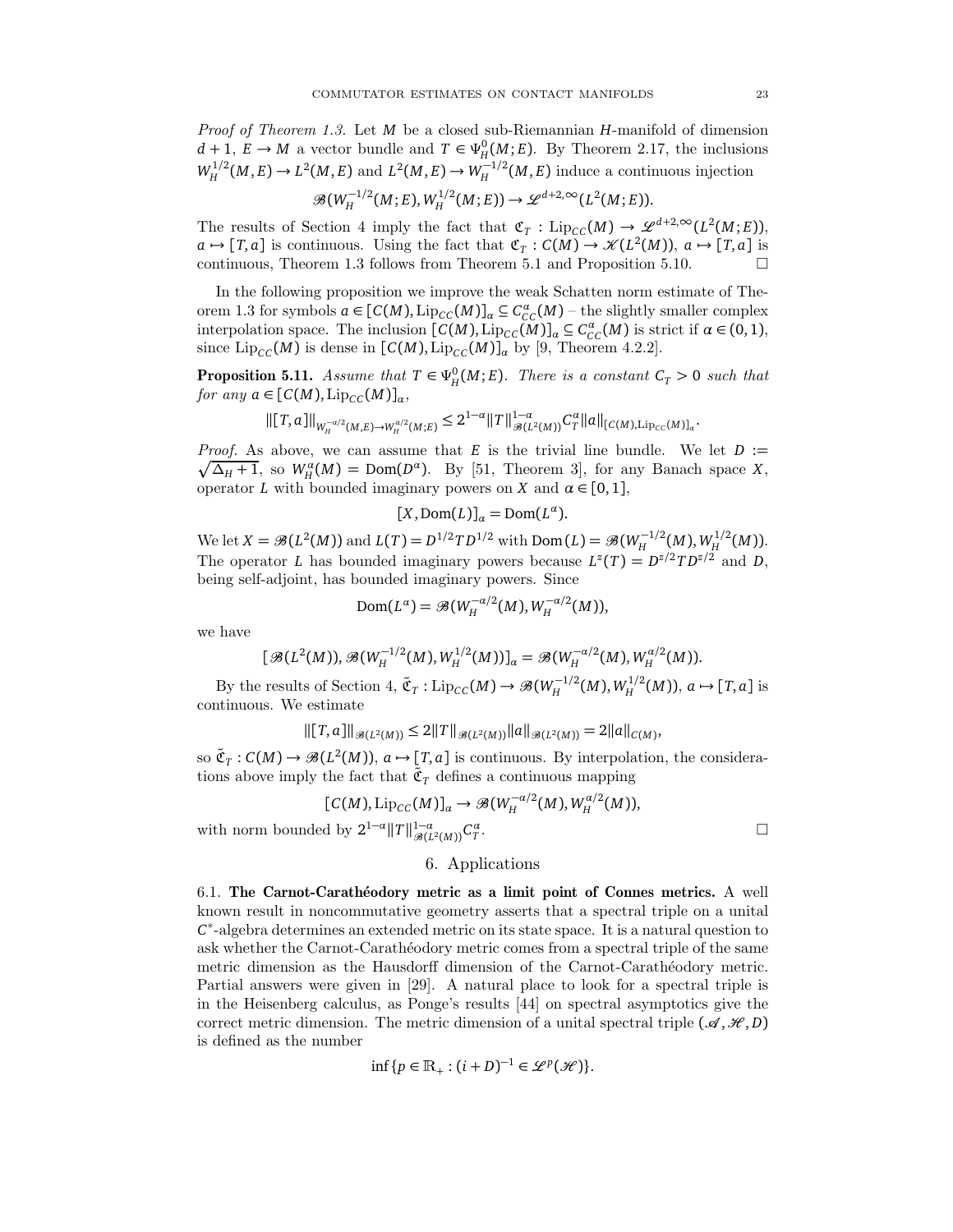On a sub-Riemannian manifold a horizontal Dirac operator does not give rise to a spectral triple (see  $[29]$ ). In this section we will show that the Carnot-Carathéodory metric may be obtained as the Gromov-Hausdorff limit of a family of metrics coming from a spectral triple whose metric dimension coincides with the Hausdorff dimension. Recent partial results were obtained in [29]. We recall the definition of Gromov-Hausdorff distance.

**Definition 6.1** (Gromov-Hausdorff distance). Let  $(X, d_X)$  and  $(Y, d_Y)$  be two compact metric spaces. The Gromov-Hausdorff distance between  $(X, d_X)$  and  $(Y, d_Y)$  is the infimum of all  $r \geq 0$  such that there exist isometric embeddings  $i : X \rightarrow Z$  and  $j: Y \to Z$  into a compact metric space  $(Z, d_Z)$  with  $d_Z(i(X), j(Y)) \le r$ .

A notion related to spectral triples, better adapted to sub-Riemannian metrics, was introduced in [29]: that of a *degenerate* spectral triple. A degenerate spectral triple  $({\mathscr A},{\mathscr H},D)$  satisfies the usual axioms except that  $(D+i)^{-1}$  is compact only on the orthogonal complement of all infinite-dimensional eigenspaces.

Definition 6.2 (The Connes metric). Associated with a (degenerate) spectral triple there is an extended metric  $d<sub>D</sub>$  on the state space  $S(A)$  defined by

$$
d_D(\omega, \omega') := \sup\{|\omega(a) - \omega'(a)| : a \in \mathcal{A} : ||[D, a]||_{\mathcal{B}(\mathcal{H})} \leq 1\}.
$$

Connes metrics are well studied, see for instance [16, Chapter VI] or [32, 46, 47]. The prototypical example is when *M* is a closed Riemannian manifold,  $\mathscr{A} = C^{\infty}(M)$ ,  $\mathcal{H} = L^2(M; S)$  for a Clifford bundle  $S \to M$  and *D* is a Dirac type operator on *S*. Any point in *M* defines a state on  $C(M)$ , and we can consider  $M \subseteq S(C(M))$  a weak<sup>\*</sup>closed subset. In this case,  $d_D|_M$  coincides with the geodesic distance on *M* (where  $d_D|_M$  denotes the restriction of  $d_D$  to *M*).

In [29], a degenerate spectral triple was constructed on any Riemannian Carnot manifold from a choice of a spin structure  $S<sup>H</sup>M$  (see Definition 2.1 on page 6) on the horizontal bundle *H* (assuming *H* admits a spin structure). This degenerate spectral triple takes the form  $(C^{\infty}(M), L^2(M, S^HM), D^H)$ , where  $D^H$  is a horizontal Dirac operator on  $S^H M$ . A key feature of this degenerate spectral triple is the identity

$$
[D^H, f] = c_H(\mathsf{d}^H f),
$$

where  $c_H : H^* \to \text{End}(S^H M)$  denotes Clifford multiplication and  $d^H : C^{\infty}(M) \to$  $C^{\infty}(M, H^*)$  denotes exterior horizontal differentiation. In particular, it follows from the definition of Connes metric that

$$
\mathrm{d}_{D^H}|_M=\mathrm{d}_{CC},
$$

see [29, Theorem 3.3.6]. We recall the contents of [29, Proposition 7.3.1.ii)]. In [29], the result is stated in larger generality on Carnot manifolds.

Proposition 6.3. Let *M* be a closed sub-Riemannian *H*-manifold equipped with a hor $i$ *zontal Dirac operator*  $D^H$ :  $C^\infty(M, S^H M) \to C^\infty(M, S^H M)$ . If  $(0, 1] \ni \theta \mapsto D_\theta \in$  $\Psi_H^1(M,S^HM)$  is a family of operators such that

$$
\forall \varepsilon > 0 \,\exists \delta > 0: \qquad \|[D_\theta - D^H, f]\|_{\mathscr{B}(L^2(M, S^HM))} < \varepsilon \|f\|_{\mathrm{Lip}_{CC}(M)} \,\forall \theta \in (0, \delta),
$$

then for any  $\varepsilon > 0$  there is a  $\delta > 0$  such that

$$
(1-\varepsilon)d_{D_\theta}(x,y) \leq d_{CC}(x,y) \leq (1+\varepsilon)d_{D_\theta}(x,y) \quad \forall x,y \in M, \ \theta \in (0,\delta).
$$

In particular,  $d_{D_\theta}|_M \to d_{CC}$  with respect to Gromov-Hausdorff distance. Here  $d_{D_\theta}|_M$ denotes the restriction of  $d_{D_\theta}$  to  $M \subseteq S(C(M))$ . We arrive at the following corollary of Theorem 1.1.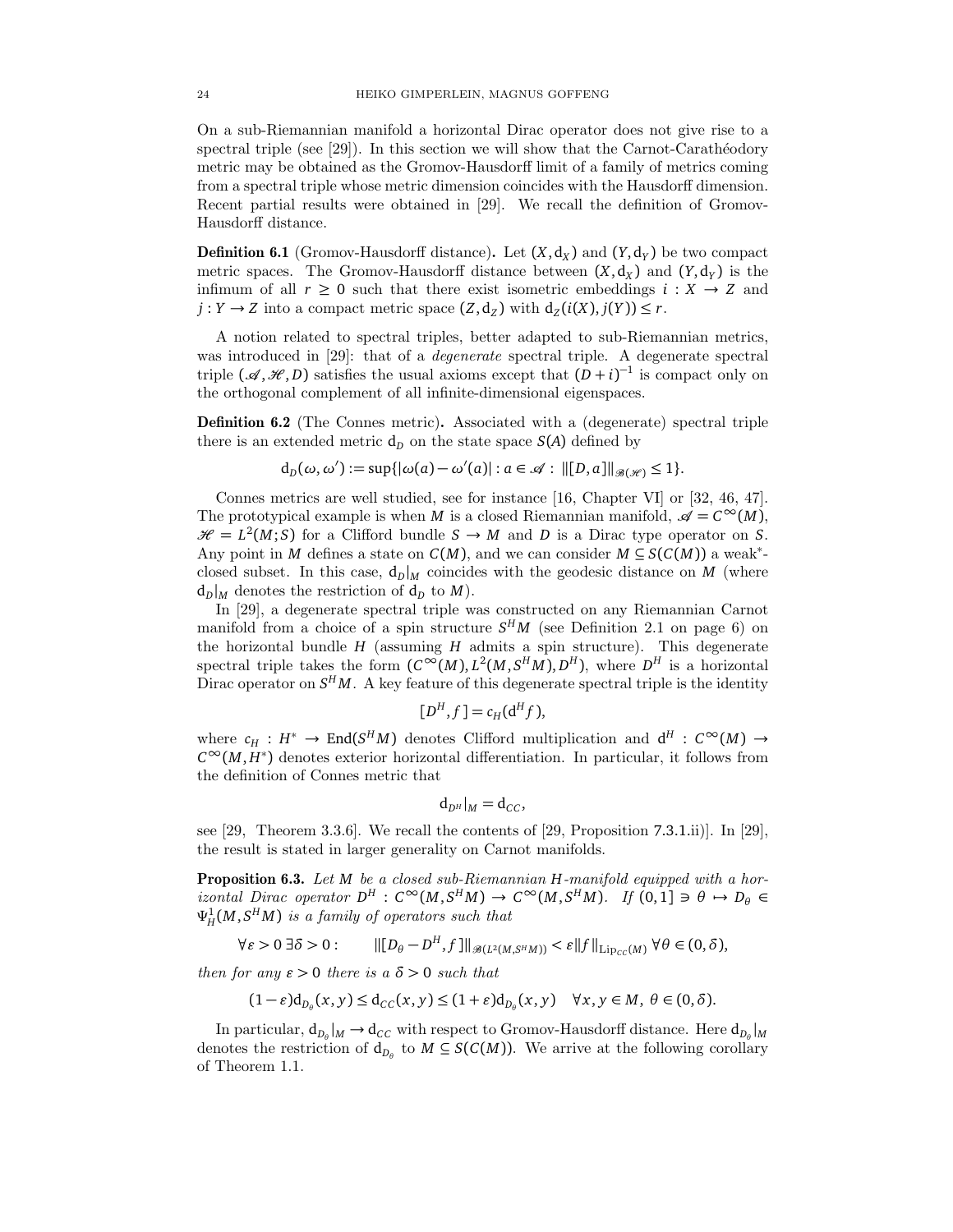Corollary 6.4. Let *M* be a *d* +1-dimensional closed sub-Riemannian *H*-manifold. Assume that  $S \in \Psi^1_H(M, S^HM)$  is an operator such that

$$
D_{\theta} := D^H + \theta S \quad \text{is } H\text{-elliptic for all small enough} \quad \theta > 0.
$$

Then  $(C^{\infty}(M), L^2(M, S^HM), D_{\theta})$  is a spectral triple of metric dimension  $d + 2$  for all small enough  $\theta > 0$  satisfying that with respect to Gromov-Hausdorff distance

$$
(M, d_{D_{\theta}}) \to (M, d_{CC}), \quad as \quad \theta \to 0.
$$

*Remark* 6.5. The operator  $S \in \Psi_H^1(M, S^HM)$  can be chosen arbitrarily as long as the principal symbol of *S* acts as the projection onto the kernel of the principal symbol of  $D<sup>H</sup>$  in any fiberwise representation of the symbol algebra.

6.2. A regularized functional on the Hölder functions. This subsection studies a regularized variant of a multilinear functional from complex analysis on spaces of Hölder continuous functions. For smooth functions on  $S^{2n-1}$ , it goes back to [18]. The results were later extended to pre-compact strictly pseudo-convex domains  $\Omega \subseteq \mathbb{C}^n$  with smooth boundary in [19]. We abuse the terminology and also include  $S<sup>1</sup>$  whenever we refer to a contact manifold, with its usual Szegö projection and the scale of  $d_{CC}$ -Hölder spaces given by  $C_{CC}^{\alpha}(S^1) = C^{\alpha/2}(S^1)$  for  $\alpha \in (0, 2]$ .

First, we need to recall some facts on Dixmier traces. The reader is referred to [36] for details. A state  $\omega \in \ell^\infty(\mathbb{N})^*$  is called a generalized limit if

(1) For any  $x \in c_0(N)$ ,  $\omega(x) = 0$ . (2) If  $x = (x_0, x_1, x_2, ...)$  and  $\sigma_n(x) = (x_0, x_0, \ldots, x_0)$  $\overline{n}$  times  $, x_1, x_1, \ldots, x_1$  $$  $, x_2, x_2, \ldots, x_2$  $\overline{n}$  times , . . .),

then  $\omega(x) = \omega(\sigma_n(x))$ .

Let  $\mathcal H$  be a separable Hilbert space. Any generalized limit  $\omega$  induces a continuous trace  $tr_{\omega}: \mathscr{L}^{1,\infty}(\mathscr{H}) \to \mathbb{C}$  by the formula

$$
\operatorname{tr}_{\omega}(T) = \omega \left( \frac{\sum_{k=0}^{N} \mu_k(T)}{\log(N+2)} \right)_{N \in \mathbb{N}}.
$$

Here  $0 \leq T \in \mathcal{L}^{1,\infty}(\mathcal{H})$  has singular values  $(\mu_k(T))_{k \in \mathbb{N}}$ . See more in [36, Theorem 1.3.1]. Dixmier traces can often be computed in smooth settings. For instance, a well known theorem of Connes states: if *T* is a pseudo-differential operator of order −*n* on an *n*-dimensional closed manifold *M*, then

$$
\operatorname{tr}_{\omega}(T) = \frac{1}{n(2\pi)^n} \int_{S^*M} \sigma_{-n}(T) \, \mathrm{d}S.
$$

Here d*S* denotes the surface measure. If *T* acts on sections of a vector bundle, the same formula holds with  $\sigma_{-n}(T)$  replaced by the fiberwise trace of  $\sigma_{-n}(T)$ . A similar identity is known in the Heisenberg calculus by results of Ponge [43].

**Definition 6.6.** Let  $\omega$  be a generalized limit, *M* a 2*n*−1-dimensional contact manifold and  $P_M \in \Psi_H^0(M)$  a projection. For  $k \geq n$  we define the functionals

$$
\xi_{k,\omega}, \zeta_{k,\omega}: \underbrace{C^{\frac{p}{k}}_{CC}(M)\hat{\otimes}C^{\frac{p}{k}}_{CC}(M)\hat{\otimes}\cdots\hat{\otimes}C^{\frac{p}{k}}_{CC}(M)\hat{\otimes}C^{\frac{p}{k}}_{CC}(M)}_{2k \text{ times}} \to \mathbb{C},
$$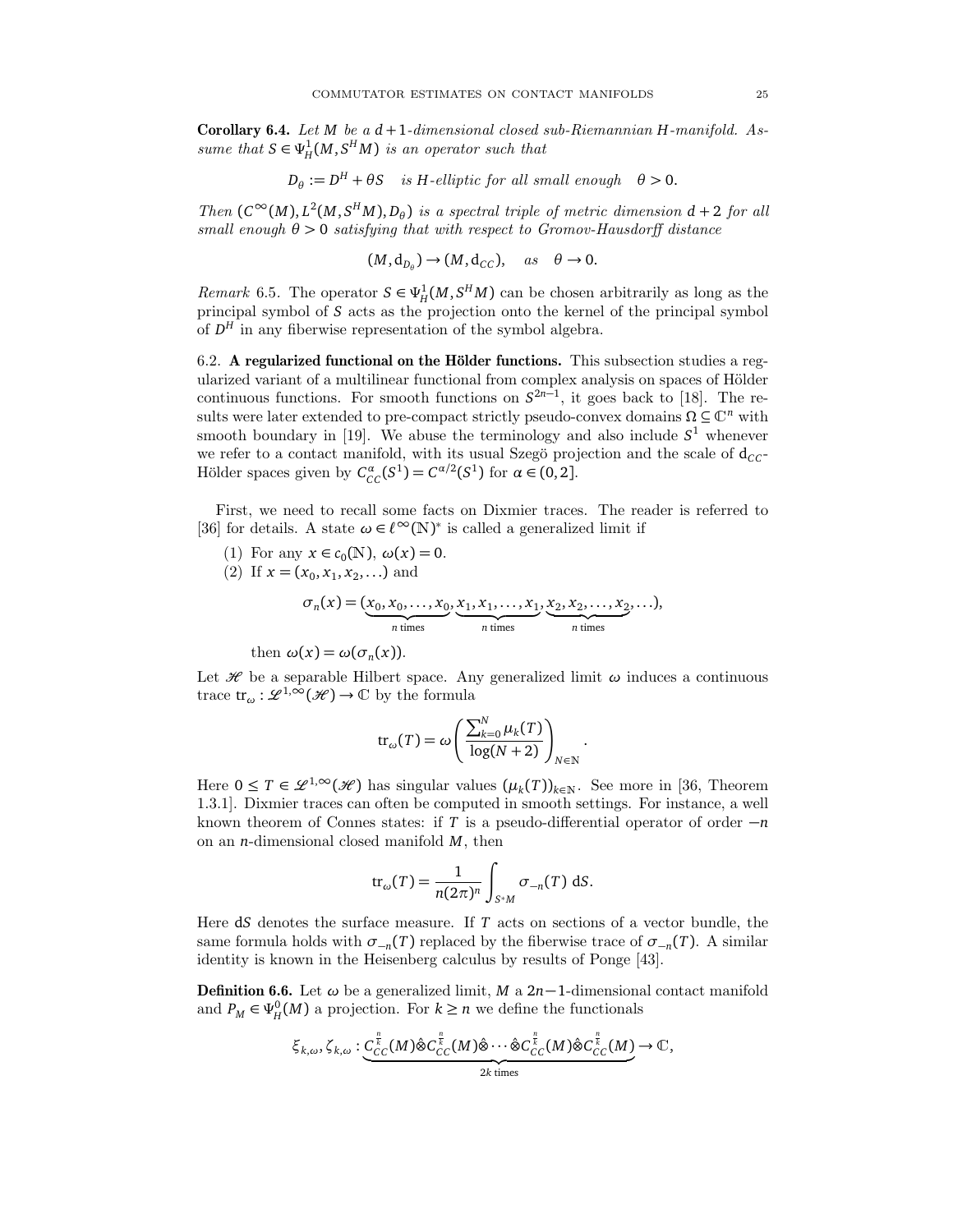by the formulas

(13) 
$$
\xi_{k,\omega}(a_1 \otimes \cdots \otimes a_{2k}) := \text{tr}_{\omega}(P_M a_1 (1 - P_M) a_2 P_M \cdots P_M a_{2k-1} (1 - P_M) a_{2k} P_M),
$$

$$
(14) \qquad \zeta_{k,\omega}(a_1 \otimes \cdots \otimes a_{2k}) := \text{tr}_{\omega}([P_M a_1 P_M, P_M a_2 P_M] \cdots [P_M a_{2k-1} P_M, P_M a_{2k} P_M]).
$$

For  $k = n$ , recall our convention  $C_{CC}^1(M) = \text{Lip}_{CC}(M)$ .

In the case  $M = \partial \Omega$ , for a pre-compact strictly pseudo-convex domain  $\Omega \subseteq \mathbb{C}^n$ with smooth boundary, and  $P$  being the Szegö projection, the multilinear functional  $\zeta_{n,\omega}$  was studied in [19] for smooth functions. By [19, Theorem 11], if  $a_1, \ldots, a_{2n} \in$  $C^{\infty}(\partial\Omega)$ , we have

$$
(15)
$$

$$
\zeta_{n,\omega}(a_1\otimes\cdots\otimes a_{2n})=\frac{1}{n!(2\pi)^n}\int_{\partial\Omega}\mathscr{L}^*(\bar{\partial}_b a_1,\bar{\partial}_b a_2)\cdots\mathscr{L}^*(\bar{\partial}_b a_{2n-1},\bar{\partial}_b a_{2n})\eta\wedge(\mathrm{d}\eta)^{n-1}.
$$

Here  $\bar{\partial}_b$  denotes the boundary  $\bar{\partial}$ -operator,  $\mathscr{L}^*$  the dual Levi form of  $\partial\Omega$  (cf. Remark 2.4) and *η* the contact form on  $\partial \Omega$ . The following argument shows  $\zeta_{n,\omega} \neq 0$ . Take a contact diffeomorphism  $\phi: U \to U' \subseteq S^{2n-1}$  of a small neighborhood  $U \subseteq \partial \Omega$  onto a neighborhood *U*<sup> $\prime$ </sup> of  $(0, 0, \ldots, 1) \in S^{n-1}$ . For a real-valued function  $\chi \in C_c^{\infty}(U)$ of sufficiently small support, we consider the functions  $a_{2j-1} := \chi \cdot \phi^* z_1$  and  $a_{2j} :=$  $\chi \cdot \phi^* \bar{z}_1$ , for  $j = 1, ..., n$ . It follows from a simple computation and [19, Equation (3)] that  $\zeta_{n,\omega}(a_1 \otimes \cdots \otimes a_{2n}) > 0$  if *U'* is small enough.

Remark 6.7. Let us make two computational remarks about  $\zeta_{k,\omega}$  and  $\zeta_{k,\omega}$ . If  $M = \partial \Omega$ and  $a_1, a_3, \ldots, a_{2k-1} \in C_{CC}^{\frac{n}{k}}(\partial \Omega) \cap \mathscr{O}(\Omega)$  and  $\bar{a}_2, \bar{a}_4, \ldots, \bar{a}_{2k} \in C_{CC}^{\frac{n}{k}}(\partial \Omega) \cap \mathscr{O}(\Omega)$  then

$$
P_{\partial\Omega}a_{2j-1}(1-P_{\partial\Omega})a_{2j}P_{\partial\Omega}=[P_{\partial\Omega}a_{2j-1}P_{\partial\Omega},P_{\partial\Omega}a_{2j}P_{\partial\Omega}],
$$

so in this case  $\xi_{k,\omega}(a_1 \otimes \cdots \otimes a_{2k}) = \zeta_{k,\omega}(a_1 \otimes \cdots \otimes a_{2k}).$ In general, we observe

(16) 
$$
P_M a_1 (1 - P_M) a_2 P_M \cdots P_M a_{2k-1} (1 - P_M) a_{2k} P_M
$$

$$
= P_M [P_M, a_1] [P_M, a_2] \cdots [P_M, a_{2k-1}] [P_M, a_{2k}] ,
$$

$$
(17) \qquad [P_M a_1 P_M, P_M a_2 P_M] \cdots [P_M a_{2k-1} P_M, P_M a_{2k} P_M]
$$

$$
= P_M [[P_M, a_1], [P_M, a_2]] \cdots [[P_M, a_{2k-1}], [P_M, a_{2k}] ]
$$

Let  $V_k \subseteq (C_{CC}^{\frac{n}{k}}(M))^{\hat{\otimes}2k}$  be the closed subspace spanned by elements of the form  $a_1 \otimes \cdots \otimes a_{2k}$  such that there exists a *j* and a  $\beta > n/k$  with  $a_j \in C_{CC}^{\beta}(M)$ .

**Theorem 6.8.** The multilinear functionals  $\xi_{k,\omega}$  and  $\zeta_{k,\omega}$  are continuous and do not vanish in general. Furthermore,

$$
\xi_{k,\omega}|_{V_k} = \zeta_{k,\omega}|_{V_k} = 0.
$$

*Proof.* The computations in Equation (16) and Equation (17), together with Theorem 1.3, show the fact that  $\xi_{k,\omega}$  and  $\zeta_{k,\omega}$  are continuous. If  $a_j \in C_{CC}^{\beta}(M)$  for a  $\beta > n/k$ , then the operators

$$
P_M[P_M, a_1][P_M, a_2] \cdots [P_M, a_{2k-1}][P_M, a_{2k}],
$$
  

$$
P_M[[P_M, a_1], [P_M, a_2]] \cdots [[P_M, a_{2k-1}], [P_M, a_{2k}]]
$$

belong to  $\mathscr{L}^1(L^2(M))$ , so their Dixmier traces vanish. It follows from Equation (15) and the discussion thereafter that  $\zeta_{n,\omega}$  does not vanish. The fact that  $\xi_{k,\omega}$  does not vanish in general follows from Lemma 6.10 below.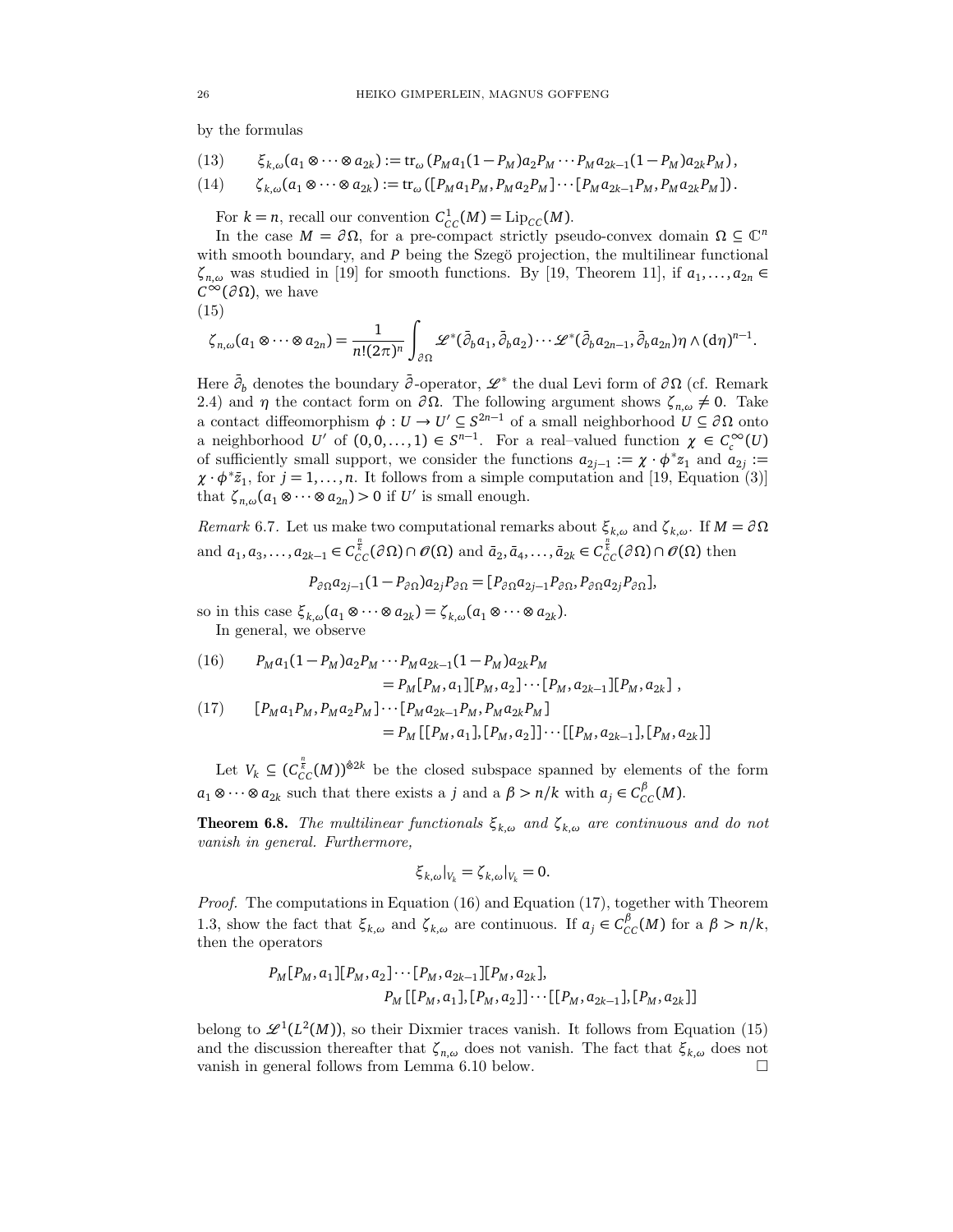*Remark* 6.9. The continuous Hochschild 2*k*-cocycle on  $C_{CC}^{\frac{n}{k}}(M)$  given by

$$
\tilde{\xi}_{k,\omega}(a_0 \otimes a_1 \otimes \cdots \otimes a_{2k}) := \operatorname{tr}_{\omega}(P_M a_0[P_M, a_1] \cdots [P, a_{2k}])
$$

satisfies  $\xi_{k,\omega}(a_1 \otimes \cdots \otimes a_{2k}) = \tilde{\xi}_{k,\omega}(1 \otimes a_1 \otimes \cdots \otimes a_{2k}).$  In the notation of [15] one can therefore write  $\xi_{k,\omega} = B_0 \tilde{\xi}_{k,\omega}$ . The functionals  $\xi_{k,\omega}$  and  $\zeta_{k,\omega}$  are related by

$$
\zeta_{k,\omega}(a_1 \otimes \cdots a_{2k}) = \sum_{(l_1,\ldots,l_k) \in \{0,1\}^k} (-1)^{\sum_{j=1}^k l_j} \xi_{k,\omega}(a_{1+l_1} \otimes a_{2-l_1} \otimes a_{3+l_2} \otimes a_{4-l_2} \otimes \cdots \otimes a_{2k-1+l_k} \otimes a_{2k-l_k}).
$$

If  $M = S^1$  with its contact structure as the boundary of the unit disc,  $C_{CC}^{\alpha}(S^1) =$ *C*<sup>α/2</sup>(*S*<sup>1</sup>). In particular,  $ξ$ <sub>*k*,*ω*</sub> is a multilinear functional on  $C^{\frac{1}{2k}}(S^1)$ .

**Lemma 6.10.** *Define W* ∈  $C^{1/4}(S^1, \mathbb{R})$  *as* 

$$
W(z) := \sum_{k=0}^{\infty} 2^{-n/4} (z^{2^n} + z^{-2^n}).
$$

 $Then$  ξ<sub>2,ω</sub>(*W*, *W*, *W*, *W*) ≥ 6*/* log(2) for any generalized limit *ω*.

p

*Proof.* By [57, Theorem 4.9, Chapter II],  $W \in C^{1/4}(S^1,\mathbb{R})$ . For simplicity we denote the Szegö projection on  $S^1$  by *P*. Let  $e_l(z) = z^l$  for  $l \in \mathbb{Z}$  be the standard Fourier-basis for  $L^2(S^1)$ , the eigenbasis associated with  $z\partial_z \in \Psi_H^2(S^1) = \Psi^1(S^1)$ . *P* is characterized by its action n these basis vectors:  $Pe_l = e_l$  if  $l \geq 0$  and  $Pe_l = 0$  if  $l < 0$ . For  $l \in \mathbb{Z}$ 

$$
\langle PW(1-P)WPW(1-P)WPe_l, e_l \rangle = \langle P[P, W]WPe_l, [P, W]We_l \rangle
$$
  
= 
$$
\begin{cases} ||P[P, W]We_l||^2_{L^2(S^1)}, & l \ge 0, \\ 0, & l < 0. \end{cases}
$$

The operator

$$
PW(1-P)WPW(1-P)WP = (PW(1-P)WP)^{2} = (P[P, W]WP)^{2}
$$

is a positive operator. We let  $(\lambda_k(PW(1 - P)WP)^2)_{k \in \mathbb{N}}$  denote its eigenvalues. A consequence of the min-max principle and the positivity of  $\omega$  is the estimate

$$
\begin{split} \text{tr}_{\omega}(PW(1-P)WPW(1-P)WP) &= \omega \left( \frac{\sum_{k=0}^{N} \lambda_k (PW(1-P)WP)^2}{\log N} \right)_{N \ge 1} \\ &\ge \omega \left( \frac{\sum_{k=0}^{N} ||P[P, W]WPe_k||_{L^2(S^1)}^2}{\log N} \right)_{N \ge 1} . \end{split}
$$

Hence, the lemma follows once we prove the following lower estimate:

(18) 
$$
||P[P, W] We_l||_{L^2(S^1)}^2 \geq \frac{2}{\log(2)l}.
$$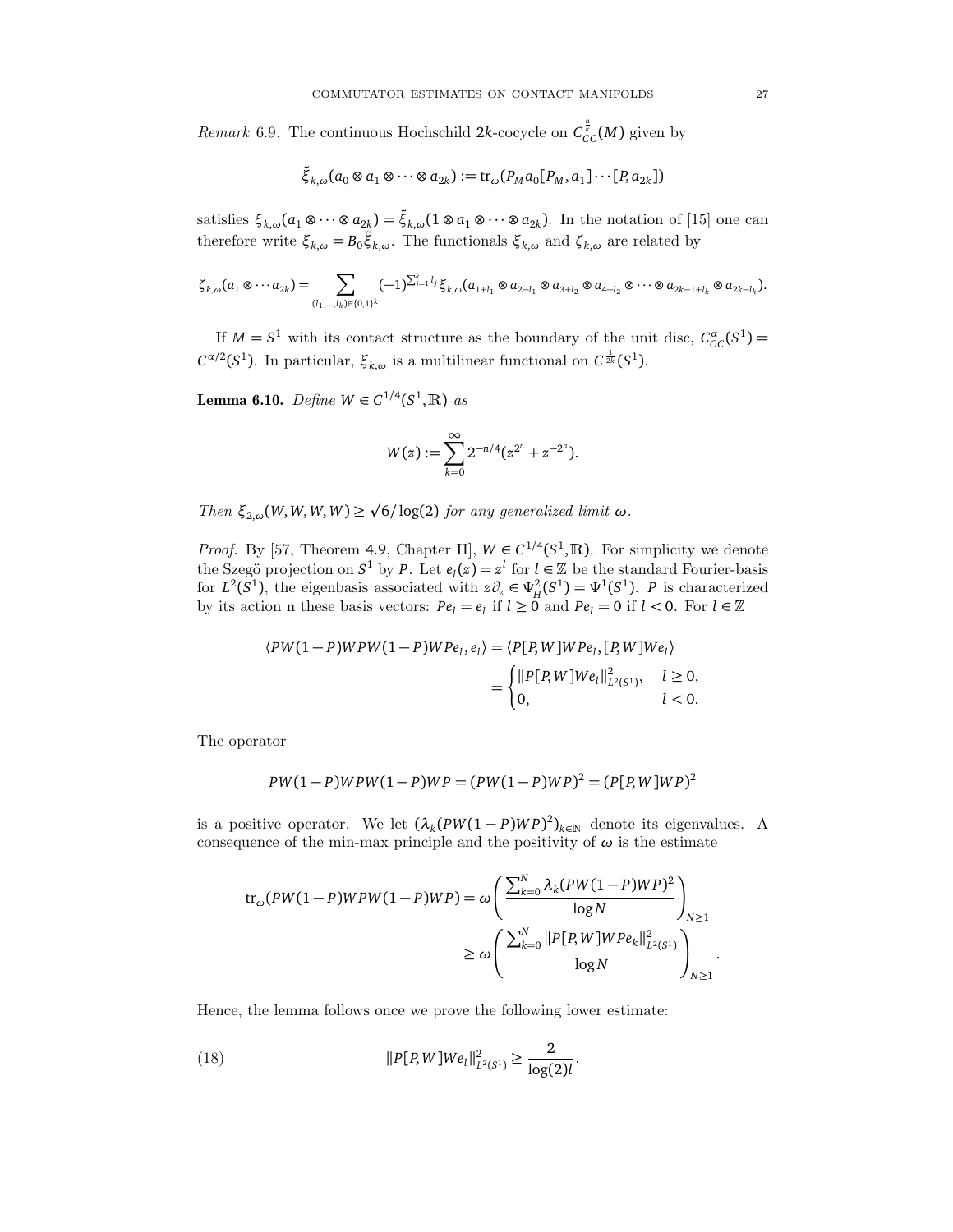We define  $g_l := [P, W] We_l$ . The Binomial Theorem implies the identity

$$
g_{l}(z) = \frac{1}{2\pi i} \int_{0}^{2\pi} \frac{W(e^{i\theta}) - W(z)}{e^{i\theta} - z} W(e^{i\theta}) e^{il\theta} d\theta
$$
  
\n
$$
= \frac{1}{2\pi i} \int_{0}^{2\pi} \sum_{n,m=0}^{\infty} \sum_{k=0}^{2^{n}-1} 2^{-(n+m)/4} \left( e^{i(2^{n}-1-k+l+2^{m})\theta} + e^{i(2^{n}-1-k+l-2^{m})\theta} \right) z^{k} d\theta
$$
  
\n
$$
- \frac{1}{2\pi i} \int_{0}^{2\pi} \sum_{n,m=0}^{\infty} \sum_{k=0}^{2^{n}-1} 2^{-(n+m)/4} \left( e^{i(k+l-2^{n}+2^{m})\theta} + e^{i(k+l-2^{n}-2^{m})\theta} \right) z^{-k-1} d\theta
$$
  
\n
$$
= \sum_{n=0}^{\infty} \sum_{2^{n}-l \ge 2^{m} \ge l+1} 2^{-(n+m)/4} z^{2^{n}-2^{m}+l} - \sum_{n=0}^{\infty} \sum_{l-2^{n} \le 2^{m} \le l-1} 2^{-(n+m)/4} z^{l-2^{n}-2^{m}-1}.
$$

In particular,

$$
P g_l(z) = \sum_{n=0}^{\infty} \sum_{2^n - l \ge 2^m \ge l+1} 2^{-(n+m)/4} z^{2^n - 2^m + l},
$$

and we arrive at the norm computation

(19) 
$$
||P g_l||_{L^2(S^1)}^2 = \sum_{(n',n,m',m)\in\Gamma_l} 2^{-(n+n'+m+m')/4},
$$

where  $\Gamma_l$  denotes the set of  $(n', n, m', m) \in \mathbb{N}^4$  such that

$$
2^{n} - l \ge 2^{m} \ge l + 1
$$
,  $2^{n'} - l \ge 2^{m'} \ge l + 1$  and  $2^{n} - 2^{m} = 2^{n'} - 2^{m'}$ .

We estimate

$$
||P g_l||^2_{L^2(S^1)} \geq \sum_{2^n \geq 2l+1} 2^{-n/2} (2^n - l)^{-1/2} \geq \int_{\log_2(2l+2)}^{\infty} 2^{-x/2} (2^x - l)^{-1/2} dx.
$$

After Taylor expanding  $2^{-x/2}(2^x - l)^{-1/2} = 2^{-x}(1 - 2^{-x}l)^{-1/2}$ , we arrive at the identity

$$
2^{-x/2}(2^x - l)^{-1/2} = \sum_{n=0}^{\infty} {\binom{-1/2}{n}} (-l)^n 2^{-(n+1)x}.
$$

The right hand side converges absolutely for  $x \ge \log_2(2l + 1)$ . As such,

$$
\int_{\log_2(2l+2)}^{\infty} 2^{-x/2} (2^x - l)^{-1/2} dx = \frac{1}{\log(2)} \sum_{n=0}^{\infty} {\binom{-1/2}{n}} \frac{(-1)^{n+1}}{n+1} \frac{l^n}{(l+1)^{n+1}} \frac{1}{2^{n+1}}
$$

$$
= \frac{1}{l \log(2)} \sum_{n=0}^{\infty} {\binom{-1/2}{n}} \frac{(-1)^{n+1}}{n+1} {\binom{l}{2l+2}}^{n+1}.
$$

Again using a Taylor series, for  $(1 + l/(2l + 2))^{1/2}$  we arrive at the identity

$$
\int_{\log_2(2l+2)}^{\infty} 2^{-x/2} (2^x - l)^{-1/2} dx = \frac{2}{l \log(2)} \left( 1 + \frac{l}{2l+2} \right)^{1/2}.
$$

Since  $(1 + l/(2l + 2))^{1/2} \ge \sqrt{3/2}$ , Equation (18) follows.

Remark 6.11. Combining Lemma 6.10 with Theorem 6.8, we deduce that the continuous functional

$$
C^{1/4}(S^1) \ni f \mapsto \xi_{2,\omega}(f, W, W, W)
$$

is non-vanishing, but vanishes on the closure of  $C^{\beta}(S^1)$  for any  $\beta > 1/4$ .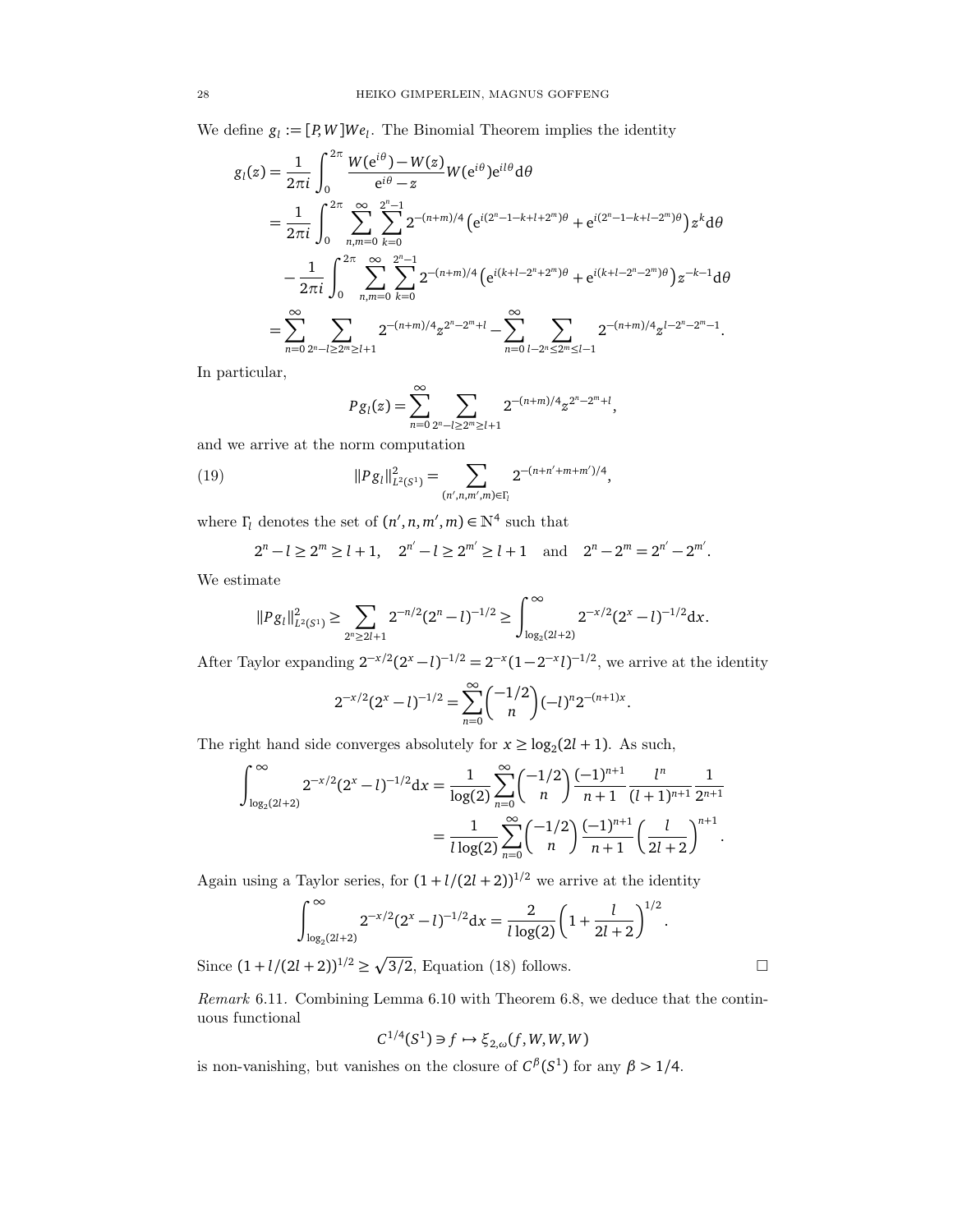**Lemma 6.12.** If  $(e_i)_{i \in \mathbb{N}}$  ⊆  $C^\infty(M)$  forms an eigenbasis of  $L^2(M)$  for a self-adjoint *H*-elliptic operator  $D \in \Psi_H^m(M)$ , then for any  $a_1, a_2, ..., a_{2n} \in \text{Lip}_{CC}(M)$ :

(20) 
$$
\xi_{n,\omega}(a_1 \otimes \cdots \otimes a_{2n}) = \omega \left[ \left( \frac{\sum_{l=0}^{N} \langle P_M a_1 (1 - P_M) a_2 P_M \cdots P_M a_{2n-1} (1 - P_M) a_{2n} P_M e_l, e_l \rangle}{\log(N+2)} \right)_{N \in \mathbb{N}} \right],
$$
  
(21) 
$$
\zeta_{n,\omega}(a_1 \otimes \cdots \otimes a_{2n}) = \omega \left[ \left( \frac{\sum_{l=0}^{N} \langle [P_M a_1 P_M, P_M a_2 P_M] \cdots [P_M a_{2n-1} P_M, P_M a_{2n} P_M] e_l, e_l \rangle}{\log(N+2)} \right)_{N \in \mathbb{N}} \right].
$$

Proof. To prove the identities (20) and (21), we may assume that *D* is strictly positive. Indeed, we otherwise replace *D* by  $D^2 + 1$ , if *D* is of positive order, and with  $(D +$  $(R)^{-2}+1$ , if *D* is of negative order, for a suitable self-adjoint smoothing operator *R*. For simplicity we also assume that the order of  $D$  is  $1/2$ . By  $(16)$  and  $(17)$  the identities (20) and (21) are a consequence of the following: If  $T \in \mathscr{L}^{1,\infty}(L^2(M))$  is of the form  $T = T'T_0T''$ , where  $T', T''$  extend to continuous operators  $T', T'' : W_H^{-1/2}$  $H$ <sup> $H$ </sup><sup>-1/2</sup>(*M*) →  $W_H^{1/2}$  $H^{1/2}(M)$  and  $T'T_0, T_0T'' \in \mathscr{L}^{2n/(2n-1),\infty}(L^2(M))$ , then

(22) 
$$
\operatorname{tr}_{\omega}(T) = \omega \left( \frac{\sum_{l=0}^{N} \langle Te_l, e_l \rangle}{\log(N+2)} \right)_{N \in \mathbb{N}}
$$

We show this as follows: If *T'* extends to a continuous operator  $T': W_H^{-1/2}$  $H$ <sup> $H$ </sup><sup>2</sup> $(M)$  →  $W_H^{1/2}$  $L_H^{1/2}(M)$ , the operator *DT*<sup>'</sup>*D* extends to a bounded operator on *L*<sup>2</sup>(*M*). Similarly for *T*<sup>*i*</sup>, if *T*<sup>*''*</sup> extends to *T*<sup>*''*</sup> :  $W_H^{-1/2}(M) \to W_H^{1/2}(M)$  then *DT*<sup>*''D*</sup> extends to a bounded operator. By the Weyl law in the Heisenberg calculus,  $D^{-1} \in \mathcal{L}^{(4n,\infty)}(L^2(M))$ . One arrives at  $T'T_0D^{-1} \in \mathscr{L}^{4n/(4n-1),\infty}(L^2(M))$  and

.

$$
TD = (T'T_0D^{-1})DT''D \in \mathcal{L}^{4n/(4n-1),\infty}(L^2(M)).
$$

Similarly,  $D^{-1}T_0T'' \in \mathscr{L}^{4n/(4n-1),\infty}(L^2(M))$  and

$$
DT = DT'D(D^{-1}T_0T'') \in \mathcal{L}^{4n/(4n-1),\infty}(L^2(M)).
$$

Equation (22) follows from [36, Lemma 11.2.10] using the decomposition

$$
tr_{\omega}(T) = tr_{\omega}(\text{Re } T) + i tr_{\omega}(\text{Im } T).
$$

 $\Box$ 

Remark 6.13. Both sides of Equation (15) define continuous multilinear functionals on Lip<sub>CC</sub> $(\partial \Omega)$ . It remains open whether (15) in fact holds true for all functions that are Lipschitz in the Carnot-Carath´eodory metric. Lemma 6.12 indicates that to prove Equation (15) in general, it suffices to prove continuity of  $\zeta_{n,\omega}$  in a very weak topology.

*Remark* 6.14. It is unclear if the functionals  $\xi_{k,\omega}$  and  $\zeta_{k,\omega}$  are computable for  $k > n$ . A first approach would be to prove the natural analogue of Lemma 6.12. The method of proof requires regularity in the Sobolev scale  $W_H^s$ , which we only know for the complex interpolation space  $[C(M), Lip_{CC}(M)]_{\alpha}$ . The analogue of Lemma 6.12 for *ζ*<sub>*k*,*ω*</sub> and *ξ*<sub>*k*,*ω*</sub> is trivially true provided *a<sub>j</sub>* ∈ [*C*(*M*), Lip<sub>*CC</sub>*(*M*)]<sub>*n*/*k*</sub> for some *j*. In this</sub> case both sides vanish by Theorem 6.8.

As another obstacle  $\xi_{k,\omega}$  and  $\zeta_{k,\omega}$  generally depend on the generalized limit  $\omega$  [23]. A more elementary problem would be to compute the exact value of  $\xi_{2,\omega}(W,W,W,W)$ using Equation (19).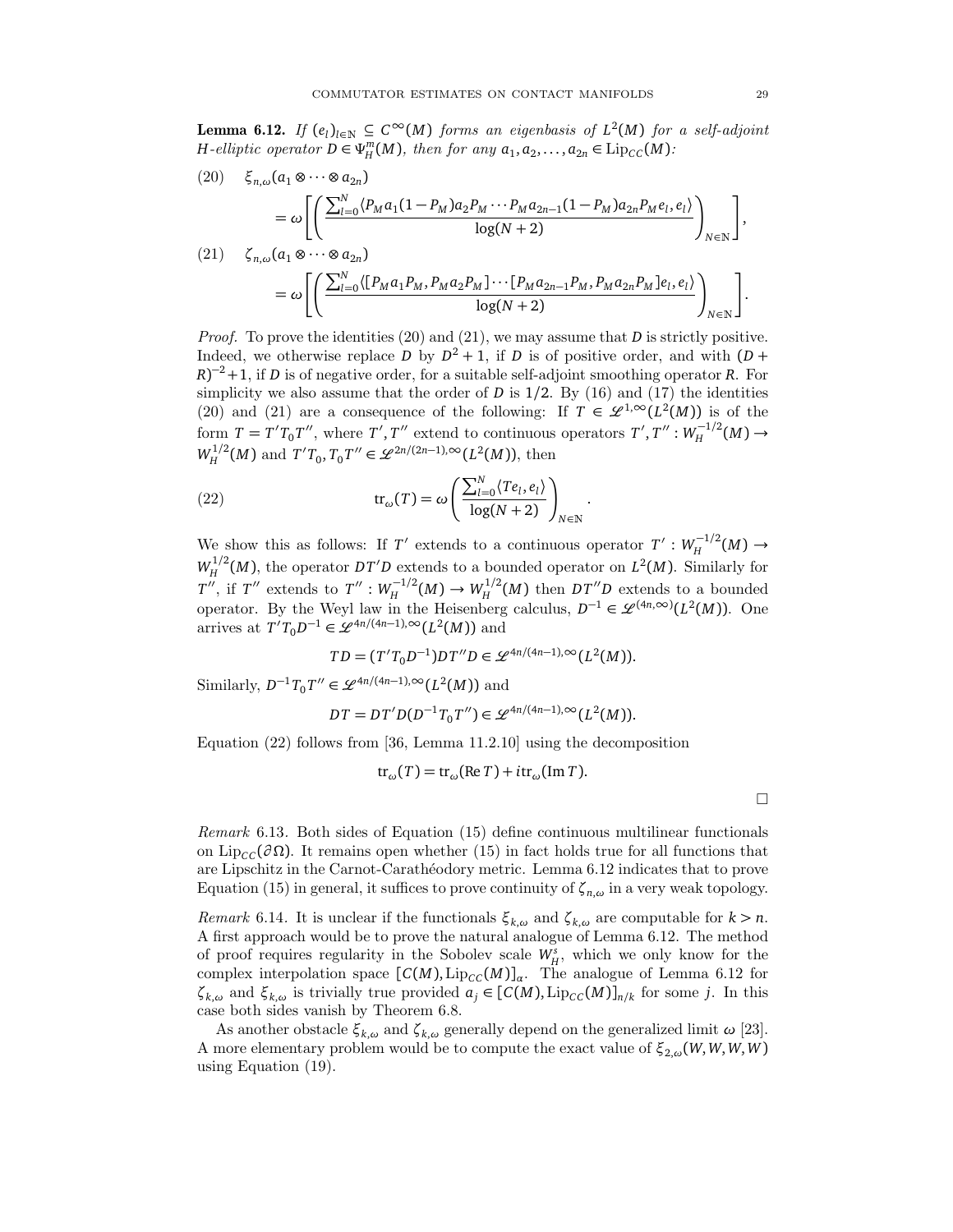#### Acknowledgements

This work was supported by the Danish National Research Foundation (DNRF) through the Centre for Symmetry and Deformation and the Danish Science Foundation (FNU) through research grant 10-082866. The authors also thank the mathematics institutes of Leibniz University of Hannover and the GRK1463 for facilitating this collaboration. The authors gratefully acknowledge the support by the Institut Mittag-Leffler (Djursholm, Sweden) where this work was initiated. The second author wishes to thank Stefan Hasselmann for discussions on the Carnot-Carathéodory metric. Thanks to Fedor Sukochev and Steven Lord for pointing out the result [36, Lemma 11.2.10] of their book providing us with a proof of the computational Lemma 6.12.

## References

- [1] H. Abels, Pseudodifferential and singular integral operators an introduction with applications, De Gruyter graduate lectures (2012).
- [2] A. Alexandrov, G. Rozenblum, Finite rank Toeplitz operators: some extensions of D. Lücking's theorem, J. Funct. Anal. 256 (2009), no. 7, p. 2291–2303.
- [3] A. Aleksandrov, V. V. Peller, Functions of operators under perturbations of class **S***<sup>p</sup>* , J. Funct. Anal. 258 (2010), no. 11, p. 3675–3724.
- [4] S. Baaj, P. Julg, Theorie bivariante de Kasparov et operateurs non bornes dans les *C* ∗ -modules hilbertiens, C. R. Acad. Sci. Paris Ser. I Math. 296 (1983), no. 21, 875–878.
- [5] B. Blackadar, *K*-theory for Operator Algebras, Cambridge 1998.
- [6] R. Beals, P. Greiner, N. K. Stanton, The heat equation on a *CR*-manifold, J. Differential Geom. 20 (1984), no. 2, p. 343–387.
- [7] R. Beals, P. Greiner, Calculus on Heisenberg manifolds, Ann. of Math. Studies, vol. 119, Princeton Univ. Press, Princeton, N.J. 1988.
- [8] A. Bellaiche, The tangent space in sub-Riemannian geometry, Sub-Riemannian geometry, p. 1–78, Progr. Math., 144, Birkhäuser, Basel, 1996.
- [9] J. Bergh, J. Löfström, *Interpolation Spaces*, Springer, Berlin Heidelberg New York (1976).
- [10] M. S. Birman, M. Z. Solomyak, Application of interpolational methods to estimates of the spectrum of integral operators (Russian) Operator theory in function spaces (Proc. School, Novosibirsk, 1975) (Russian), p. 42–70, 341, "Nauka" Sibirsk. Otdel., Novosibirsk, 1977.
- [11] A. P. Calderón, Commutators of singular integral operators, Proc. NAS, USA 53 (1965), p. 1092–1099.
- [12] L. Capogna, D. Danielli, S.D. Pauls, J.T. Tyson, An introduction to the Heisenberg group and the sub-Riemannian isoperimetric problem, Birkhäuser, 2007.
- [13] M. Christ, D. Geller, P. Glowacki, L. Polin, Pseudo-differential operators on groups with dilations, Duke Mathematical Journal 68 no. 1, p. 31–65, (1992).
- [14] R. Coifman, Y. Meyer, Commutateurs d'integrales singulieres et operateurs multilineaires, Ann. Inst. Fourier Grenoble 28 (1978), p. 177–202.
- [15] A. Connes, Noncommutative differential geometry, Inst. Hautes Etudes Sci. Publ. Math. No. 62 (1985), p. 257–360.
- [16] A. Connes, Noncommutative Geometry, Academic Press, London 1994.
- [17] W.-L. Chow, Über Systeme von linearen partiellen Differentialgleichungen erster Ordnung, Mathematische Annalen 117 (1939), p. 98–105.
- [18] M. Englis, K. Guo, G. Zhang, Toeplitz and Hankel operators and Dixmier traces on the unit ball of  $\mathbb{C}^n$ , Proc. Amer. Math. Soc. 137 (2009), no. 11, p. 3669-3678.
- [19] M. Englis, G. Zhang, Hankel operators and the Dixmier trace on strictly pseudoconvex domains, Doc. Math. 15 (2010), p. 601–622.
- [20] Q. Fang, J. Xia, Schatten class membership of Hankel operators on the unit sphere, J. Funct. Anal. 257 (2009), no. 10, p. 3082–3134.
- [21] Q. Fang, J. Xia, A local inequality for Hankel operators on the sphere and its application, J. Funct. Anal. 266 (2014), p. 876–930.
- [22] Q. Fang, J. Xia, On the membership of Hankel operators in a class of Lorentz ideals, J. Funct. Anal. 267 (2014), p. 1137–1187.
- [23] H. Gimperlein, M. Goffeng, Nonclassical spectral asymptotics and Dixmier traces: From circles to contact manifolds, Forum of Mathematics, Sigma 5 (2017), e3, 57 pages.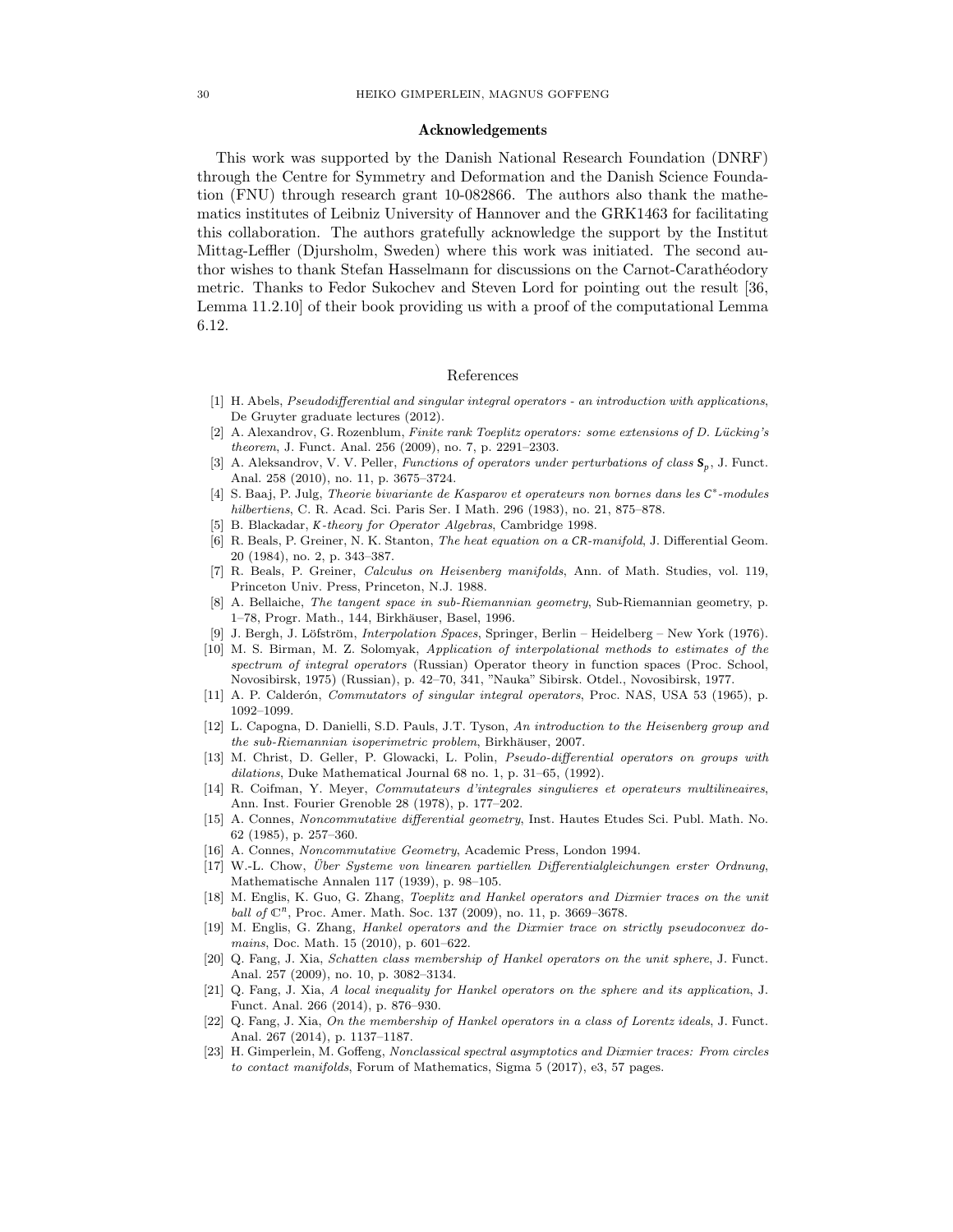- [24] M. Goffeng, Analytic formulas for topological degree of non-smooth mappings: the odddimensional case, Advances in Mathematics, Volume 231, Issue 1 (2012).
- [25] M. Goffeng, Analytic formulas for topological degree of non-smooth mappings: the evendimensional case, Journal of Pseudo-Differential Operators and Applications: Volume 4, Issue 2 (2013).
- [26] M. Goffeng, B. Mesland, Finite summability and the noncommutative geometry of Cuntz-Krieger algebras, Documenta Mathematica 20 (2015).
- [27] M. Gromov, Carnot-Carathéodory spaces seen from within, Sub-Riemannian geometry, p. 79– 323, Progr. Math., 144, Birkhäuser, Basel, 1996.
- [28] Y. Han, D. Müller, D. Yang, A theory of Besov and Triebel-Lizorkin spaces on metric measure spaces modeled on Carnot-Carathéodory spaces. Abstr. Appl. Anal. 2008, Art. ID 893409, 250 pp.
- [29] S. Hasselmann, Spectral Triples on Carnot Manifolds, PhD-thesis, Hannover (2013).
- [30] N. Higson, J. Roe, Analytic K-homology, Oxford Mathematical Monographs. Oxford Science Publications. Oxford University Press, Oxford, 2000. xviii+405 pp.
- [31] T. Hytönen, H. Martikainen, Non-homogeneous Tb theorem and random dyadic cubes on metric measure spaces, J. Geom. Anal. 22 (2012), no. 4, p. 1071–1107.
- [32] D. Kerr, H. Li, On Gromov-Hausdorff convergence for operator metric spaces, J. Operator Theory 62 (2009), p. 83–109.
- [33] K. Koenig, On Maximal Sobolev and Hölder estimates for tangential Cauchy-Riemann operator and Boundary Laplacian, Amer. J. Math. 124 (2002), p. 129–197.
- [34] K. Knudsen-Jensen, K. Thomsen, *Elements of KK-theory*, Birkhäuser 1991.
- [35] S.-Y. Li, B. Russo, Hankel operators in the Dixmier class, C. R. Acad. Sci. Paris Ser. I Math. 325 (1997), no. 1, p. 21–26.
- [36] S. Lord, F. Sukochev, D. Zanin, Singular traces. Theory and applications. de Gruyter Studies in Mathematics, 46. De Gruyter, Berlin, (2013).
- A. Melin, Lie filtrations and pseudodifferential operators, preprint (1982).
- [38] R. Montgomery, A tour of sub-Riemannian geometries, their geodesics and applications, American Mathematical Society (2002).
- [39] A. Nagel, E. Stein, The  $\Box_b$ -heat equation on pseudoconvex manifolds of finite type in  $\mathbb{C}^2$ , Math. Z. 238 (2001), p. 37–88.
- [40] A. Nagel, E. Stein, S. Wainger, Balls and metrics defined by vector fields. I. Basic properties, Acta Math. 155 (1985), p. 103–147.
- [41] V. V. Peller, *Hankel operators and their applications*, Springer Monographs in Mathematics. Springer-Verlag, New York, 2003. xvi+784 pp. ISBN: 0-387-95548-8
- [42] M. M. Peloso, Hankel operators on weighted Bergman spaces on strongly pseudoconvex domains, Illinois J. Math. 38 (1994), no. 2, p. 223–249.
- [43] R. Ponge, Noncommutative residue for Heisenberg manifolds. Applications in CR and contact geometry, J. Funct. Anal. 252 (2007), no. 2, p. 399–463.
- [44] R. Ponge, Heisenberg calculus and spectral theory of hypoelliptic operators on Heisenberg manifolds, American Mathematical Society (2008).
- [45] R. Ponge, Noncommutative residue invariants for *CR* and contact manifolds, J. Reine Angew. Math. 614 (2008) p. 117–151.
- [46] M. Rieffel, Metrics on state spaces, Doc. Math. 4 (1999), p. 559–600.
- [47] M. Rieffel, Gromov-Hausdorff distance for quantum metric spaces, Mem. Amer. Math. Soc. 168 (2004), no. 796, p. 1–65.
- [48] G. Rozenblum, Finite rank Toeplitz operators in the Bergman space, Around the research of Vladimir Maz'ya. III, p. 331–358, Int. Math. Ser. (N.Y.), 13, Springer, New York, 2010.
- [49] G. Rozenblum, N. Shirokov, Finite rank Bergman-Toeplitz and Bargmann-Toeplitz operators in many dimensions, Complex Anal. Oper. Theory 4 (2010), no. 4, p. 767–775.
- [50] B. Russo, On the Hausdorff-Young Theorem for Integral Operators, Pacific Journal of Mathematics, Vol 68, No. 1, 197.
- [51] R. Seeley, Norms and domains of the complex powers  $A^z_B$ , Amer. J. Math. 93 (1971), p. 299–309.
- [52] E. Schrohe, M. Walze, J. M. Warzecha, Construction de triplets spectraux a partir de modules de Fredholm, C. R. Acad. Sci. Paris 326 (1998), p. 1195–1199, math/9805063.
- [53] B. Simon, *Trace ideals and their applications*, volume 120 of Mathematical Surveys and Monographs, American Mathematical Society, Providence, RI, second edition, (2005).
- [54] N. Tanaka, On differential systems, graded Lie algebras and pseudogroups, J. Math. Kyoto Univ. 10 (1970), p. 1–82.
- [55] M. E. Taylor, Noncommutative microlocal analysis. I. Mem. Amer. Math. Soc. 52 (1984), no. 313, iv+182 pp.